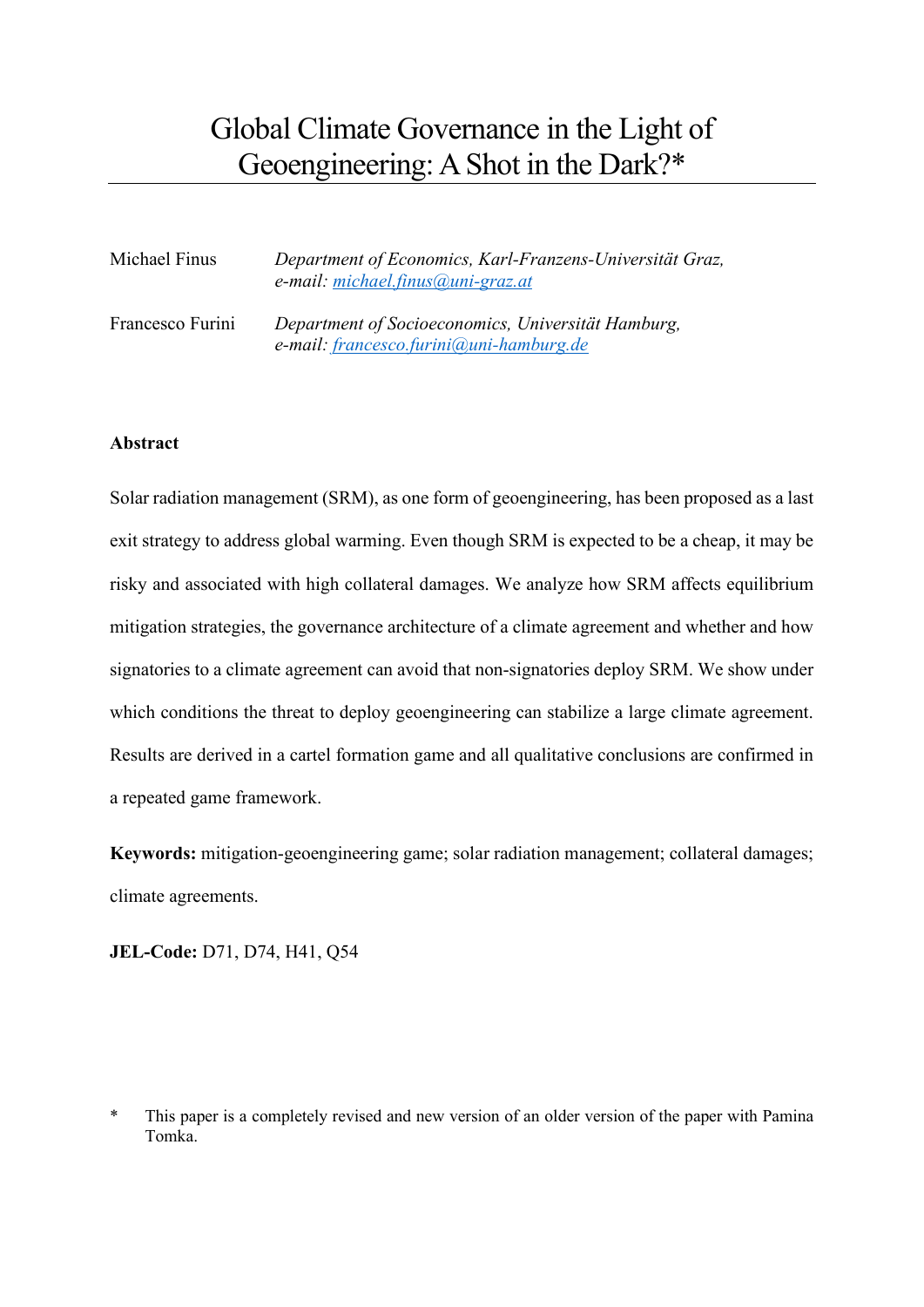## **1. Introduction**

Addressing global warming is one of the major challenges of our society. Immediate and substantial actions are needed in order to keep the temperature increase within 1.5 to 2 degrees Celsius compared to pre-industrial levels such as to avoid the most serious impacts on the natural, economic and social system (IPCC 2018, 2021). However, mitigation (emission reduction) is a public good and because there is no supranational institution which could enforce targets, not much progress has been made to address global warming. Since the first consequences are already visible, adaptation has become part of the portfolio of climate change measures. Adaptation does not address the root of the problem, but reduces the impacts of global warming, as for instance building dykes against flooding, developing heat resistant crops, irrigation of farmland and installation of air conditioning to cope with the heat.<sup>[1](#page-0-0)</sup> Given the danger of abrupt climate damages due to tipping points of environmental and climate systems, geoengineering has been proposed as a third option in recent years.

Two main categories of geoengineering can be identified: carbon dioxide removal (CDR) and solar radiation management (SRM) (Klepper and Rickels 2014, The Royal Society and Sheperd 2009). CDR extracts  $CO<sub>2</sub>$  from the air and deposits it in biomass or underground. It aims at slowing, or even reversing, the atmospheric accumulation of greenhouse gases (Meadowcroft 2013). Hence, CDR is similar to mitigation: it reduces the carbon concentration and needs a shared effort to produce tangible results. CDR is often seen as a complementary measure to achieve the net emission zero goal (IPCC 2018, Fuss et al. 2020). However, most CDR measures are currently too expensive and those which appear feasible, such as reforestation, afforestation and bioenergy, can only account for modest amounts of carbon sequestration (Sandler 2018).

<sup>&</sup>lt;sup>1</sup> Strategic interaction between mitigation and adaptation in the context of agreement formation has been analyzed by Bayramoglu et al. (2018), Borrero and Rubio (2022), Finus et al. (2021) and Lazkano et al. (2016).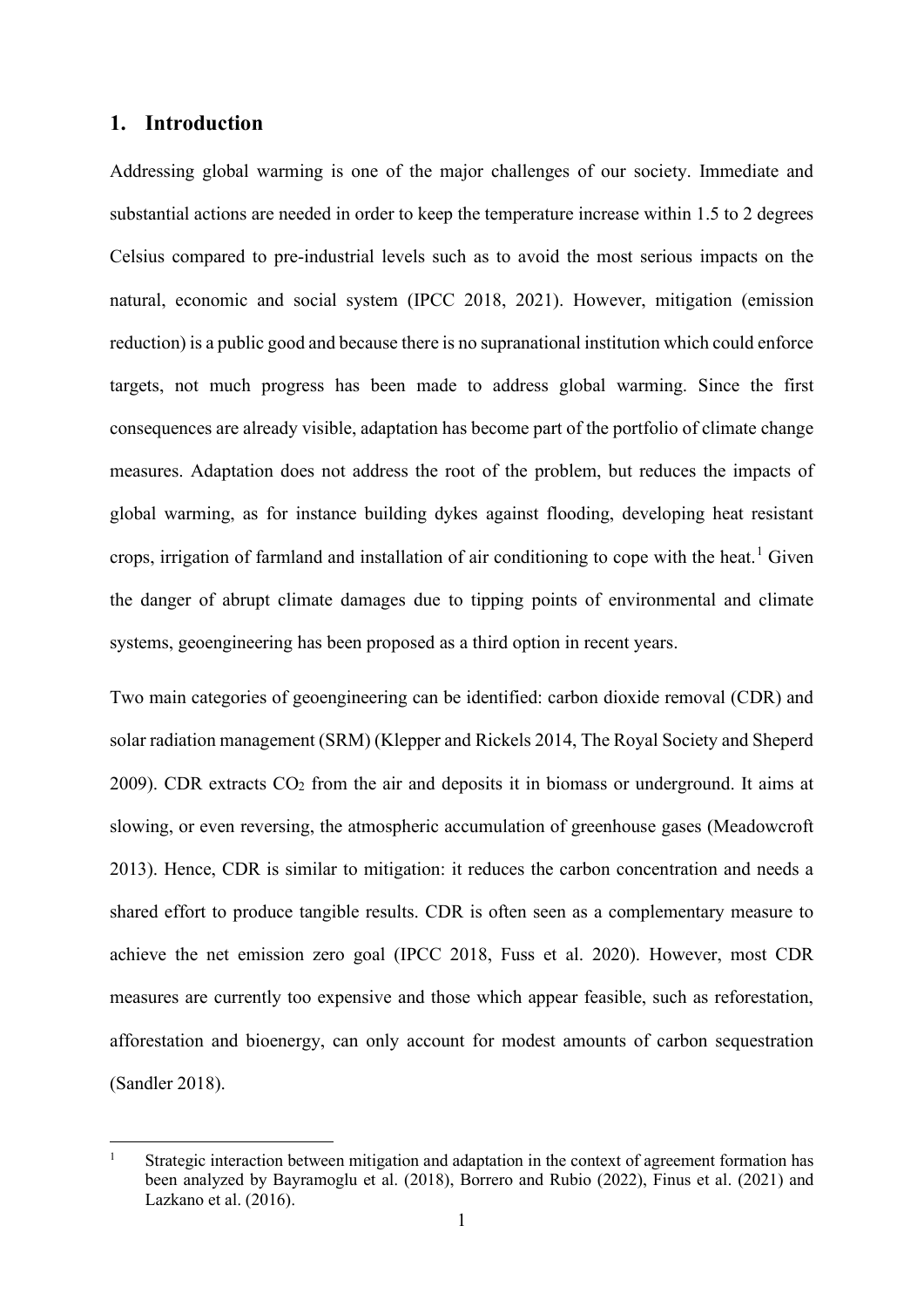In contrast, SRM can be seen as a deliberate modification of the Earth's climate system in order to cool down the planet. The most frequently discussed proposal is stratospheric sulfur aerosols injections to reduce the incoming solar radiation. Alternative proposals include marine cloud brightening, which increases the reflectivity of clouds, and the use of reflective particles to increase the longevity of sea ice reflecting back solar radiation (Caldeira et al. 2013, IPCC 2014, National Academies of Sciences, Engineering and Medicine 2021). On the one hand, SRM offers a quick fix and may be seen as a last resort to solve the climate change problem at relatively low cost. On the other hand, it also comes with uncertain risks that cannot be underestimated (Barrett 2014, Bodansky 2013, Stephens et al. 2021). Therefore, SRM poses several governance challenges (Reynolds 2019). SRM does not address the underlying problem of high atmospheric carbon concentration and, by artificially modifying the climate, it may generate unpredictable environmental side effects (Parker and Irvine 2018).

In this paper, when we talk about geoengineering, we refer to solar radiation management. We are interested in the interplay between mitigation and geoengineering measures in a strategic setting of climate agreement formation. Does the possibility of deploying geoengineering reduce mitigation efforts? How does it affect the governance architecture of climate agreements and what are the prospects of avoiding the unilateral deployment of geoengineering?

Weitzman (2015) coined the term 'gob' (good or bad) to describe the nature of geoengineering. On the one hand, geoengineering produces a positive externality in the form of a reduction of climate change damages; on the other hand, it may generate a negative externality in the form of unexpected collateral damages. Additionally, the relatively cheap price of geoengineering and its potentially large benefits could lead individual countries to act unilaterally in order to solve the climate change problem (Barrett 2008, Blackstock and Long 2010). This 'freedriving' behaviour is difficult if not impossible to prevent.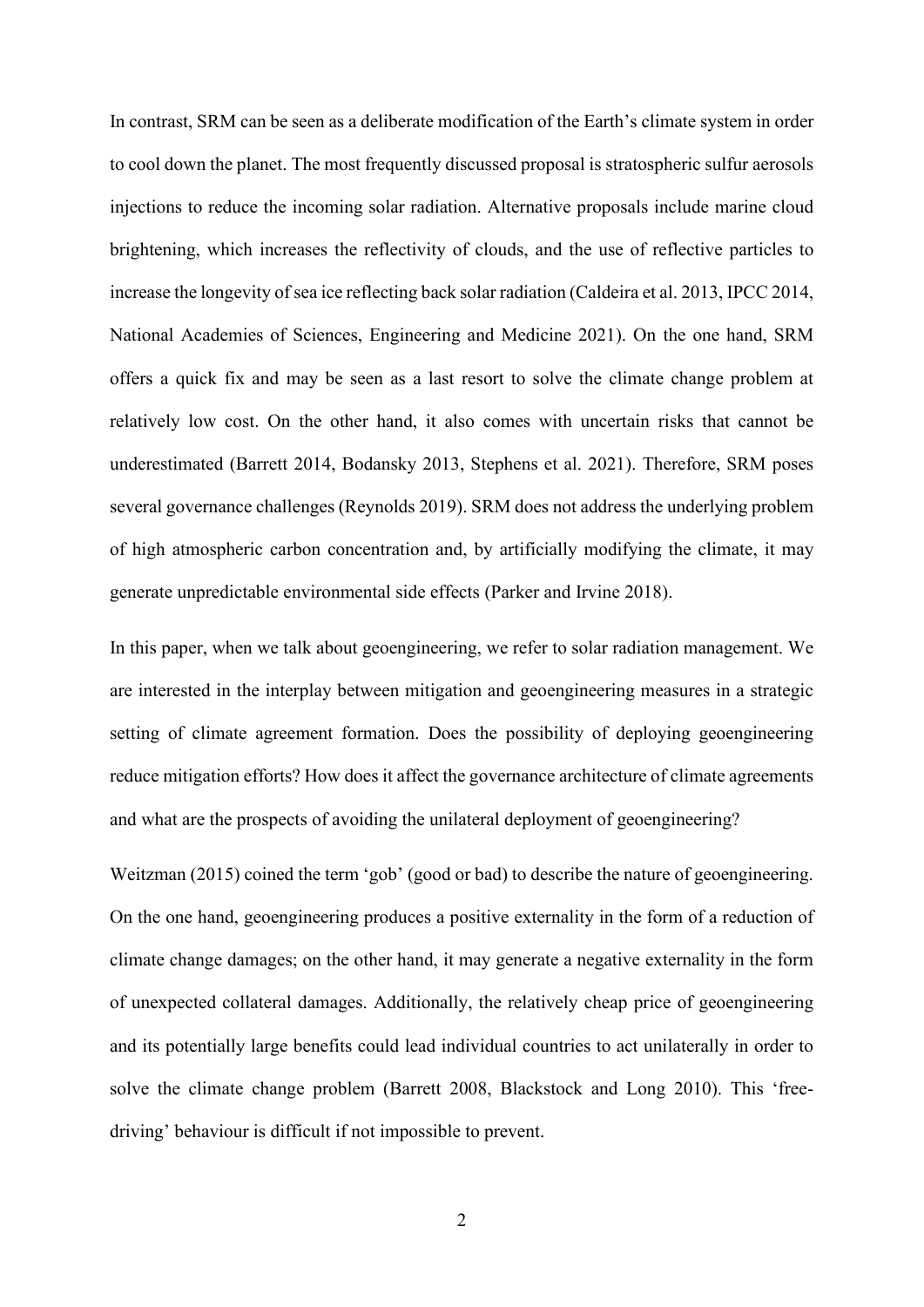Weitzman (2015) argues that free-driving can be successfully managed if countries would agree to take decisions about the level of geoengineering by a super majority rule. However, he does not provide answers as to whether and how countries would agree on such a governance rule and what could be done against those countries which do not join the majority.

Ricke et al. (2013) model the governance of geoengineering by considering a coalition formation game on geoengineering. They assume that the coalition agrees on the level of geoengineering by maximizing the aggregate welfare of its members. Countries which are not members of the agreement are assumed not to deploy geoengineering. The authors show that all countries will have an incentive to join the coalition, as this is the only way to participate in geoengineering decisions. However, the assumption that non-members can be excluded and prevented from taking decisions on geoengineering on their own is questionable, as it defines away the free-driving problem. Moreover, as Weitzman (2015), Ricke et al. (2013) also do not capture the interaction between geoengineering and other climate change measures.

This is different in Heyen et al. (2019), even though we would argue that the scenarios analyzed in this paper are a bit far-fetched, a mix of science fiction and war games. The authors consider the effects of counter-geoengineering, i.e., measures capable of negating the climate effects of geoengineering, on the free-driving problem. They find that counter-geoengineering prevents the free-driver outcome and leads to either a cooperative deployment of geoengineering or a non-cooperative escalation of opposing geoengineering interventions.

In this paper, we analyze the more obvious connection between geoengineering and mitigation. At first sight, one may expect that the availability of geoengineering would reduce countries' efforts to cut emissions. However, due to the possibility of high collateral damages, countries could actually increase their mitigation efforts in order to reduce or avoid the use of geoengineering (Moreno-Cruz 2015, Urpelainen 2012). This could also affect the outcome of climate agreements codifying the obligations of greenhouse gas emission reduction.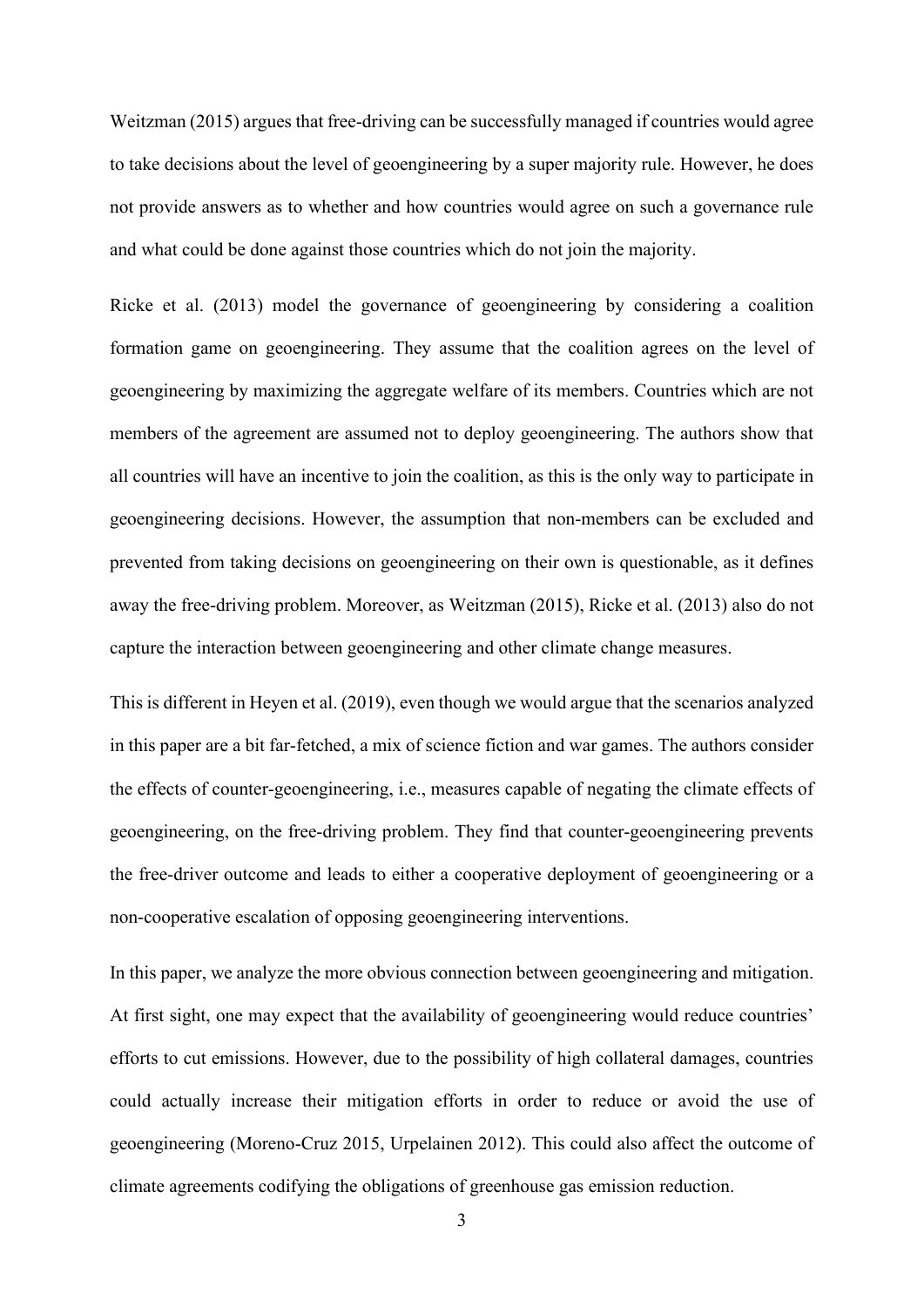Fabre and Wagner (2020) show in a weakest-link game that more ambitious climate targets could be achieved in the presence of geoengineering. However, the authors do not answer the question why emission reductions can be viewed as a weakest-link game where it is typically categorized as a summation game (Barrett 2007, Sandler 2004).

Millard-Ball (2012) assumes for mitigation a summation technology and that the marginal benefits from geoengineering are reduced by mitigation. That is, mitigation and geoengineering are strategic substitutes. He considers a four-stage coalition formation game in which countries choose first their membership, then signatories and afterwards non-signatories choose their mitigation levels and finally geoengineering decisions are taken by all countries simultaneously. The analysis focuses on the stability of the grand coalition (i.e., all countries are signatories). Two main results may be highlighted. First, if collateral damages from geoengineering are perceived to be sufficiently high, countries will have an incentive to increase total mitigation up to a level at which the deployment of geoengineering is no longer attractive. Second, sufficiently high collateral damages can also stabilize the grand coalition if leaving an agreement triggers the deployment of geoengineering.

In this paper, we build on the model by Millard-Ball (2012) because of its analytical simplicity and provide four extensions. First, we offer a comprehensive analysis of the entire parameter space of the model. This is important for understanding and evaluating the economic and ecological relevance of different policy scenarios. Second, we extend the analysis beyond the grand coalition. Third, we correct several conceptual flaws in Millard-Ball's analysis, which lead to wrong conclusions. Even though we confirm that sufficiently large collateral damages are required to make a climate agreement robust to deviations, we also show that collateral damages cannot be too high, as otherwise the threat of punishment of deploying geoengineering would not be credible. Fourth, we derive our results in two conceptual frameworks frequently used in the literature on the game-theoretic analysis of international environmental agreements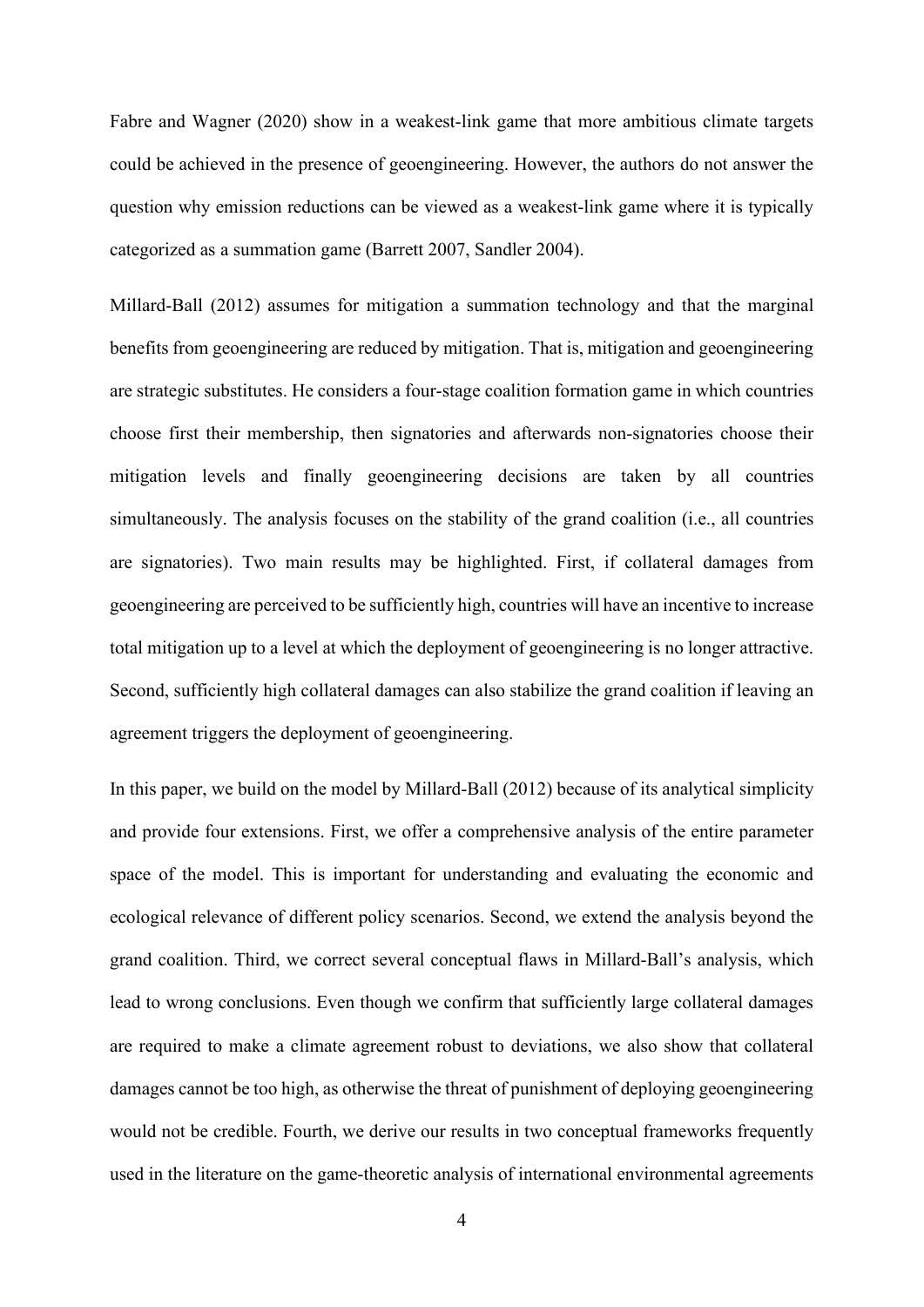(IEAs): a cartel formation game and a repeated game.<sup>[2](#page-5-0)</sup> This is to test the robustness of qualitative conclusions. The main message of our paper is that an agreement on mitigation with a large participation can be self-enforcing in the light of the possibility of the deployment of geoengineering. However, it is not so simple as Millard-Ball (2012) suggests. Countries do not only need to perceive collateral damages to be sufficiently high (lower bound of collateral damages) to be deterrent, they also need to evaluate those collateral damages not too high (upper bound of collateral damages), as otherwise threats would not be credible.

In what follows, section 2 introduces the model, including three different equilibrium scenarios and six policy scenarios. Section 3 analyzes coalition stability in the cartel formation game and section 4 does this in a repeated framework. Section 5 concludes.

## **2 Model**

#### **2.1 Payoff Functions**

We consider *n* symmetric countries,  $i = 1, 2, ..., n$ , with  $n > 3$  $n > 3$ .<sup>3</sup> Following Millard-Ball (2012), each country can choose its individual mitigation level  $q_i \ge 0$  along a continuous interval  $q_i \in [0, q_i^{max}]$  with  $q_i^{max}$  some upper bound such that emissions are zero. The decision about the deployment of geoengineering  $z_i$  is a binary variable. If  $z_i = 0$  geoengineering is not deployed whereas if  $z_i = I$  it is deployed. As it will become clear below, since countries are symmetric either all countries find it attractive to deploy geoengineering or none does. The individual payoff function is given by

<span id="page-5-0"></span><sup>&</sup>lt;sup>2</sup> The cartel formation game is part of the group of membership games and the repeated game is part of the group of compliance games. They have been the workhorse models in the literature on IEAs. See Finus and Caparros (2015) and Marrouch and Chaudhuri (2015) for an overview.

<span id="page-5-1"></span><sup>&</sup>lt;sup>3</sup> An externality game requires  $n \ge 2$ . We assume  $n > 3$  to be able to present all subsequent results in a concise manner. Generally, it seems reasonable to assume a sufficiently large number of countries; there are roughly 200 countries world-wide of which for instance 197 countries have ratified the United Nations Framework Convention on Climate Change (UNFCCC).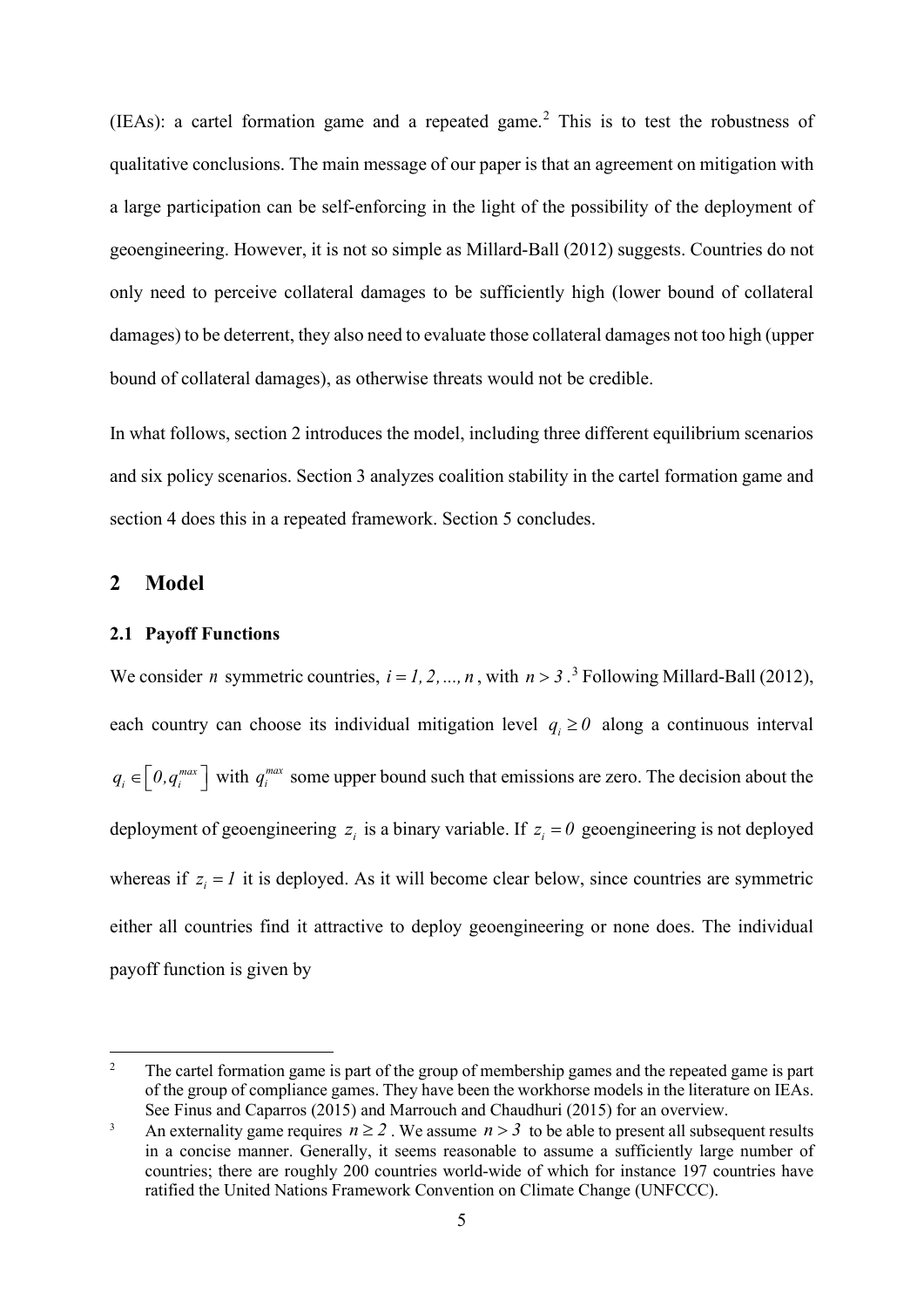$$
\pi_i = bQ - \frac{c}{2}q_i^2 + \frac{1}{n}(g - Q) \cdot z_i - \frac{(n-1)}{n}d \cdot z_i \tag{1}
$$

The first two elements in equation (1) constitute the mitigation part of the payoff function. *bQ* are the linear benefits arising from total mitigation *n i i 1*  $Q = \sum q$  $=\sum_{i=1}^{l} q_i$  and  $\frac{c}{2}q_i^2$ *c q 2* are the quadratic costs from individual mitigation  $q_i$ , with  $b$  and  $c$  being strictly positive parameters.

The last two elements in equation (1) constitute the geoengineering part of the payoff function provided  $z_i = I$  (as otherwise they are zero). Millard-Ball (2012) assumes that geoengineering is conducted by a randomly selected country with probability  $\frac{1}{n}$ . Hence, country *i* enjoys  $\frac{1}{n}$ of expected net benefits  $\frac{1}{n}(g-Q)$  with *g* being a strictly positive parameter. That is, net benefits already include deployment costs, which may be so low that they can be approximately neglected. They also include possible collateral damages to country *i* . The marginal net benefits of geoengineering decrease in total mitigation *Q* . That is, mitigation and geoengineering are strategic substitutes.

Geoengineering produces collateral damages to all  $n - 1$  other countries, except to the country which deploys geoengineering. Hence, expected collateral damages are  $\frac{(n-1)}{d}$  *d n*  $\frac{-I}{d}$  with *d* being a strictly positive damage parameter.<sup>[4](#page-6-0)</sup>

#### **2.2 Three-Stage Game**

The entire coalition formation game consists of three stages. The first stage is the membership stage. Out of *n* countries, *k* countries,  $1 \le k \le n$ , will join the climate coalition *K*. These *k* countries are called signatories (S), while the  $n-k$  countries which remain outside the climate

<span id="page-6-0"></span> $4$  In section 3.3, we show that giving up the assumption of a randomly selected country and allowing all countries to deploy geoengineering does not change qualitative conclusions at all.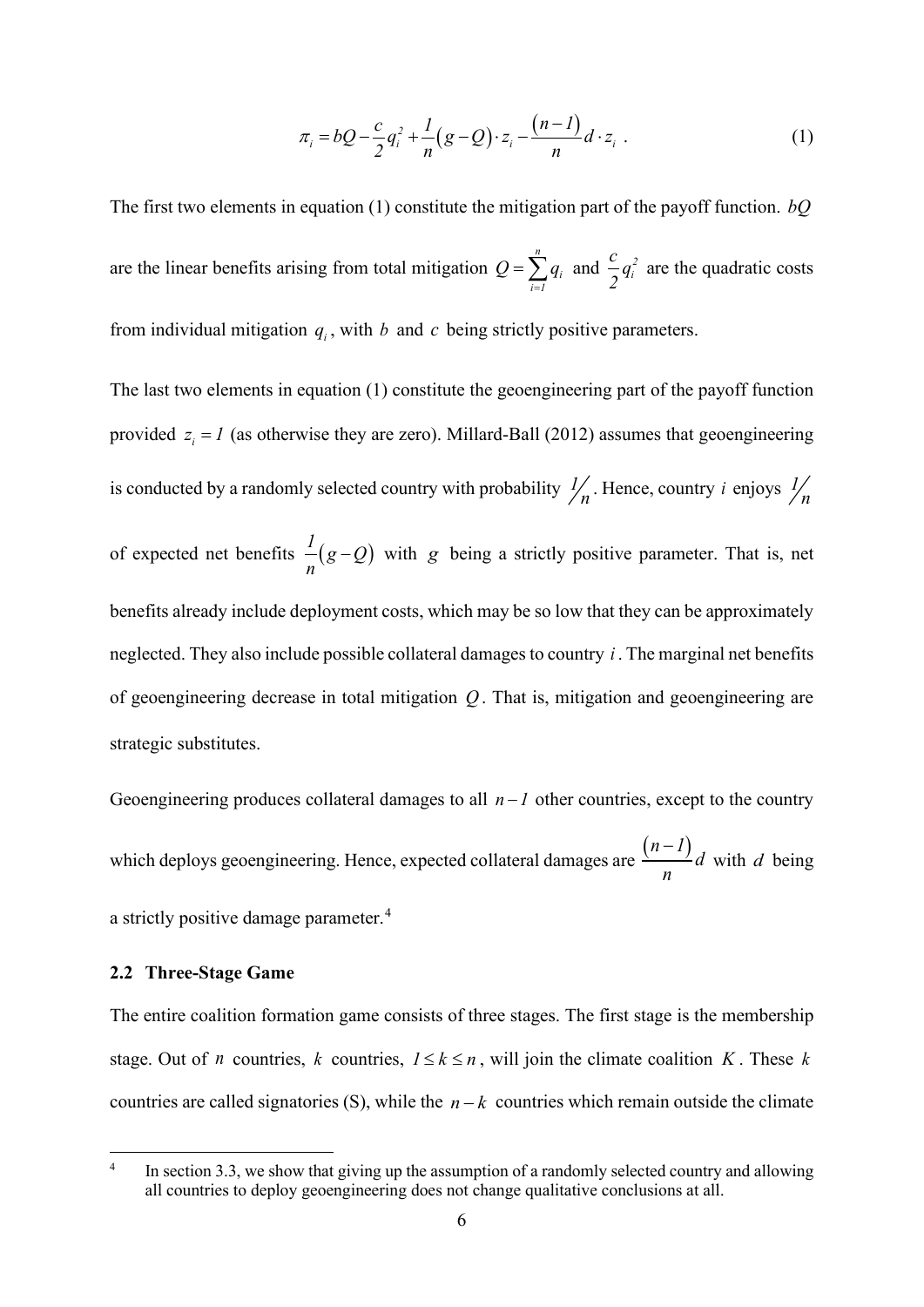agreement are called non-signatories (NS). The second stage is the mitigation stage.<sup>[5](#page-7-0)</sup> Signatories choose their mitigation levels by maximizing the aggregate welfare across all signatories, while non-signatories choose their mitigation levels by maximizing their individual welfare. The third stage is the geoengineering stage. Countries choose whether to deploy geoengineering. The game is solved by backward induction.

The size of stable coalitions is determined by applying the concept of internal and external stability, frequently applied in the game-theoretic literature on IEAs (see, e.g., Finus and Caparros 2015 and Marrouch and Chaudhuri 2015 for an overview and the literature cited there).

$$
\pi_{i\in K}\left(k\right) \geq \pi_{i\notin K}\left(k-l\right) \tag{2}
$$

$$
\pi_{j \notin K}(k) \ge \pi_{j \in K}(k+1) \tag{3}
$$

The notation makes already use of the symmetry assumption in that the payoff will only depend on the size *k* of coalition *K* and whether a country is a member of *K* or remains outside. Internal stability (2) implies that no signatory wants to leave the coalition and external stability (3) implies that no non-signatory wants to join the coalition. We denote the stable coalition of size *k* by  $k^*$ . If there is more than one stable coalition, we apply the Pareto-dominance criterion. If some players are strictly better off and others are not worse off in a coalition of size  $k^* = \hat{k}$  than in a coalition of size  $k^* = \breve{k}$ , we select  $k^* = \hat{k}$ . In our analysis, it turns out that coalition of size  $k^* = \hat{k}$  is always the larger coalition.

<span id="page-7-0"></span><sup>5</sup> Millard-Ball (2012) assumes a four-stage game in which signatories choose mitigation levels first and then non-signatories. This assumption is unnecessarily complicated for payoff function (1) with linear benefits from global mitigation, as countries have dominant mitigation strategies. Hence, the assumption of Stackelberg leadership of signatories does not play a role. The same outcome materializes if signatories and non-signatories chose their mitigation levels simultaneously, as we do, which has been called the Nash-Cournot assumption in the literature (e.g., Finus 2003).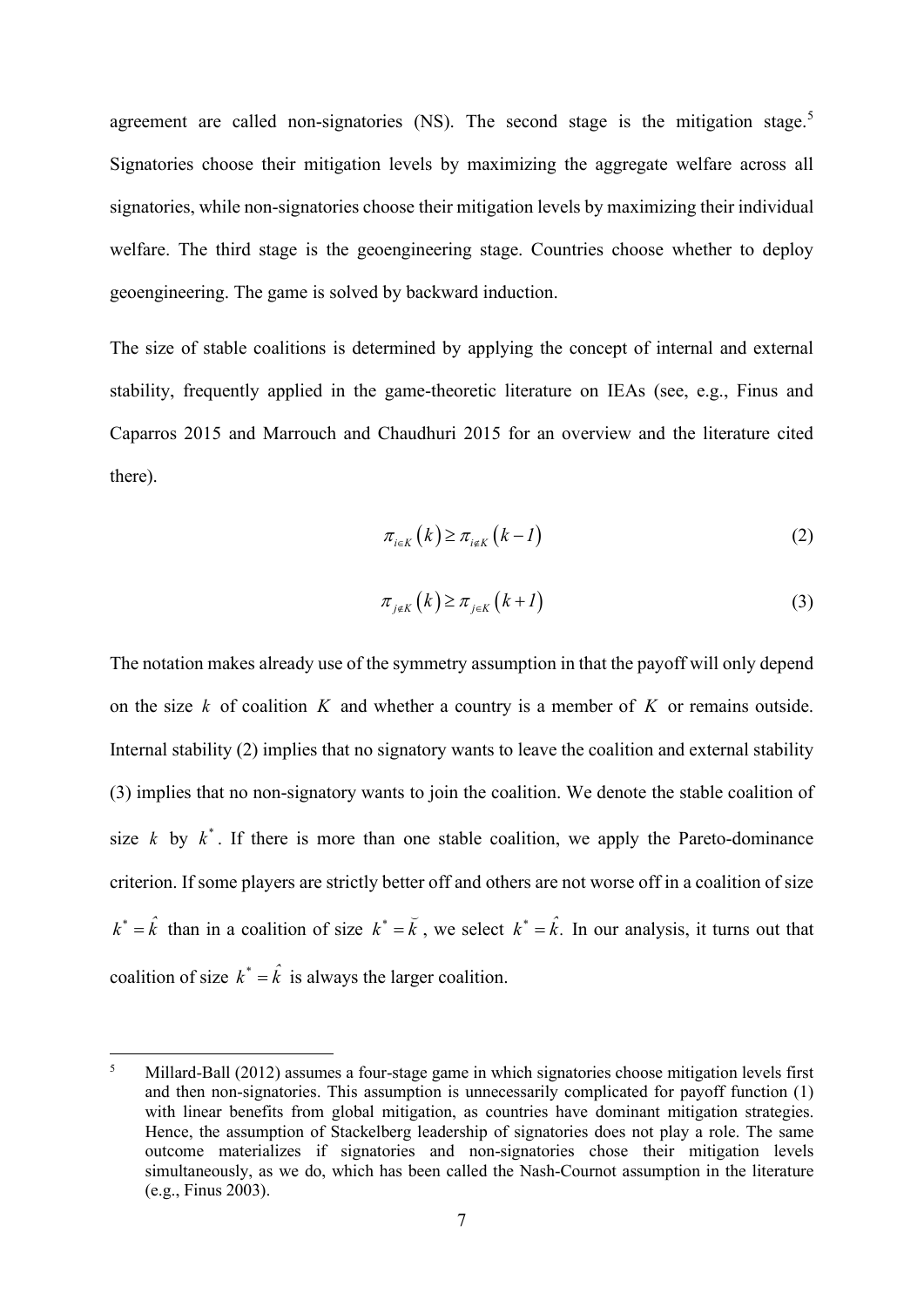#### **2.3 Three Equilibria**

We consider that generally for any coalition of size  $k$ ,  $1 \le k \le n$ , three possible equilibria can arise, which we call the Geoengineering-equilibrium (G-equilibrium), the Mitigationequilibrium (M-equilibrium) and the Avoidance-equilibrium (A-equilibrium). We note that the decision in the last stage whether to deploy geoengineering is symmetric for all countries. Since collateral damages caused by other countries are taken as given, geoengineering will (not) be deployed if marginal benefits  $\frac{1}{n}(g-Q)$  are positive (negative). Hence, if  $Q \ge g$ , geoengineering does not pay and  $z_i^* = 0$ . If the reverse is true, i.e.,  $Q < g$ , geoengineering is deployed and  $z_i^* = I$ . Hence, in the last stage, there is no difference between signatories and non-signatories, i.e., there is no need for cooperation. This is different in the second stage.

## **Geoengineering-Equilibrium (G-equilibrium)**

In the G-equilibrium,  $z_i^* = I$  in the last stage. Consequently, from the first order conditions in an interior equilibrium in the second stage, equilibrium mitigation levels for signatories are  $S_{S}^{G*}(k) = \frac{k(bn-1)}{n}$ *k bn 1*  $q_{\scriptscriptstyle S}^{\scriptscriptstyle G^*}$  (  $k$ *nc*  $=\frac{k(bn-1)}{nS}$  and for non-signatories  $q_{NS}^{G*}$  $q_{NS}^{G^*} = \frac{bn - 1}{2}$ *nc*  $=\frac{bn-1}{n}$ . Hence, the aggregate mitigation level is  $Q^{G*}(k) = k \cdot q_S^{G*} + (n-k) \cdot q_{NS}^{G*} = \frac{(bn-1)(k^2 + n - k)}{2}$  $S \left( \mu \alpha \right)$  *NS*  $bn - 1$  $(k<sup>2</sup> + n - k$  $Q^{G^*}(k) = k \cdot q_S^{G^*} + (n-k) \cdot q$ *nc*  $-I$ ) $(k^2 + n = k \cdot q_S^{G^*} + (n-k) \cdot q_{NS}^{G^*} = \frac{(n-k) \cdot (n-k) \cdot (n-k)}{k!}$ . For consistency, we need to require weakly positive mitigation levels,  $q_S^{G^*}(k) \ge 0$  and  $q_{NS}^{G^*} \ge 0$ , which is condition  $C_I$  below. Moreover, total mitigation must fall short of the level *g*,  $Q^{G*}(k) < g$ , for every *k*, and in particular for  $k = n$  because total mitigation increases in the coalition size k, as otherwise this

would not be compatible with  $z_i^* = I$ . This is condition  $C_2$  below.

$$
C_1 := b \ge \frac{1}{n} \quad \text{and} \quad C_2 := g > \frac{bn^2 - n}{c}
$$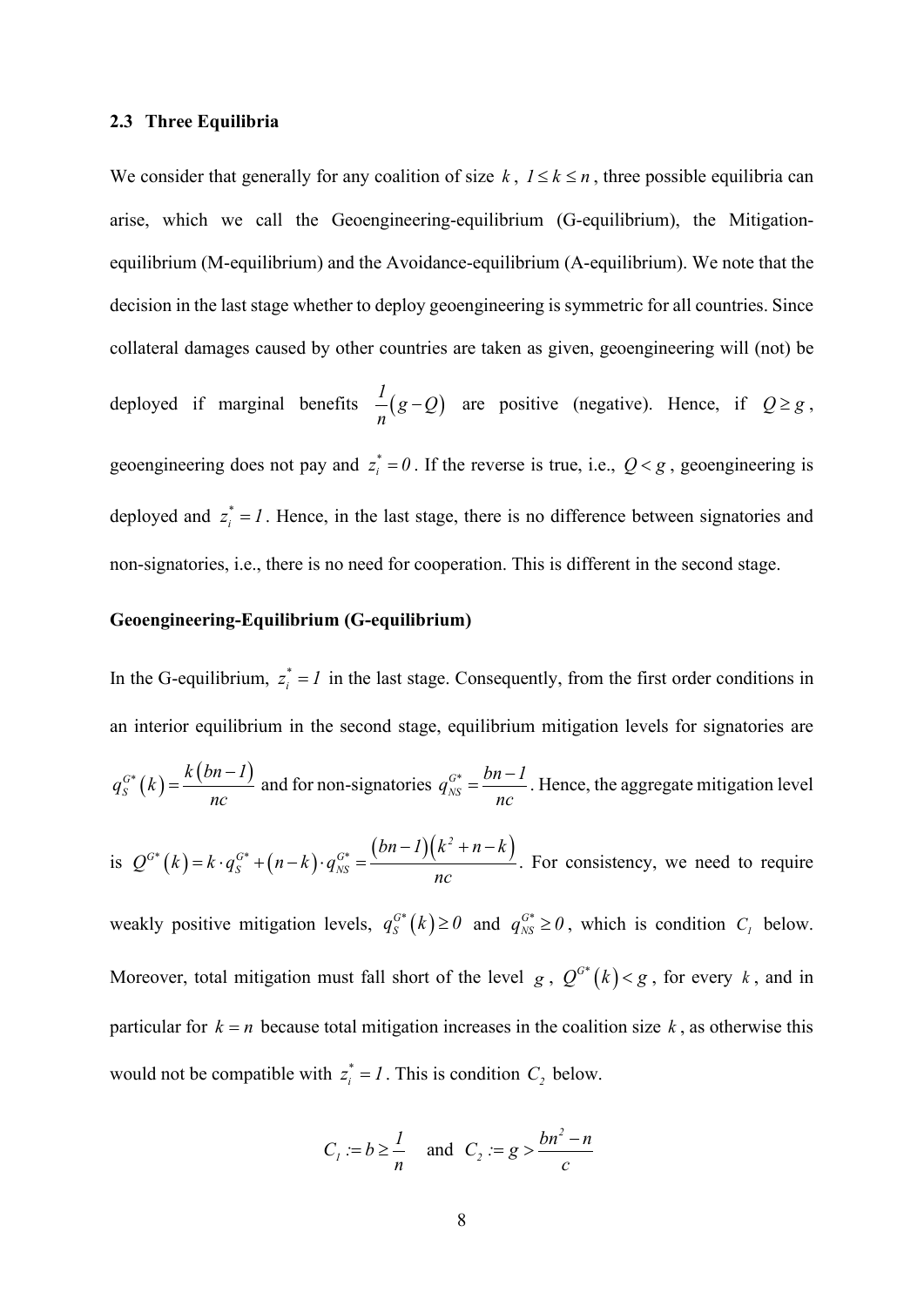Thus, the mitigation benefit parameter *b* must be sufficiently large such that equilibrium mitigation is an interior solution and the net geoengineering benefit parameter *g* must be sufficiently large in order to render the deployment of geoengineering attractive at all. We note that signatories mitigate more than non-signatories in the G-equilibrium, i.e.,  $q_S^{G^*}(k) > q_{NS}^{G^*}$  for any coalition of size  $k$ ,  $1 < k < n$ , as they internalize the positive externality of the public good mitigation among the group of signatories. Hence, non-signatories are better off than signatories, i.e.,  $\pi_{NS}^{G^*}(k) > \pi_S^{G^*}(k)$ . All countries have the same benefits from mitigation, the same net benefits and collateral damages from geoengineering, but signatories have higher mitigation costs than non-signatories.

#### **Mitigation-Equilibrium (M-equilibrium)**

In the M-equilibrium countries abstain from geoengineering in the last stage, i.e.,  $z_i = 0$ . From the first order conditions in an interior equilibrium,  $q_s^{M*}(k) = \frac{kb}{c}$  and  $q_{NS}^{M*}$  $q_{NS}^{M*} = \frac{b}{c}$  follow. Again, as observed in the G-equilibrium, signatories mitigate more than non-signatories, i.e.,  $q_S^{M*}(k) > q_{NS}^{M*}$  for any coalition of size  $k$ ,  $1 < k < n$ , and for this reason non-signatories receive a higher payoff that non-signatories,  $\pi^{M*}_{NS}(k) > \pi^{M*}_{S}$ . Total mitigation is given by

$$
Q^{M^*}(k) = k \cdot q_S^{M^*}(k) + (n-k) \cdot q_{NS}^{M^*} = \frac{b(k^2+n-k)}{c}
$$
 which increases in the coalition size k,

 $\partial Q^{G^*}(k)$  > 0. Consequently, given a coalition of size k,  $1 \le k \le n$ , the M-equilibrium exists

if 
$$
Q^{M*}(k) \ge g
$$
 and does not exist if  $Q^{M*}(k) < g$ . Given  $Q^{M*}(k) = \frac{b(k^2 + n - k)}{c}$ , and using the

short-hand notation  $Q^{M*}(k) = \frac{b}{c}(k)$ , we can state the following.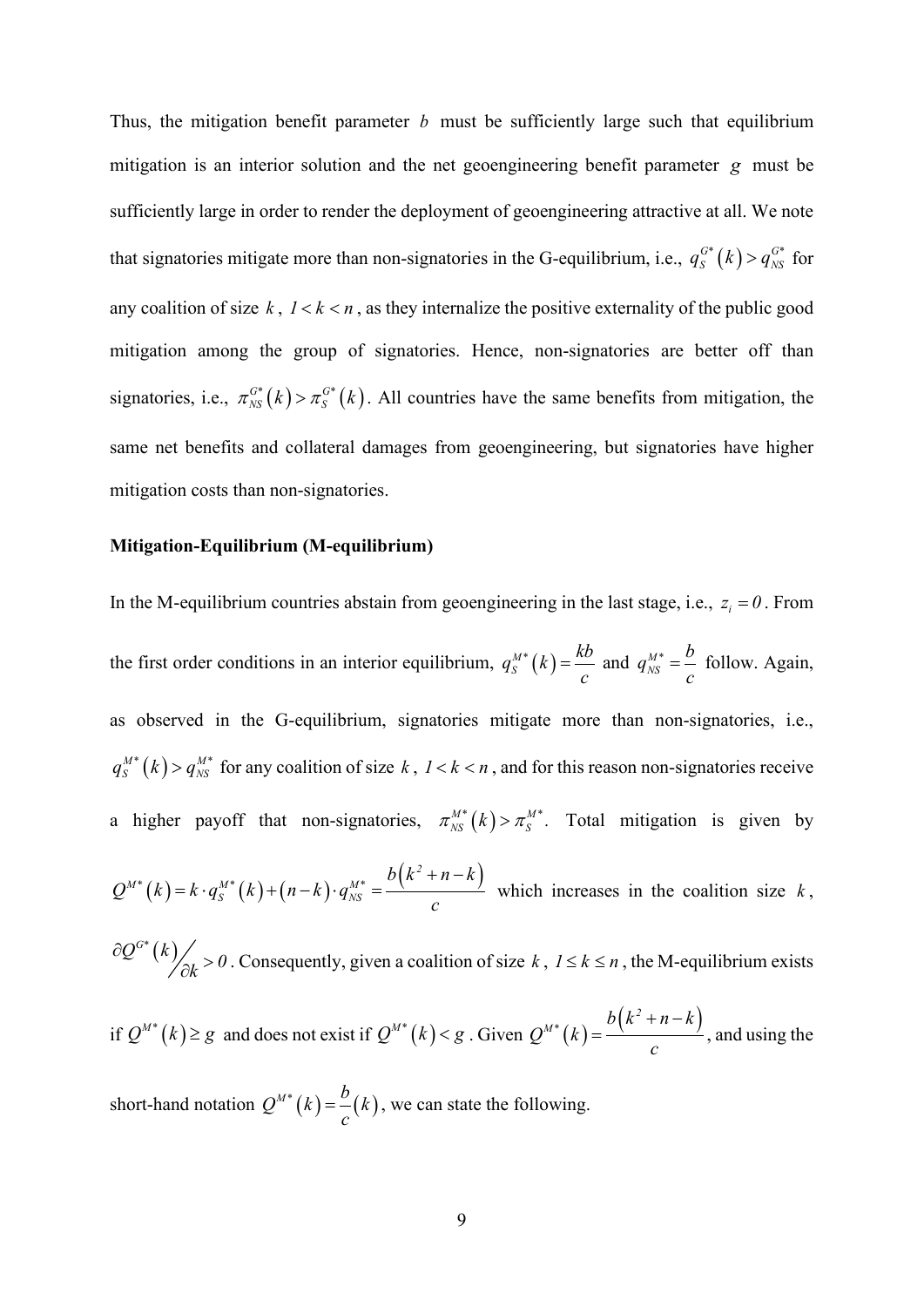#### **Lemma 1: Existence of the M-equilibrium**

If 
$$
g \leq \frac{b}{c}(k)
$$
, then the M-equilibrium exists for all  $k, k, k+1,...,n$ , but does not exist for all  $k$ ,  
1, 2,...,  $k-1$ .

Thus, the M-equilibrium may or may not exist. If it exists, it may only exist for larger coalitions for which total mitigation is above the threshold *g* . However, generally, it could also exist for all coalition sizes  $k$ ,  $1 \le k \le n$ , or not at all. We will later comment on the plausibility of equilibria. At this stage, it is important to note that for analytical tractability and plausibility, we want that if the M-equilibrium exists, the same applies to the G-equilibrium. Given that  $\frac{b}{-(k)}$ *c* takes on its smallest value for  $k = 1$ , then existence of the M-equilibrium requires

$$
g \leq \frac{b}{c}(1) = \frac{bn}{c}
$$
. Existence of the G-equilibrium was condition  $C_2$ , which stated  $g > \frac{bn^2 - n}{c}$ .

Hence, compatibility requires that  $\frac{bn}{m} \geq \frac{bn^2 - n}{m}$  $\frac{bn}{c} \ge \frac{bn^2 - n}{c}$ , which gives condition  $C_3$ .

$$
C_3 := b \le \frac{l}{n-l}
$$

As we will discuss below, this condition is just a normalization of the parameter space of our model. It allows us to separate the parameter space in terms of the geoengineering parameter *g* into three distinct ranges, called Range 1, Range 2 and Range 3 in Figure 1.

#### **Avoidance-Equilibrium (A-equilibrium)**

The A-equilibrium considers the possibility that the M-equilibrium does not exist for a coalition of size  $k$  because the M-equilibrium falls short of the total mitigation level  $g$ , i.e.,  $Q^{M*}(k) < g$ . In the A-equilibrium,  $z_i^* = 0$  and for total mitigation  $Q^{A*} \ge g$  must hold by assumption. We assume that non-signatories do not contribute to the extra effort to avoid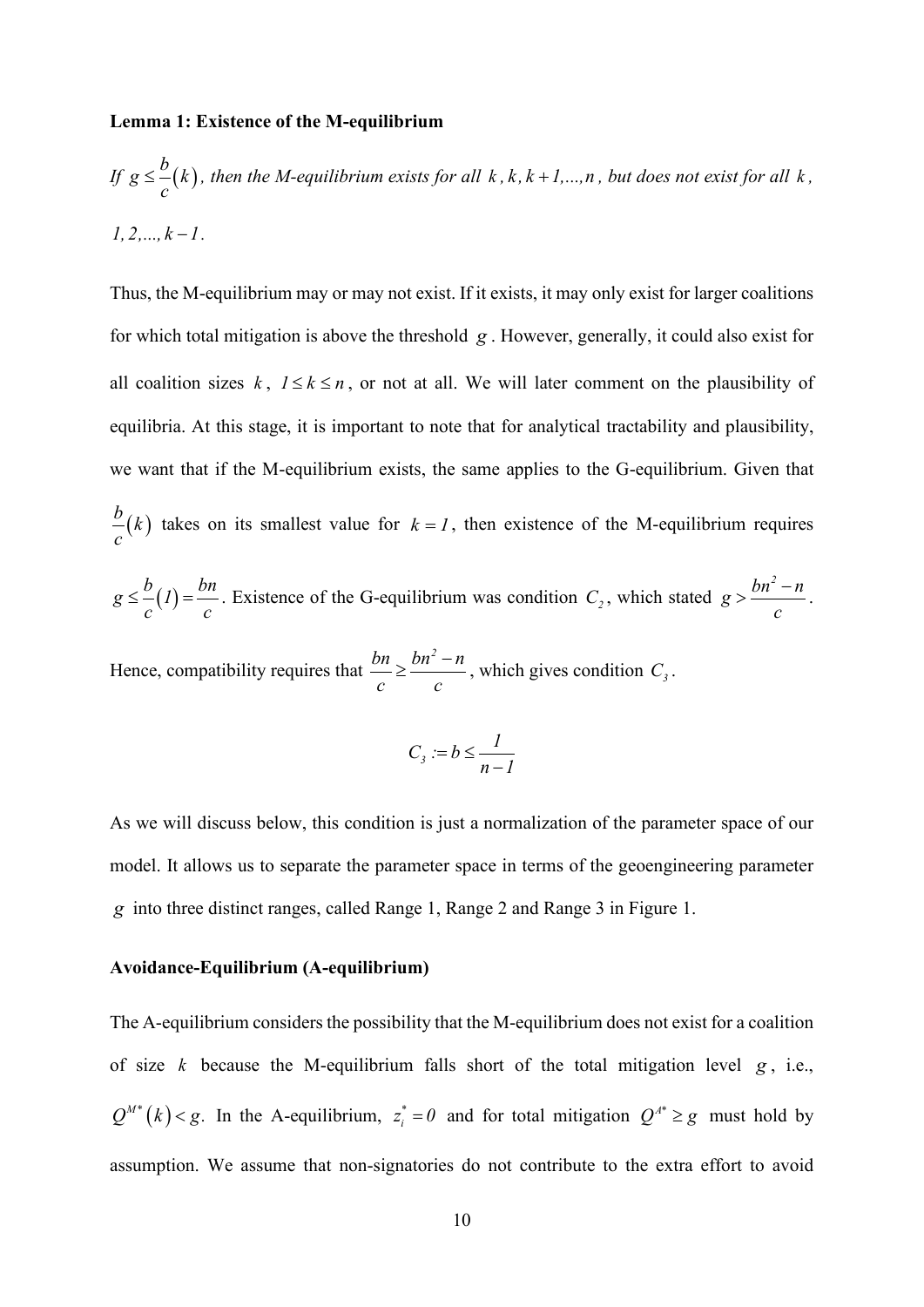geoengineering. That is,  $q_{NS}^{A^*} = q_{NS}^{G^*}$ . Hence, all effort to avoid geoengineering is exerted by signatories. Given that signatories would normally set the sum of marginal benefits of mitigation equal to their individual marginal mitigation cost in equilibrium for  $z_i^* = 0$ , signatories have no incentive to provide more mitigation than is just necessary to achieve the

threshold g. Hence, 
$$
Q^{A^*} = g
$$
 with  $q_s^{A^*}(k) = \frac{Q^{A^*} - (n-k)q_{NS}^{A^*}}{k} = \frac{cgn - n^2b + bkn + n - k}{ckn}$  and

$$
q_{NS}^{A^*}=q_{NS}^{G^*}=\frac{bn-l}{nc}.
$$

Clearly, in the grand coalition,  $k = n$ , all countries share equally mitigation efforts in order to achieve  $Q^{A^*} = g$ . Hence,  $q_S^{A^*}(n) = \frac{g}{n}$ . In contrast, in any coalition which is smaller than the grand coalition, signatories mitigate more that non-signatories, i.e.,  $q_s^{A*}(k) > q_{NS}^{A*}$  for every k,  $1 \le k < n$ . Hence, payoffs of non-signatories exceed those of signatories,  $\pi_{NS}^{A^*} > \pi_S^{A^*}(k)$ .

#### **2.4 Policy Scenarios**

In order to derive possible policy scenarios, we proceed in three steps. In a first step, we identify for which parameter ranges the three equilibria exist. In a second step, we identify which equilibrium will be played for a coalition of size  $k$ . That is, if multiple equilibria exist, we determine which equilibrium materializes if a coalition of size *k* forms. Third, we predict which equilibrium will be played across all possible coalition sizes  $k$ ,  $1 \le k \le n$ . This gives rise to six policy scenarios.

The first step follows immediately from the previous analysis in terms of the geoengineering net benefit parameter *g* . This can be illustrated with the help of the upper panel in Figure 1. On the horizontal axis, parameter *g* is displayed, with the smallest value defined by condition *C*,. No upper bound needs to be established. The G-equilibrium exists in the entire range of *g*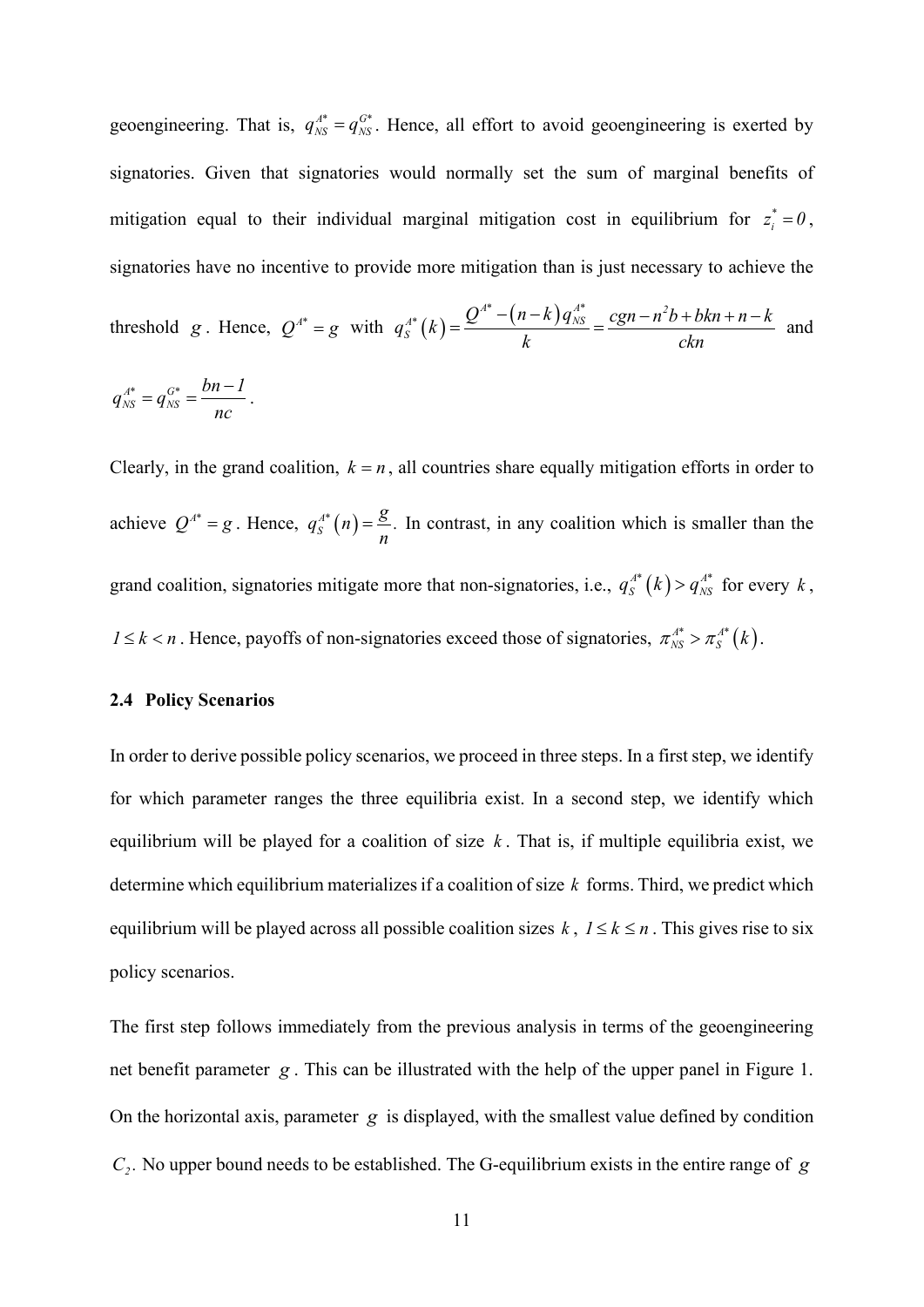for every coalition of size  $k, l \leq k \leq n$ . The M-equilibrium exists in Range 1 for every coalition of size  $k, 1 \le k \le n$ . It may also exist in Range 2 for coalitions larger than size  $k, k, k+1,...,n$ . More precisely, the M-equilibrium exists for all values of *g* and coalitions of size *k* or larger provided  $g \leq \frac{b}{k}$ *c* ≤  $\frac{b}{b}(k)$  holds. It does not exist if the reverse is true,  $g > b(k)$ *c*  $>$   $-(k)$ . In Range 3, it does not exist for any coalition, regardless of its size. Finally, the A-equilibrium always exists for any value of *g,* as this was true for the G-equilibrium.

#### **Figure 1 about here**

In the second step, we have to ask the question which equilibrium will be played, provided it exists. This is related to the collateral damage parameter *d* . For this Lemma 2 is helpful.

#### **Lemma 2: The Choice of Equilibrium Behavior**

- *i*) For any coalition of size k,  $1 \leq k \leq n$ , if the M-equilibrium exists, the A-equilibrium is *never played for any coalition of size k or larger.*
- *ii) Given a coalition of size k , if the M-equilibrium exists, the G-equilibrium is not played for any coalition of size k or larger if collateral damages are sufficiently large, i.e.,*   $d \geq \overline{d}^M(k)$  . If  $d < \overline{d}^M(k)$ , then the G-equilibrium is played for any coalition of size k or *smaller.*
- *iii) Given a coalition of size k , if the M-equilibrium does not exist, the A- and not the Gequilibrium materializes if collateral damages are sufficiently large, i.e.,*  $d \ge d^A(k)$ *. If*  $d < \overline{d}^A(k)$ , then the G-equilibrium is played for any coalition of size k or smaller.
- *iv*) *Both,*  $\overline{d}^A(k)$  *and*  $\overline{d}^M(k)$ *, decrease in coalition size* k, *i.e.*,  $\frac{\partial \overline{d}^A}{\partial t}$  < 0 *k*  $\frac{\partial d^A}{\partial t^A}$ ∂ *and*  $\frac{\partial \overline{d}^M}{\partial x^M} < 0$ *k*  $\frac{\partial d^M}{\partial k}$  < 0, and  $\overline{d}^M(k) < \overline{d}^A(k)$  for every k,  $1 \leq k \leq n$ .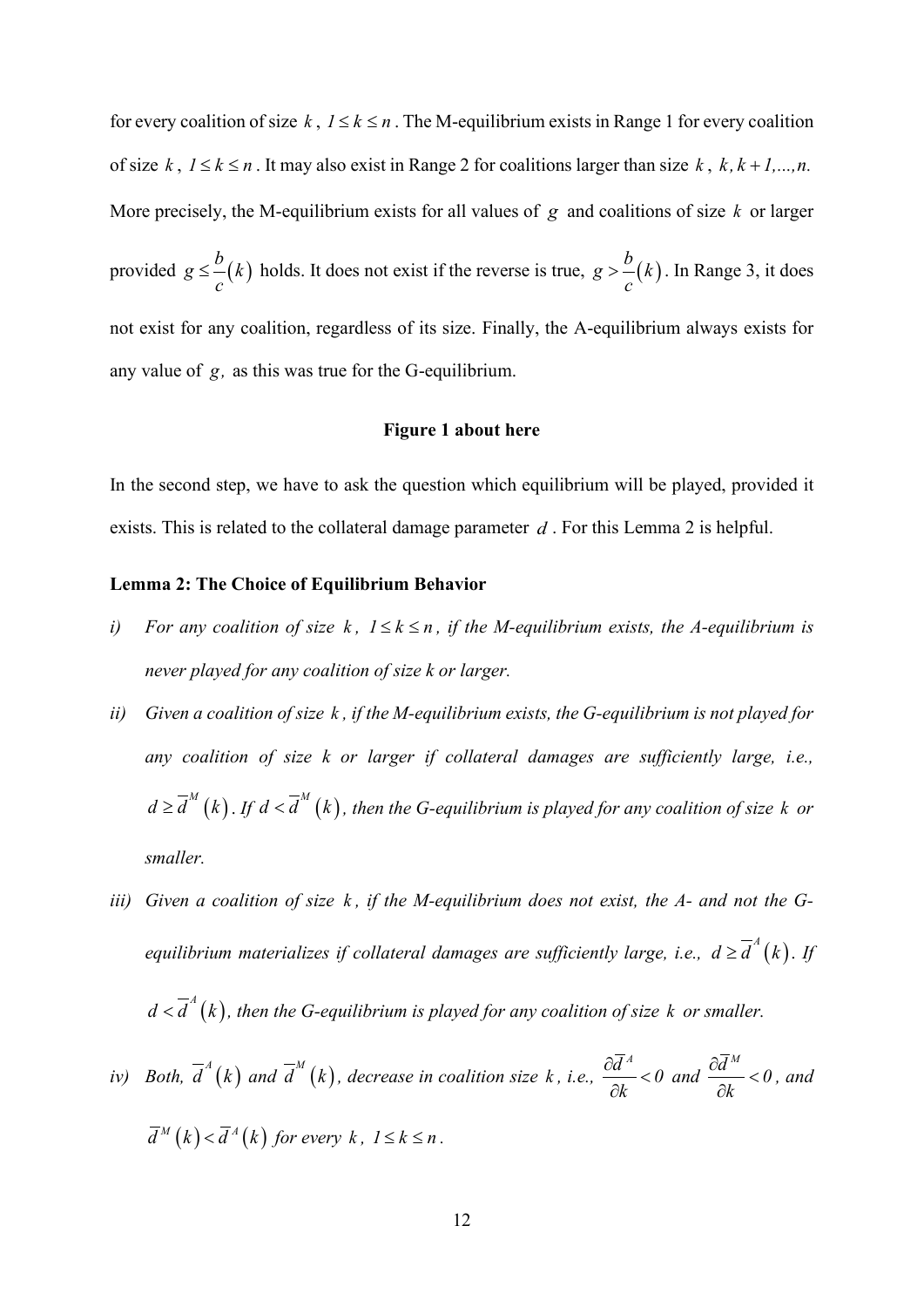**Proof:** Appendix A.1.

If the M-equilibrium exists, it is always preferred to the A-equilibrium, as the A-equilibrium is a kind of second-best equilibrium (Lemma 2, i). That is, only if the M-equilibrium does not exist, will the A-equilibrium be relevant as an alternative to the G-equilibrium.

Moreover, if the M-equilibrium exists at *k* , it emerges as an equilibrium provided collateral damages from geoengineering are perceived to be sufficiently high, i.e.,  $d \ge d^M(k)$  (Lemma 2, ii). If  $d \ge \overline{d}^M(k)$ , signatories prefer the M- over the G-equilibrium,  $\pi_S^{M*}(k) \ge \pi_S^{G*}$ , and, given that they choose  $q_s^{M*}(k)$ , non-signatories follow suit, their best-response is to choose  $q_{NS}^{M*}$  instead of  $q_{NS}^{G*}$ .

With reference to the lower panel in Figure 1, which shows on the horizontal axis the possible ranges of the collateral damage parameter *d* , we can identify 3 ranges. In Range A, even if the M-equilibrium exists, only the G-equilibrium would emerge for any coalition of size *k* , *1* ≤ *k* ≤ *n*, as collateral damages are very low,  $d < \overline{d}^M(n)$ . In Range B, the G-equilibrium would emerge for all coalitions (strictly) smaller than size *k* if collateral damages are moderate, i.e.,  $\overline{d}^M(n) \leq d < \overline{d}^M(k)$ , but the M-equilibrium would materialize for any (weakly) larger coalition than  $k$ . Only for a sufficient number of signatories  $k$ , which share the burden of higher mitigation efforts, it pays to avoid geoengineering. In this context, *k* can be viewed as the minimum coalition size above which geoengineering can be avoided. Moving along the *d* -axis to the right in Range B, the M-equilibrium becomes increasingly attractive, i.e., the minimum coalition size  $k$  drops (Lemma 2, iv). Finally, in Range C, the collateral damage is sufficiently high such that even if no coalition forms at all, the M-equilibrium is preferred to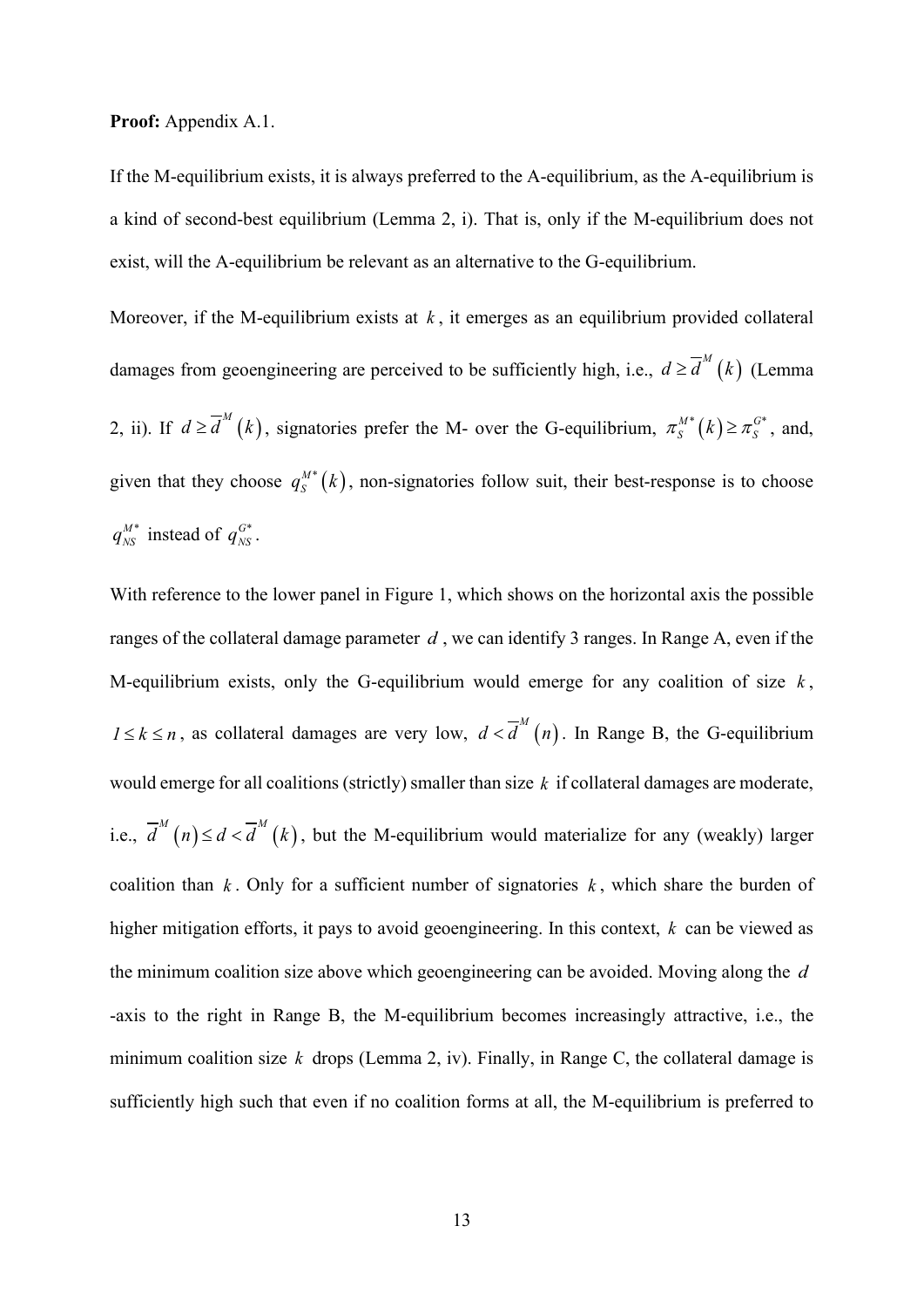the G-equilibrium for any coalition size k, even for  $k = 1$ , as collateral damages are above  $\overline{d}^M(I).$ 

If the M-equilibrium does not exist, the choice is between the A- and G-equilibrium (Lemma 2, iii). The analysis is almost symmetric, as explained for the choice between the M- and Gequilibrium. In Range A, only the G-equilibrium materializes, as collateral damages are low. In Range B, for any damage parameter within the range  $\overline{d}^A(n) \leq d < \overline{d}^A(k)$ , also the Gequilibrium emerges for all (strictly) smaller coalitions that size *k* but the A-equilibrium for any (weakly) larger coalition than size *k* . Again, only if enough signatories share the mitigation burden does it pay to avoid the deployment of geoengineering. The larger the collateral damage parameter *d* , the more attractive is the A-equilibrium: the minimum coalition size *k* above which the A-equilibrium pays decreases when moving along the *d* -axis to the right (Lemma 2, iv). In Range C, the A-equilibrium emerges for any coalition size *k* , even if no agreement forms at all, i.e.,  $k = 1$ .

In step 3, we combine steps 1 and 2 to derive 6 policy scenarios. They are summarized in Table 1 and illustrated in Figure 2. Table 1 focuses on the exact parameter range which generates a particular scenario and briefly summarizes under "Description" the underlying economics. Figure 2 translates this into characterizing equilibria for different coalition sizes, starting at the top with the grand coalition, then displaying smaller coalitions when moving down until the singleton coalition  $k = 1$  is reached.

## **Table 1 and Figure 2 about here**

There are three "pure scenarios" which imply that the same equilibrium is played for every coalition size  $k$ ,  $1 \le k \le n$ . Moreover, there are three mixed scenarios which imply that for coalitions of size *k* or larger one equilibrium emerges and another equilibrium for coalitions  $k - l$  and smaller.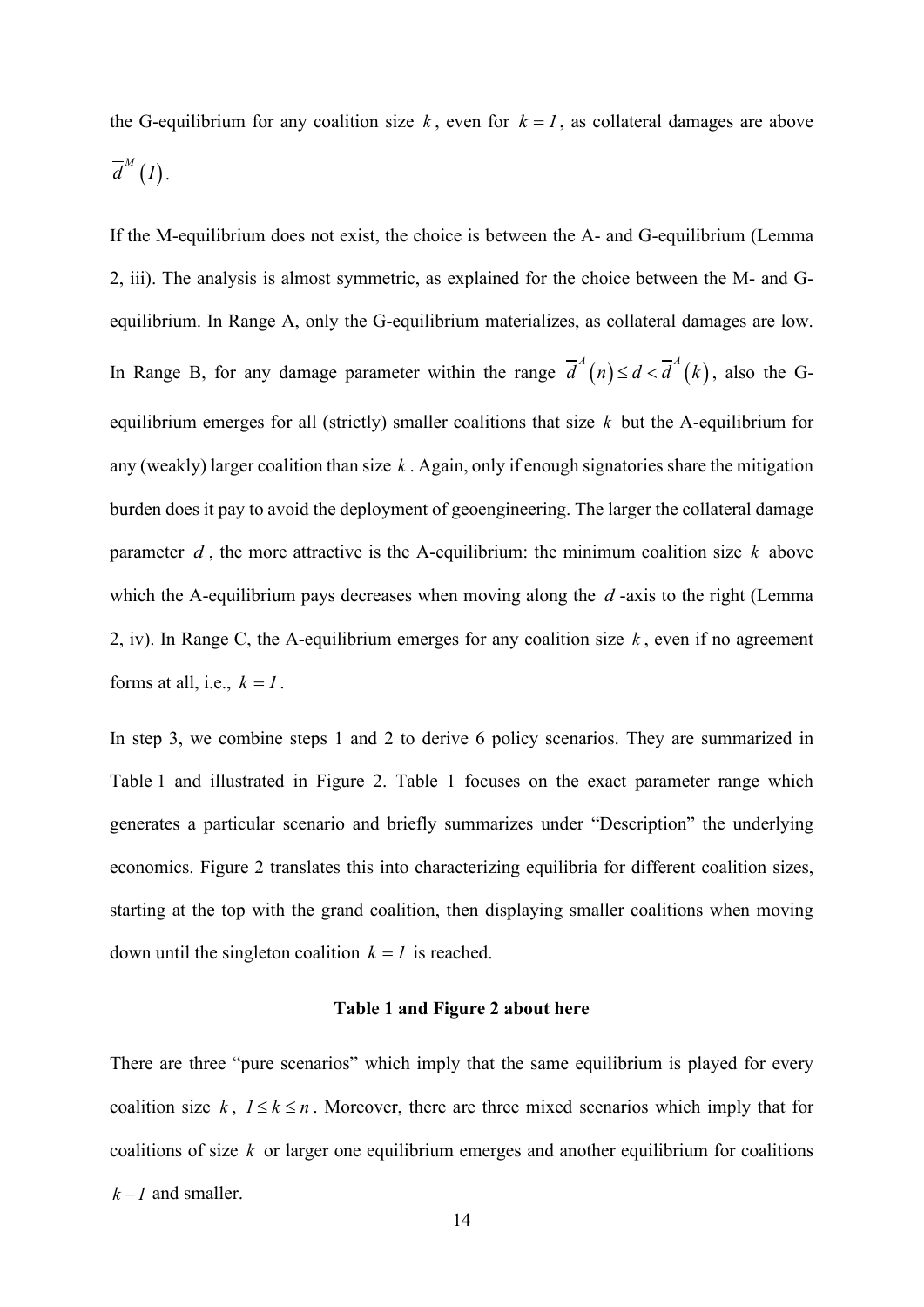The pure scenarios (Case 1, 2 and 3) are further illustrated in Figure 3. They emerge in situations in which geoengineering does not pose any governance issue, though for very different reasons. On the one hand, in the pure M- and A-scenarios, countries would never deploy geoengineering, even in absence of cooperation, as collateral damages are so high (Range C). On the other hand, in the pure G-scenario, collateral damages from geoengineering are so low that it is always economically rational to deploy geoengineering, even if all countries would join a climate agreement (Range A). Hence, the pure scenarios are listed for completeness and to highlight the difference to the other scenarios, but they are less interesting from a policy perspective.

## **Figure 3 about here**

The mixed scenarios (Case 4, 5 and 6) are illustrated in Figure 4. In particular, Case 4 and 5 represent the most interesting cases. In Case 4, geoengineering net benefits are very high, making geoengineering attractive in the first place (Range 3 in Figure 4). Geoengineering can only be avoided with additional mitigation efforts by signatories (A-equilibrium). Even in the grand coalition the M-equilibrium cannot deliver a sufficiently high level of global mitigation to make geoengineering unattractive. For every coalition of size  $k$ ,  $1 \le k \le n$ , the choice is between the A- and the G-equilibrium. Collateral damages are sufficiently high to make avoidance pay for a coalition of size  $k$  ( $\overline{d}^A(k) \le d$ ), but not for any coalition which is (strictly) smaller than  $k \left( d < \overline{d}^A (k-1) \right)$ . This is a part of Range B in Figure 4.

## **Figure 4 about here**

Case 5 is similar to Case 4, with the distinct difference that the net benefits from geoengineering benefits are smaller such that the M-equilibrium exists, at least for larger coalitions (Range 1 or parts of Range 2 in Figure 4). As in Case 4, collateral damages are in an intermediate range, such that it pays to avoid geoengineering for larger coalitions than  $k \left( \overline{d}^M(k) \leq d \right)$  though not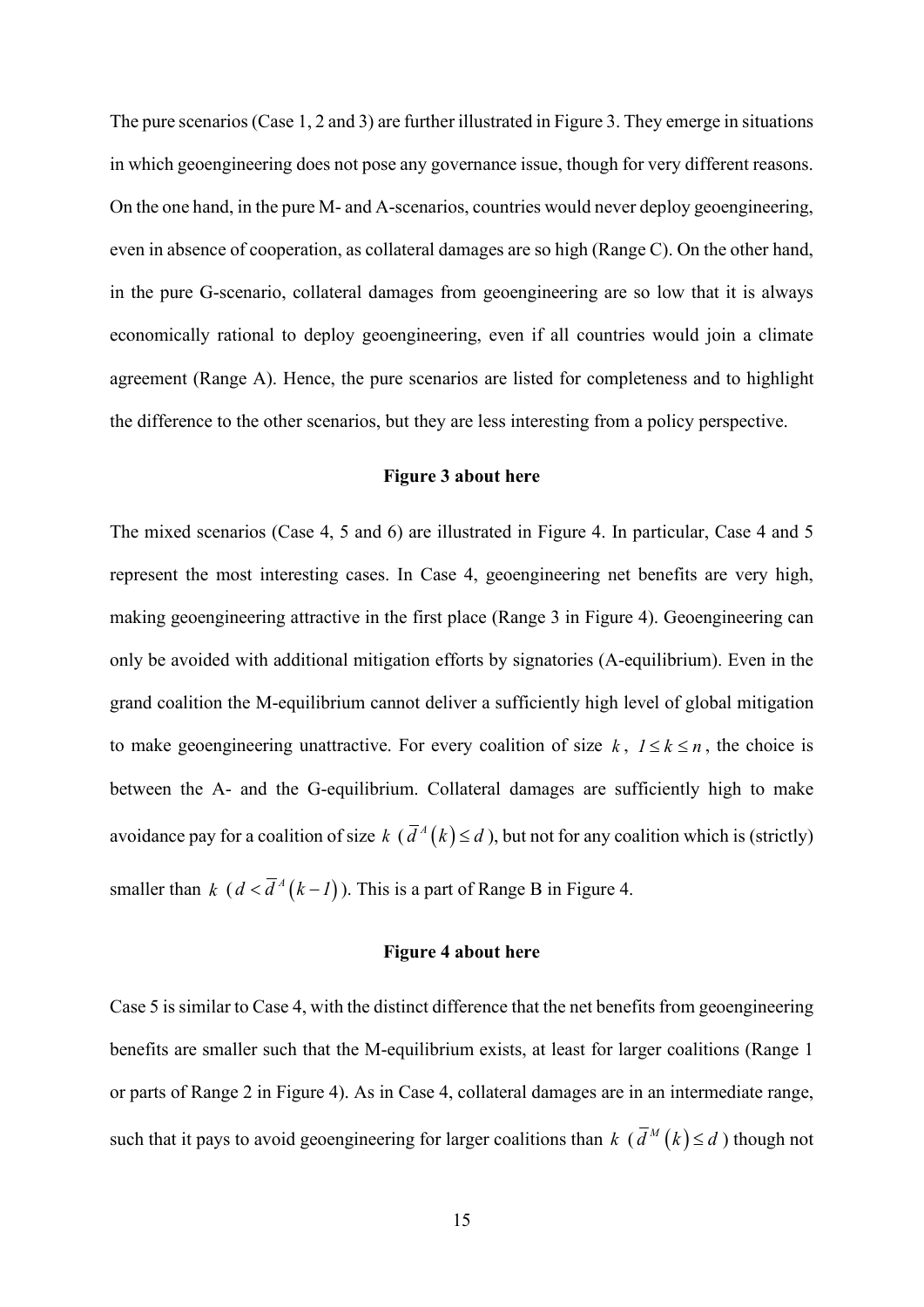for smaller coalitions than *k*  $(d < \overline{d}^M (k-1))$  or  $d < \overline{d}^A (k-1)$ ). This is a part of Range B in Figure 4. For Case 5 two sub-cases, a and b, must be distinguished according to Table 1. Case 5a assumes that if a signatory leaves the agreement with *k* signatories the total mitigation still exceeds the threshold level *g* ,  $Q^{M*}(k-l) \ge g$  , i.e.,  $g \le \frac{b}{l}(k-l)$ *c*  $\leq$  –  $(k-1)$  (Range 1 and parts of Range 2 in Figure 4), but the M-equilibrium is not played because countries prefer the G-equilibrium, which is true as long as  $d < \overline{d}^M (k-1)$ . Alternatively, Case 5b assumes that after the deviation the M-equilibrium does not produce sufficient mitigation,  $Q^{M*}(k-l) < g$ , i.e.,  $g > -(k-l)$ *c*  $> -k$  – (parts of Range 2 in Figure 4). The A-equilibrium is not played at  $k - 1$  because countries prefer the G-equilibrium due to sufficiently low collateral damages, i.e.,  $d < \overline{d}^A (k-1)$ .

Finally, Case 6 has similarities with the pure M- and A-scenarios: collateral damages are very high such that geoengineering is never deployed (Range C in Figure 4). Hence, Case 6 does not look as interesting as Case 4 and 5. For large coalitions, the M-equilibrium is possible because  $g \leq \frac{b}{k}$ *c*  $\leq$   $-(k)$  and is preferred to the G-equilibrium. For smaller coalitions, the M-equilibrium does not deliver sufficiently large total mitigation because  $g > -\frac{b}{(k-1)}$ *c*  $>$  –  $(k-l)$ ; only the A-equilibrium exists and dominates the G-equilibrium due to high collateral damages. Thus, Case 6 implies

This exhaust all possible policy scenarios, except one. If the *g* and *d* parameters lie in the intermediate range (Range 2 and Range B), it is possible that for large coalitions the Mequilibrium is played. Then, as the coalition size decreases, the M-equilibrium disappears in favour of the A-equilibrium, which, as the M-equilibrium, is preferred to the G-equilibrium. Eventually, as the coalition size further decreases, the G-equilibrium could emerge. This mixed

parts of Range 2 and Range C in Figure 4.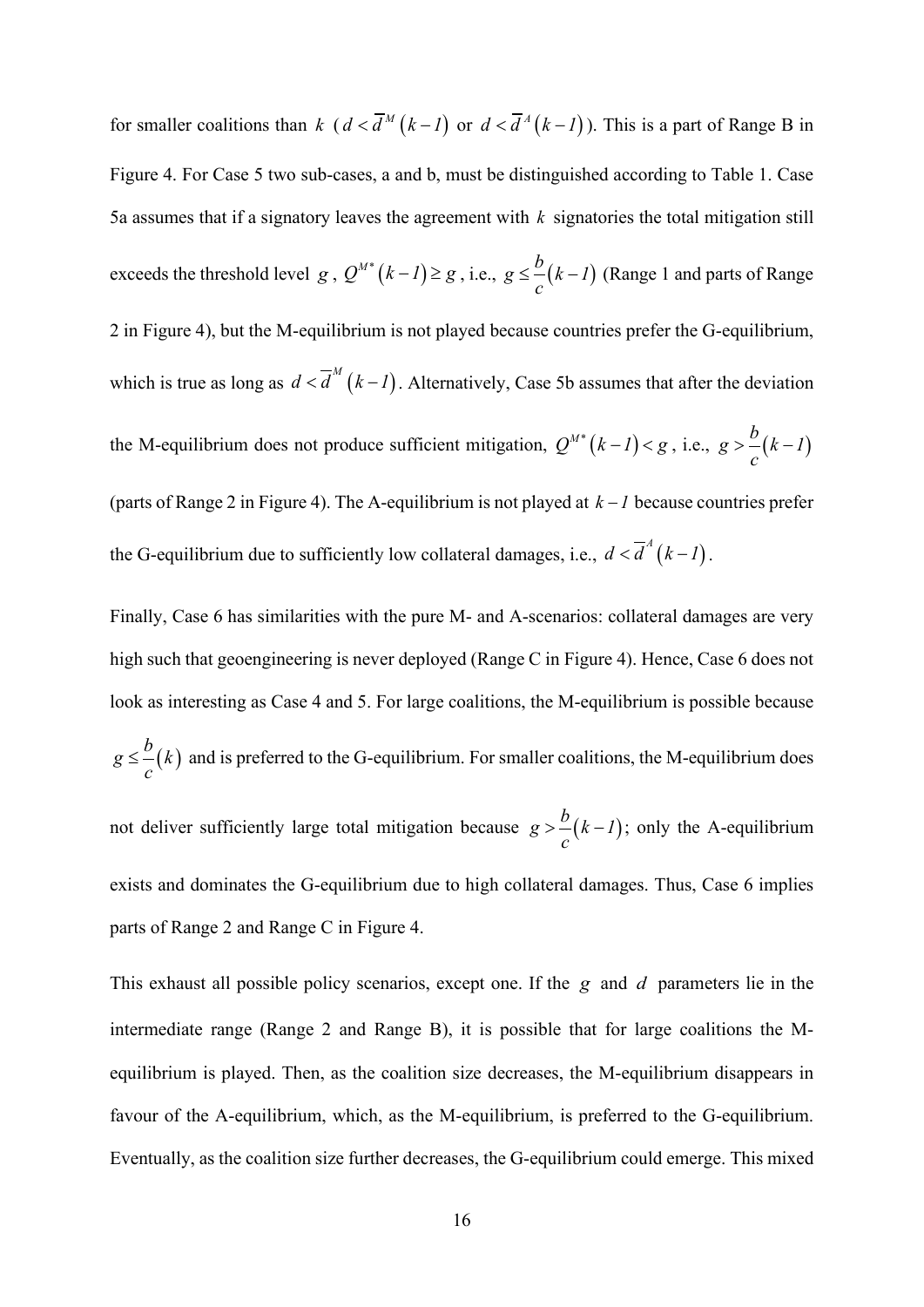scenario is the only one in which we could observe a double switch of equilibria. However, a detailed analysis of this additional case is redundant, as it is a composition of Case 4 and 6. Hence, the same results directly apply.

Taken together, Case 1, 2 and 3 are pure policy scenarios that provide a benchmark for the mixed scenarios but are less interesting from an economic and policy perspective. Either collateral damages are so high that geoengineering would never be seriously considered by any country or they are so small that no country would ever worry about the deployment of geoengineering, and, in both cases, this is true for signatories and non-signatories. This also applies to the mixed scenario Case 6 which only emerges if collateral damages from geoengineering are very high. The mixed scenarios Case 4 and Case 5 describe more interesting situations in which the deployment of geoengineering generates high or moderate net benefits but also causes only moderate collateral damages. Hence, only if participation in a climate agreement is sufficiently high, can the deployment of geoengineering be possibly avoided. Whether and under which conditions such an agreement is stable will be analyzed in section 3 in the cartel formation game.

As a normative benchmark, it is useful to confirm that the often-made implicit assumption that "larger are better than smaller agreements" is indeed true for our model.

## **Proposition 1: Normative Properties of the Coalition Formation Game**

*Consider an expansion of a coalition of size k – 1 to k. Global welfare (i.e., sum of payoffs over all signatories and non-signatories) increases strictly for each expansion, with*  $1 < k \le n$ *, for each of the six policy scenarios described in Table 1 and depicted in Figure 2. The same is true for total mitigation (i.e., the sum of mitigation levels over all countries), though the increase is not always strict, as in the pure A-scenario total mitigation remains always constant.*

**Proof:** See Appendix A.2.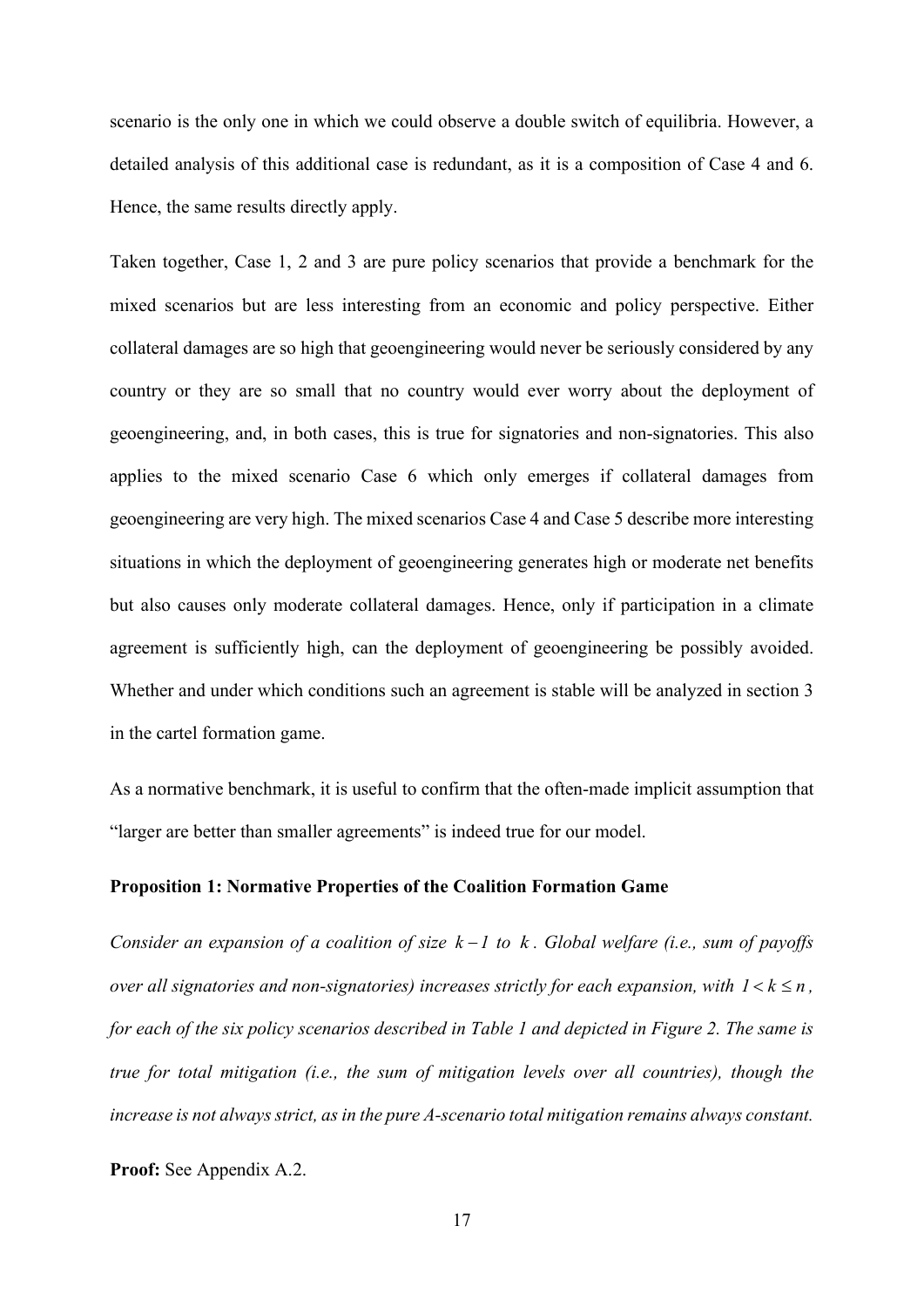Proposition 1 implies that global mitigation and welfare obtain their maximum in the grand coalition, i.e., an agreement in which all countries participate. The only exception in Proposition 1 relates to the pure avoidance scenario (Case 3) in which the global mitigation level is by definition  $Q^{A^*}(k) = g$  for every  $k, l \le k \le n$ , even though global welfare strictly increases with the enlargement of the agreement: the effort to avoid the deployment of geoengineering is shared by more signatories which reduces mitigation costs. In Appendix A.2, we derive further properties, which describe the incentive to join or abstain from coalitions. Those other properties are also useful for proving Proposition 1 and subsequent propositions.

#### **2.5 Millard-Ball's Approach**

Millard-Ball (2012) focuses on the stability analysis of the grand coalition. He rules out the possibility of the M-equilibrium to arise for every *k*,  $1 \le k \le n$ , which implies  $Q^{M*}(k) < g$ . Since we know that  $Q^{M*}(k)$  increases in k, he assumes that even in the grand coalition  $Q^{M*}(n) < g$ , which translates into  $g > -(n)$ , *c*  $\sum_{n=0}^{\infty}$  (*n*), which is Range 3 in Figure 4. Additionally, Millard-Ball (2012) assumes that in the grand coalition the A-equilibrium is played while once a country free-rides, the G-equilibrium emerges. Hence, his analysis focuses on a particular sub-case of Case 4 for which  $k = n$ . He then claims to test for internal stability in the cartel formation game and concludes that only if the collateral damage parameter  $d$  is sufficiently large, the grand coalition will be stable. However, the analysis of Millard-Ball (2012) is flawed in many respects, leading to wrong conclusions.

First, he does not establish the condition under which all countries will play the A-equilibrium in the grand coalition and the G-equilibrium after a deviation such that a coalition of size  $n - 1$ forms. We know that this situation would arise only if the collateral damage parameter *d* is in the range  $\overline{d}^A(n) \leq d < \overline{d}^A(n-1)$ , which is a part of Range B in Figure 4. Consequently, he does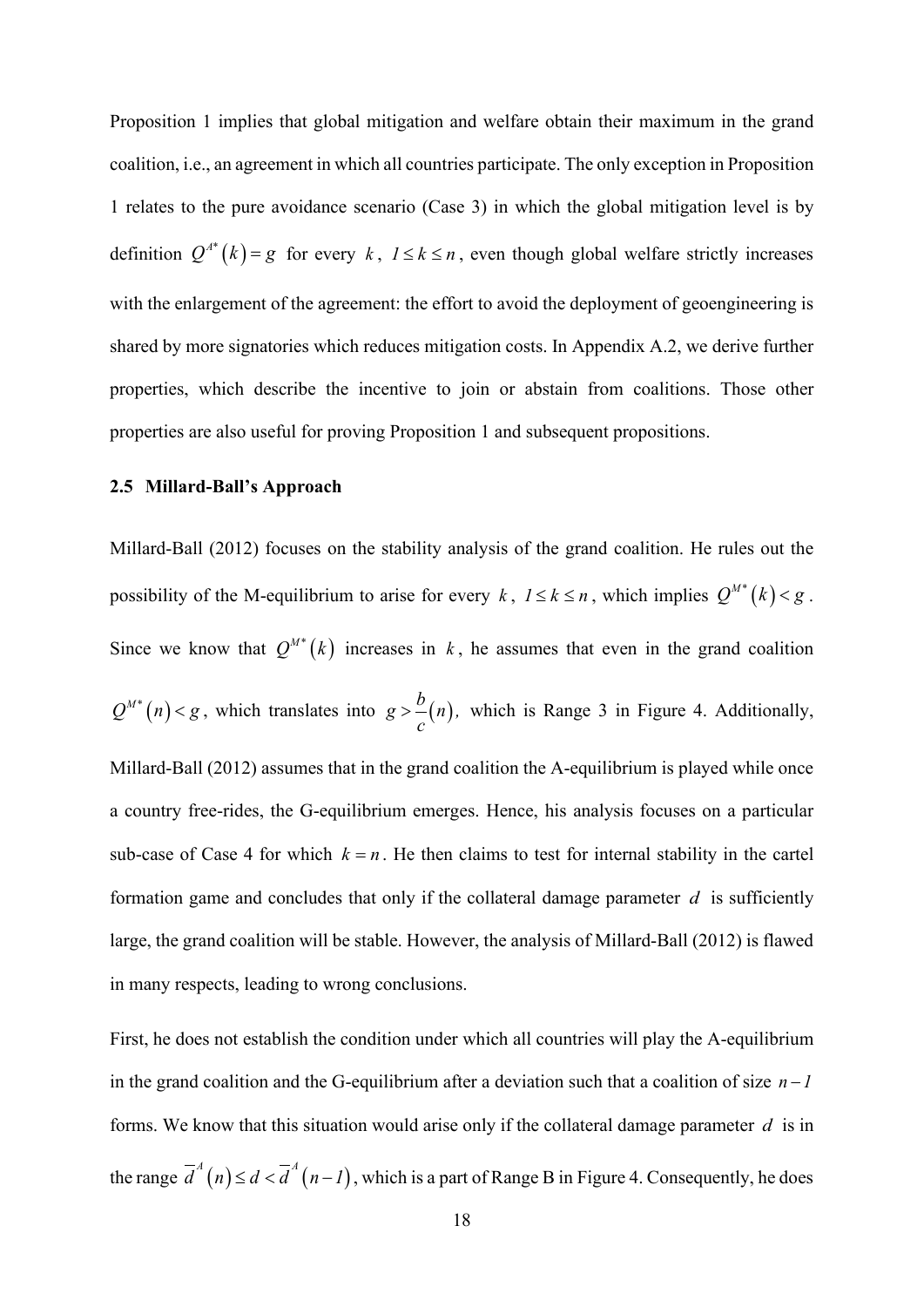not establish a lower bound for the damage parameter *d* , which turns out to be less of a problem, as we will demonstrate below, but, more importantly, he ignores the upper bound.

Second, he does not correctly calculate the free-rider payoff  $\pi_{NS}^{G^*}(n-1)$  when deriving the condition for internal stability of the grand coalition. The free-rider payoff in the cartel formation game must be calculated for mutual best responses if a coalition of size  $n-1$  forms:  $\pi_{NS}^{G^*}(n-1) = \pi_{NS}^{G^*}(q_S^{G^*}(n-1), q_{NS}^{G^*}(n-1))$ . In other words, free-riding is in terms of leaving the grand coalition after which signatories and non-signatories choose their "new" equilibrium strategies, given that one country has left the agreement. Instead, Millard-Ball (2012) assumes that for the coalition of size  $n - 1$ , signatories stick to their equilibrium strategies chosen in the grand coalition with  $k = n$ ,  $q_s^A = \frac{g}{n}$  and the free-rider chooses its best-reply, which is its dominant strategy level  $q_{NS}^{G^*}$  $q_{NS}^{G^*} = \frac{bn - 1}{2}$ *nc*  $=\frac{bn-1}{n}$ . This type of assumption would be more in line with what is typically assumed regarding the temporary free-rider payoff in a repeated game.

We draw two conclusions from our observations. First, there is a need to correctly calculate the free-rider payoff in the cartel formation game, including a full characterization of the parameter space for which this policy scenario would occur. This also includes a generalization that also consider other coalitions than the grand coalition and other policy scenarios than the A-Gscenario. This is done in section 3. Second, we test and confirm that all qualitative conclusions which we derive in the cartel formation game carry over to a repeated game. This is done in section 4.

## **3. Stability Analysis in the Cartel Formation Game**

In this section, we analyze stable coalitions in the cartel formation game for the six policy scenarios, which we have identified in section 2.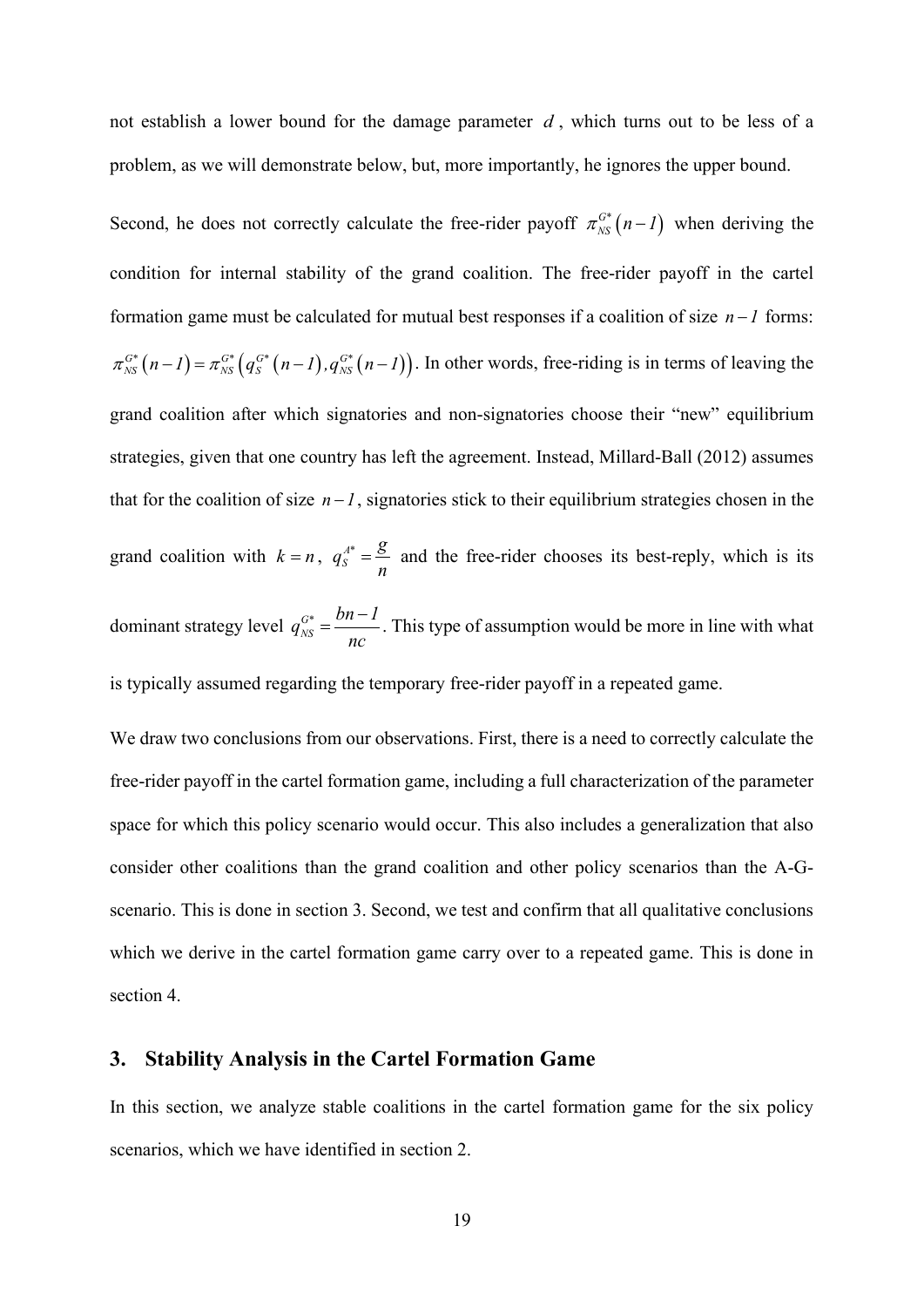#### **3.1 Pure Policy Scenarios (Case 1, 2 and 3)**

In the pure scenarios (M-, G-, and A-scenario), a given equilibrium (M-, G- or A-) is played for every coalition of size  $k$ ,  $1 \le k \le n$ .

We noted above that these pure policy scenarios are less interesting from a policy perspective but serve as benchmarks for the comparisons with the other mixed policy scenarios.

#### **Proposition 2: Stable Coalitions in the Pure M-, G- and A-scenario**

*In the cartel formation game, in the pure M-scenario (Case 1) and in the pure G-scenario (Case 2)* the stable coalition size is  $k^{M^*} = k^{G^*} = 3$ . In the pure A-scenario (Case 3) no non-trivial *coalition is stable, i.e.,*  $k^{A^*} = l$ .

#### **Proof:** See Appendix A.3.

In the pure mitigation scenario with linear benefits and quadratic costs from mitigation, the result is well-known in the literature on international environmental agreements (e.g., Barrett 1994 and 2005 and Finus 2003): cooperation does not achieve much if the total number of countries exposed to the externality problem is substantially larger than three countries. We find the same to be true in G-scenario. Finally, if countries always play the avoidance equilibrium, then no agreement that includes at least a minimum of two countries is internally stable. In an A-equilibrium, signatories will always provide enough mitigation to avoid geoengineering. Hence, it is always attractive to leave a coalition and let the remaining signatories bear the mitigation burden. Given Proposition 1, this failure of effective cooperation entails a global welfare loss in all three policy scenarios.

## **3.2 Mixed Policy Scenarios (Case 4, 5 and 6)**

In the mixed scenarios, once a country leaves coalition *k* , a different equilibrium is played at  $k - l$ . In section 2, we identified three possibilities: the mixed scenario A-G (Case 4), in which the A-equilibrium is played for every coalition weakly larger than  $k$ , while the G-equilibrium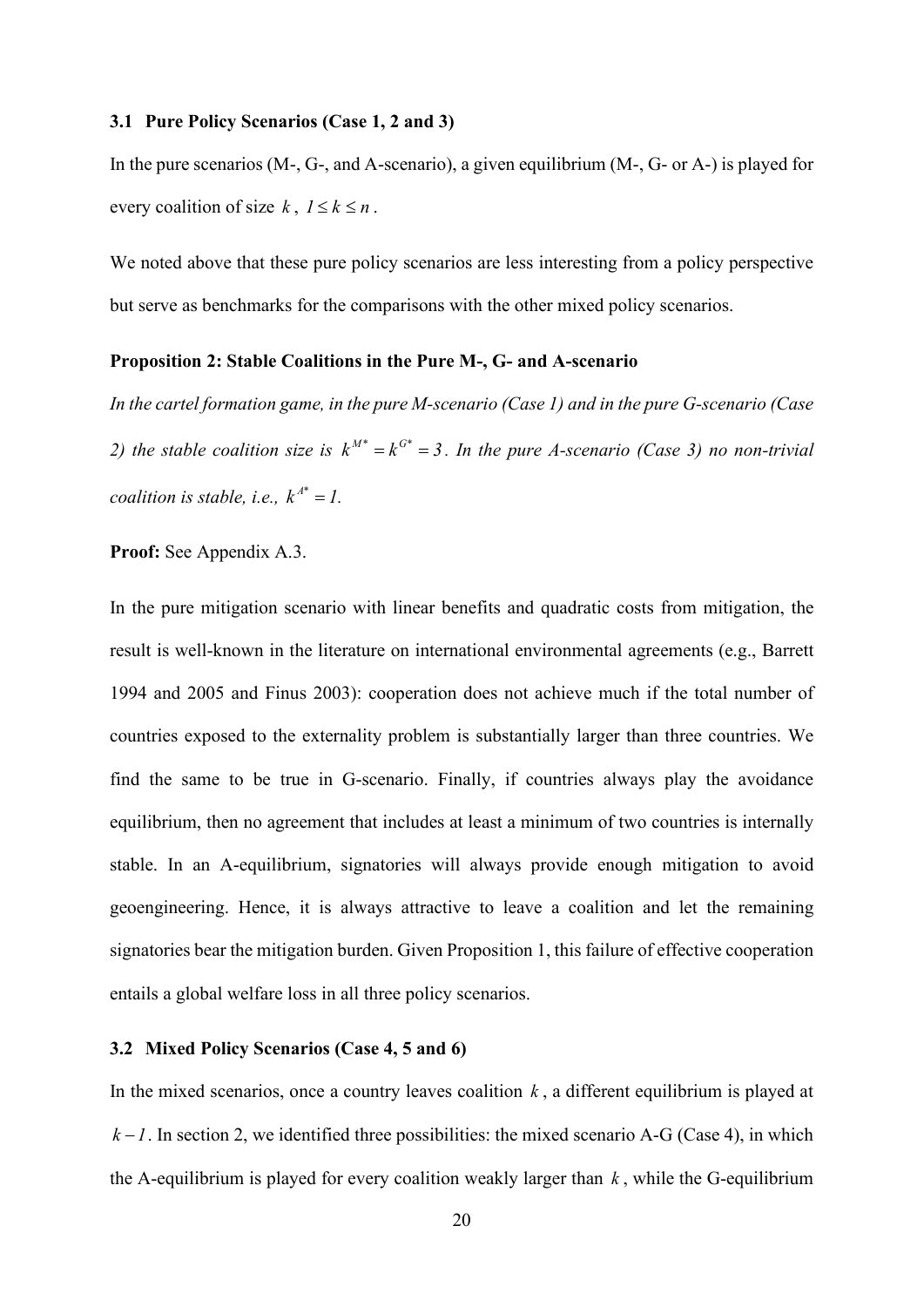is played for every coalition strictly smaller than  $k$ ; the mixed scenario M-G (Case 5), in which the M-equilibrium is played for every coalition weakly larger than *k* , while the G-equilibrium is played for every coalition strictly smaller than  $k$ ; the mixed scenario M-A (Case 6), in which the M-equilibrium is played for coalitions weakly larger than  $k$ , while the A-equilibrium is played for every coalition strictly smaller than *k* .

## **3.2.1 Mixed A-G-Scenario (Case 4): The Millard-Ball-Scenario**

In the A-G-scenario (Case 4), the net benefits of geoengineering are so high such that the Mequilibrium never exists, even for the grand coalition. The only alternative to the G-equilibrium is the A-equilibrium, requiring additional mitigation efforts by signatories to avoid the deployment of geoengineering. However, the avoidance equilibrium only pays if the number of signatories passes the threshold of *k* members. Below, the deployment of geoengineering is a rational choice for signatories as well as non-signatories. For coalitions strictly larger than *k* (if they exist, i.e.,  $k \neq n$ ) implementing the A-equilibrium, we can immediately conclude from the proof of Proposition 2 that internal stability fails (because all coalitions for which  $k > 1$ holds are not internally stable). Conversely, it follows that all coalitions larger or equal to *k* implementing the A-equilibrium are externally stable. Testing for internal stability at *k* implies to test under which conditions

$$
\pi_S^{A^*}(k) \ge \pi_{NS}^{G^*}(k-1) \tag{4}
$$

holds. Since  $\Omega^{A-G}(k) := \pi_S^{A*}(k) - \pi_{NS}^{G*}(k-1)$  increases in the collateral damage parameter *d*, we find a critical value denoted by  $\hat{d}^{A-G}(k)$  such that internal stability holds if  $d \geq \hat{d}^{A-G}(k)$ (but fails if  $d < \hat{d}^{A-G}(k)$ ). In order to complete the analysis, we need to take two more steps. First, we need to analyze how this stability threshold  $\hat{d}^{A-G}(k)$  relates to our feasibility range in Case 4, which requires in terms of parameter  $d \overline{d}^A(k) \leq d < \overline{d}^A(k-1)$ . Moreover, we need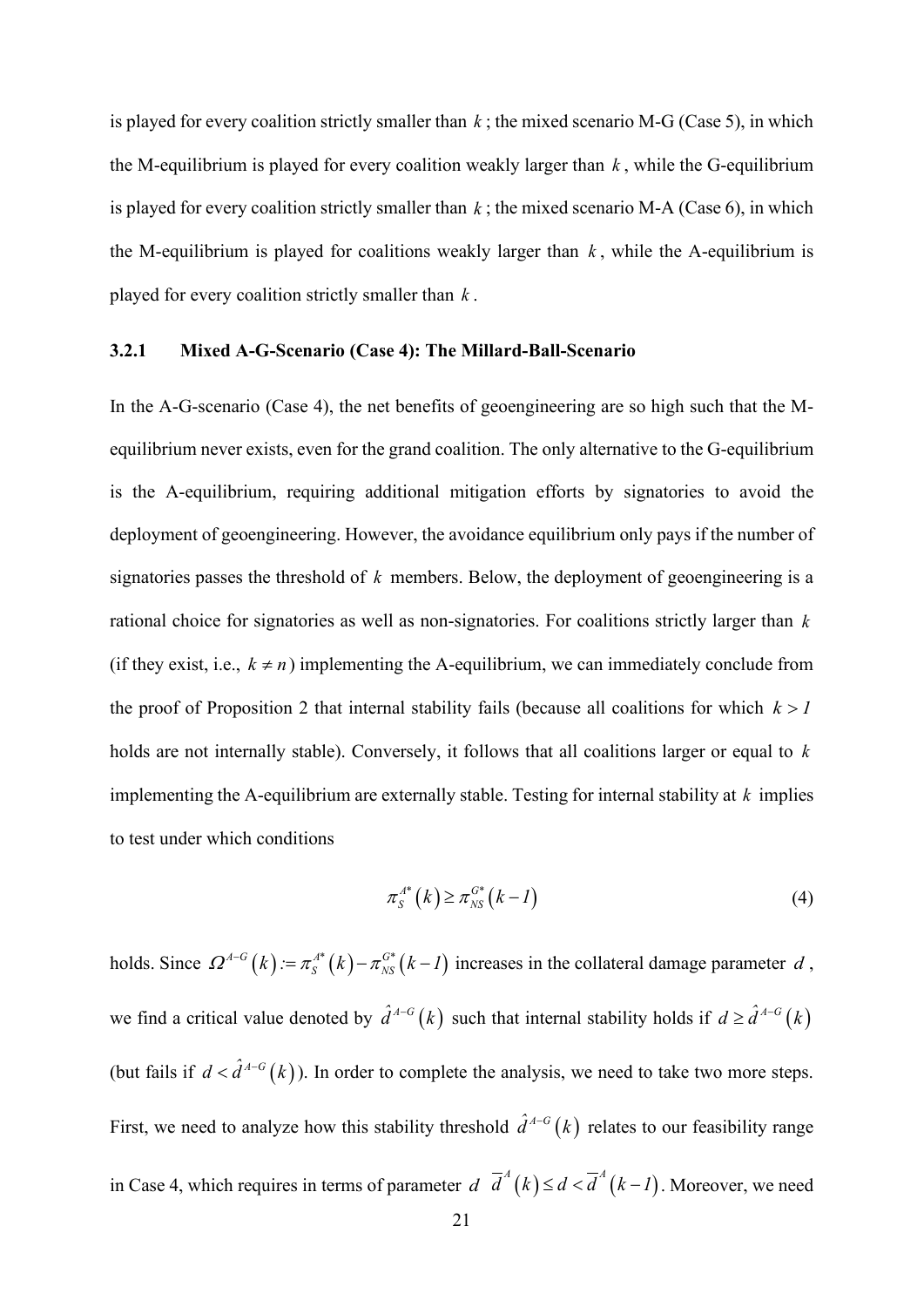to analyze whether smaller coalitions than  $k$ , which implement the G-equilibrium, could also be stable and, if so, whether they are Pareto-dominated by the stable A-equilibrium at *k* . We leave those details to Appendix A.4.

## **Proposition 3: Stable Coalitions in the Mixed A-G-scenario**

*Consider the mixed A-G-scenario in the cartel formation game.* 

- *i*) Let  $k > 3$ . The stable coalition size is  $k^* = k$  with no geoengineering being deployed (A*equilibrium) if*  $\overline{d}^{A}(k) < \hat{d}^{A-G}(k) \leq d < \overline{d}^{A}(k-1)$ , *otherwise the stable coalition size is*  $k^* = 3$  with geoengineering being deployed (G-equilibrium).
- *ii*) *Let*  $k \leq 3$ ,  $k^* = k$  *with no geoengineering being deployed (A-equilibrium).*

## **Proof:** See Appendix A.4.

Hence, we confirm the qualitative conclusion of Millard-Ball (2012) considering the case that the A-equilibrium is established in a coalition with more than three members. Stability only holds if collateral damages are perceived to be severe enough in order to deter free-riding. This is because the threshold value of parameter *d* which we derive for internal stability  $\hat{d}^{A-G}(k)$ lies above the lower bound of the feasibility range for this policy scenario  $\overline{d}^A(k)$ . However, we add the upper bound of the feasibility range  $\overline{d}^A(k-1)$ . Only if  $d < \overline{d}^A(k-1)$  will the Gequilibrium be played at  $k - 1$ ; if  $\overline{d}^A(k-1) \le d$ , the threat of punishment is an empty threat, i.e., it is not credible, as the A-equilibrium would be played. This upper bound has been ignored by Millard-Ball (2012). This theme will be recurrent in the following analysis.

Our further results emerge from the fact that we do not only consider the grand coalition but also possibly smaller coalitions and that we recognize the possibility of multiple equilibria. They are technically important but less for our take-away message.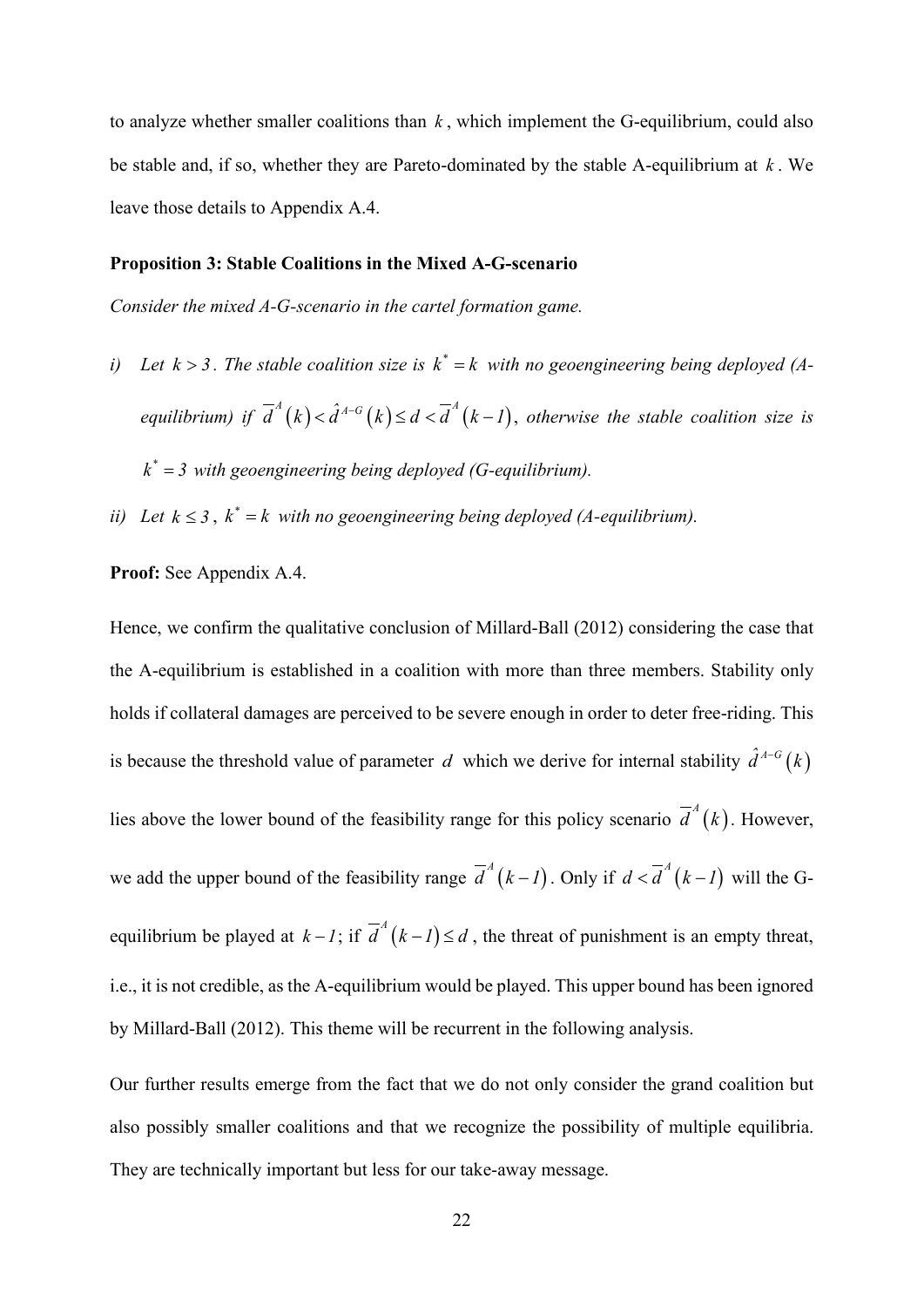## **3.2.2 Mixed M-G-Scenario and M-A-Scenario (Case 5 and 6)**

The mixed M-G-scenario (Case 5) has been identified as the second most interesting policy scenario after the A-G-scenario (Case 4). The collateral damages are not so high as to render the deployment of geoengineering an irrational choice even for smaller coalitions. The agreement with *k* members produces enough global mitigation and collateral damages are severe enough in order to render the G-equilibrium not being attractive, such that the Mequilibrium is established at *k* . However, smaller coalitions do not pass the hurdle and therefore implement the G-equilibrium. Again, we know from the proof of Proposition 2 that if  $k$  is sufficiently large but is not the grand coalition, all strictly larger coalitions which implement the M-equilibrium are not internally stable. Hence, all coalitions larger or equal size *k* are externally stable. Hence, internal stability of coalition of size *k* implies to test whether

$$
\pi_S^{M^*}(k) \ge \pi_{NS}^{G^*}(k-1)
$$
\n<sup>(5)</sup>

holds. In the same spirit as in Case 4, a threshold value  $\hat{d}^{M-G}(k)$  can be established such that internal stability holds if  $d \geq \hat{d}^{M-G}(k)$  and this threshold is related to the feasibility range in Case 5, accounting for possible additional stable coalitions below coalition size *k* .

In the mixed M-A-scenario (Case 6), we know that all coalitions larger than *k* which implement the M-equilibrium are internally unstable, provided  $n \ge k > 3$ . Hence, all coalitions equal or larger *k* are externally stable. Hence, we need to test whether

$$
\pi_S^{M^*}(k) \ge \pi_{NS}^{A^*}(k-1) \tag{6}
$$

holds for a coalition of size *k* .

**Proposition 4: Stable Coalitions in the Mixed M-G-scenario and M-A-scenario** *Consider the mixed M-G-scenario in the cartel formation game.*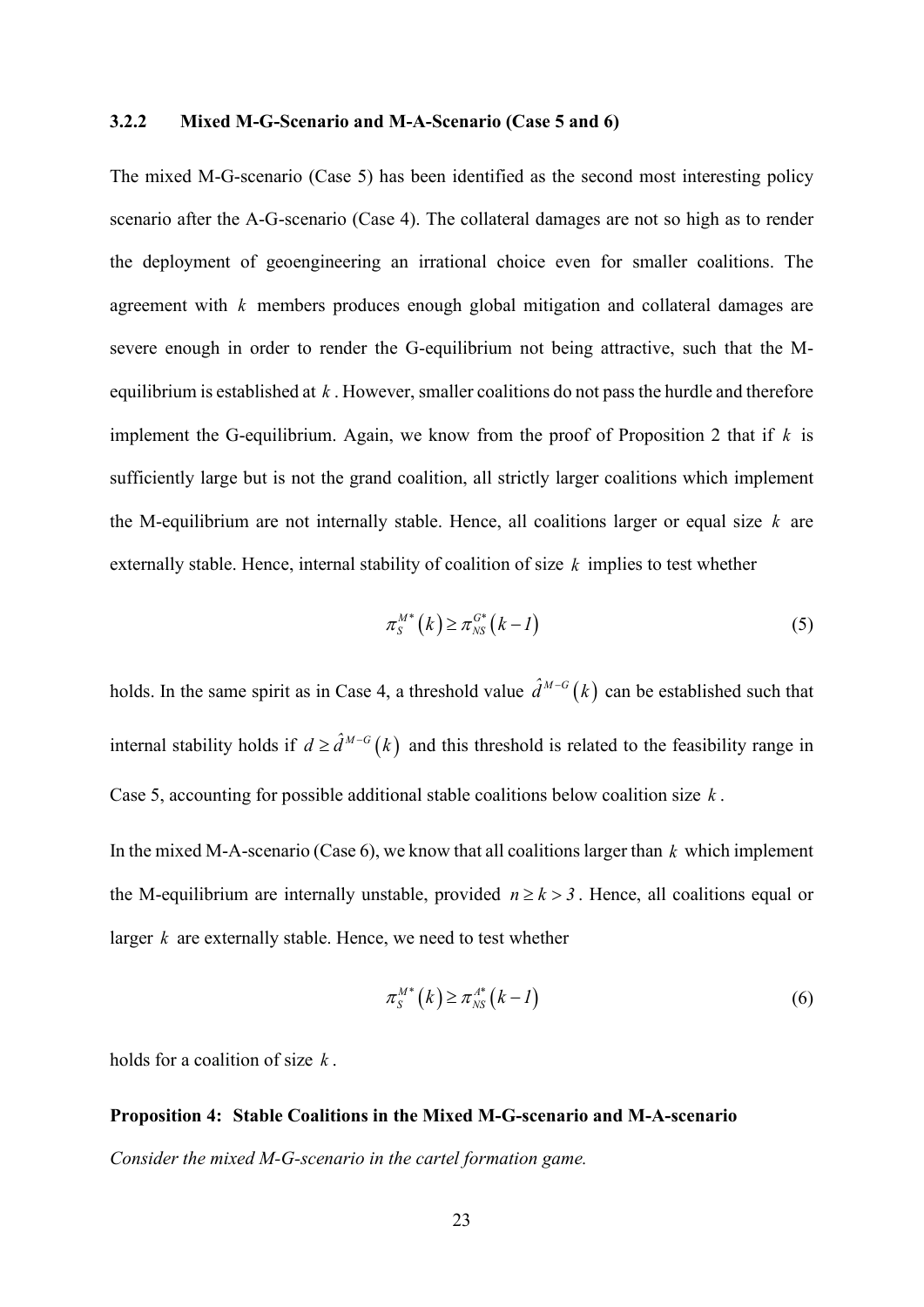- *i*) Let  $k > 3$ . The stable coalition size is  $k^* = k$  with no geoengineering being deployed (M*equilibrium) if*  $\overline{d}^M(k) < \hat{d}^{M-G}(k) \leq d < \overline{d}^M(k-1)$  *in Case 5a) and if*  $\overline{d}^{M}(k) < \hat{d}^{M-G}(k) \leq d < \overline{d}^{A}(k-1)$  in Case 5b), otherwise, in both sub-cases, the stable *coalition size is*  $k^* = 3$  *with geoengineering being deployed (G-equilibrium).*
- *ii*) Let  $k \leq 3$ . The stable coalition size is  $k^* = k$  with no geoengineering being deployed (M*equilibrium).*

*Consider the mixed M-A-scenario in the cartel formation game.*

- *i*) Let  $k \geq 3$ . There is no non-trivial coalition which is stable. Hence,  $k^* = 1$  with no *geoengineering being deployed (A-equilibrium).*
- *ii*) Let  $k < 3$ . The stable coalition size is  $k^* = 3$  with no geoengineering being deployed (M*equilibrium).*

**Proof:** See Appendix A.5.

The results for Case 5 are qualitatively similar to Case 4 (Proposition 3). Provided collateral damages are sufficiently high to be deterrent, but not too high to be credible, a coalition of size *k* can be stable because a deviation implies the deployment of geoengineering.

Case 6 does not produce non-trivial stable agreements when  $k \geq 3$ . The punishment of playing the avoidance equilibrium in case a coalition member leaves the agreement is simply not deterrent. When  $k < 3$ , Case 6 is very similar (equal in case of  $k = 1$ ) to Case 2 as the Mequilibrium is played for coalitions larger or equal to size  $k$ , with  $k^* = 3$ .

## **3.3 Deployment of Geoengineering by All Countries**

In this subsection, we depart from the original assumption of Millard-Ball (2012) that a random country deploys geoengineering in order test whether this impacts on our qualitative conclusions. Hence, the modified payoff function (1) reads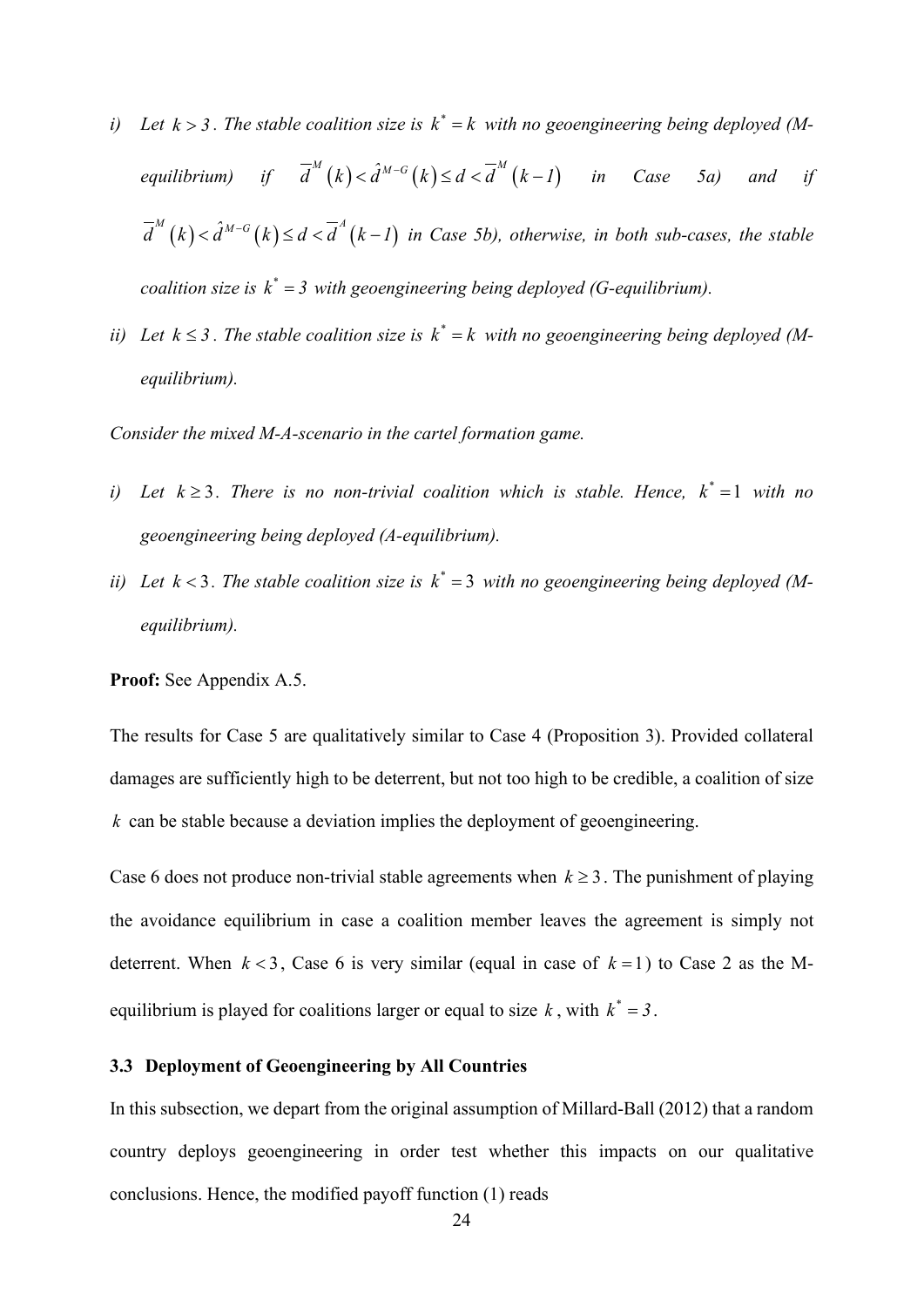$$
\pi_i = bQ - \frac{c(q_i)^2}{2} + (g - Q) \cdot z_i - (n - 1)d \cdot z_i \tag{7}
$$

with  $z_i = 0$  if geoengineering is not deployed and  $z_i = I$  if it is deployed. If  $z_i = 0$ , as in the Mand A-equilibrium, nothing changes and in the G-equilibrium, all countries deploy geoengineering receiving net benefits  $g - Q$  and suffering from collateral damages  $(n-1)d$ arising from the deployment of geoengineering by all  $n - 1$  other countries. Not surprisingly, all qualitative results obtained Propositions 1, 2, 3 and 4 continue to hold, as the net benefits and collateral damages from geoengineering have just been recalibrated. (Details are provided in our Online Appendix O.4.)

Viewing these propositions together, three conclusions can be drawn. First, the pure policy scenarios confirmed the small coalition paradox, as Nordhaus (2015) coined it. Self-enforcing agreements are small and therefore fall substantially short of providing socially optimal mitigation and welfare levels. Second, the mixed policy scenarios Case 4 and 5 may produce larger stable coalitions, including the grand coalition, through the threat to deploy geoengineering in case of deviations. However, it is not as simple as one may conjecture. The perception of collateral damages must not only be sufficiently large (lower bound), but cannot be too large (upper bound), as otherwise the threat loses its credibility. Third, also the conjecture that the larger collateral damages are, the larger stable agreements will be is wrong. We recall that for a coalition of size *k* to be stable we need for the collateral damage parameter *d* to be in the range  $\overline{d}^A(k) < \hat{d}^{A-G}(k) \leq d < \overline{d}^A(k-1)$  in Case 4 and  $\overline{d}^M(k) < \hat{d}^{M-G}(k) \leq$  $d < \overline{d}^M (k-1)$  in Case 5a and  $\overline{d}^M (k) < \hat{d}^{M-G}(k) \leq d < \overline{d}^A (k-1)$  in Case 5b (Proposition 3 and 4). These ranges do not move upward but downward with the coalition size *k* (Lemma 2). This a variant of the second conclusion: the threat of deploying geoengineering must be credible. Larger and more successful stable climate agreements require not larger but smaller collateral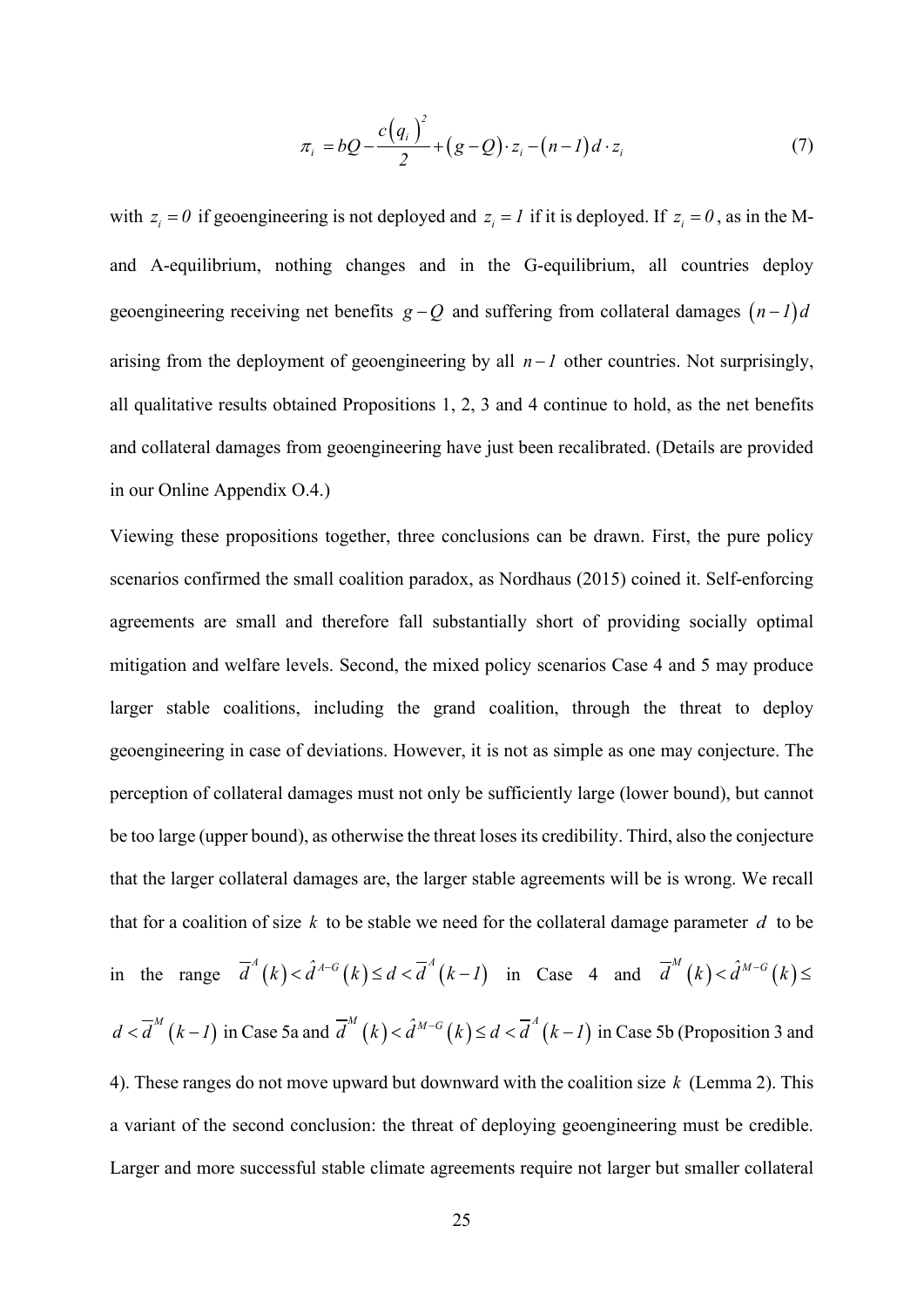damages in order for countries to believe that a deviation really triggers the deployment of geoengineering.

## **4 Stability Analysis in the Repeated Game**

## **4.1 Preliminaries**

In this section, we analyze stability in a repeated game. On the one hand, this would be an alternative route to correct the mistake by Millard-Ball (2012). On the other hand, we can test the robustness of our qualitative conclusions in a conceptually different framework. We consider a simple subgame-perfect trigger strategy to drive home our results, being aware that more sophisticated equilibrium strategies are available.<sup>[6](#page-26-0)</sup> As most papers which analyze repeated games, we focus on the stability of the grand coalition in order to keep the presentation short and simple.

There are three phases in a repeated game which establishes cooperation using a trigger strategy: cooperation during which all countries receive a per period payoff  $\pi$ <sup>*c*</sup>, free-riding, giving the free-rider a temporary payoff  $\pi_i^F$  for one period until free-riding has been discovered and the response to free-riding, namely punishment, which gives a per period payoff  $\pi_i^P$  for the rest of the game. Cooperation is preferred if the discounted payoff from cooperation is at least as large as the discounted payoff from temporarily free-riding and subsequently being punished:

$$
\frac{\pi_i^C}{1-\delta} \ge \pi_i^F + \frac{\delta \pi_i^P}{1-\delta} \iff \delta \ge \delta_{\min} = \frac{\pi_i^F - \pi_i^C}{\pi_i^F - \pi_i^P}
$$
(8)

<span id="page-26-0"></span><sup>&</sup>lt;sup>6</sup> The requirements on the credibility of sanctions increase along the following sequence of equilibrium concepts (see, e.g., for an overview Finus 2003 and Finus and Caparros 2015): Nash equilibrium (NE), subgame perfect equilibrium (SPE), weakly renegotiation-proof (WRPE), strongly renegotiation-proof (SRPE) and strong subgame-perfect equilibrium (SSPE). Applications in the context of game-theoretic analyses of IEAs are provided for instance by Asheim et al. (2006), Asheim and Holtsmark (2009) and Finus and Rundshagen (1998).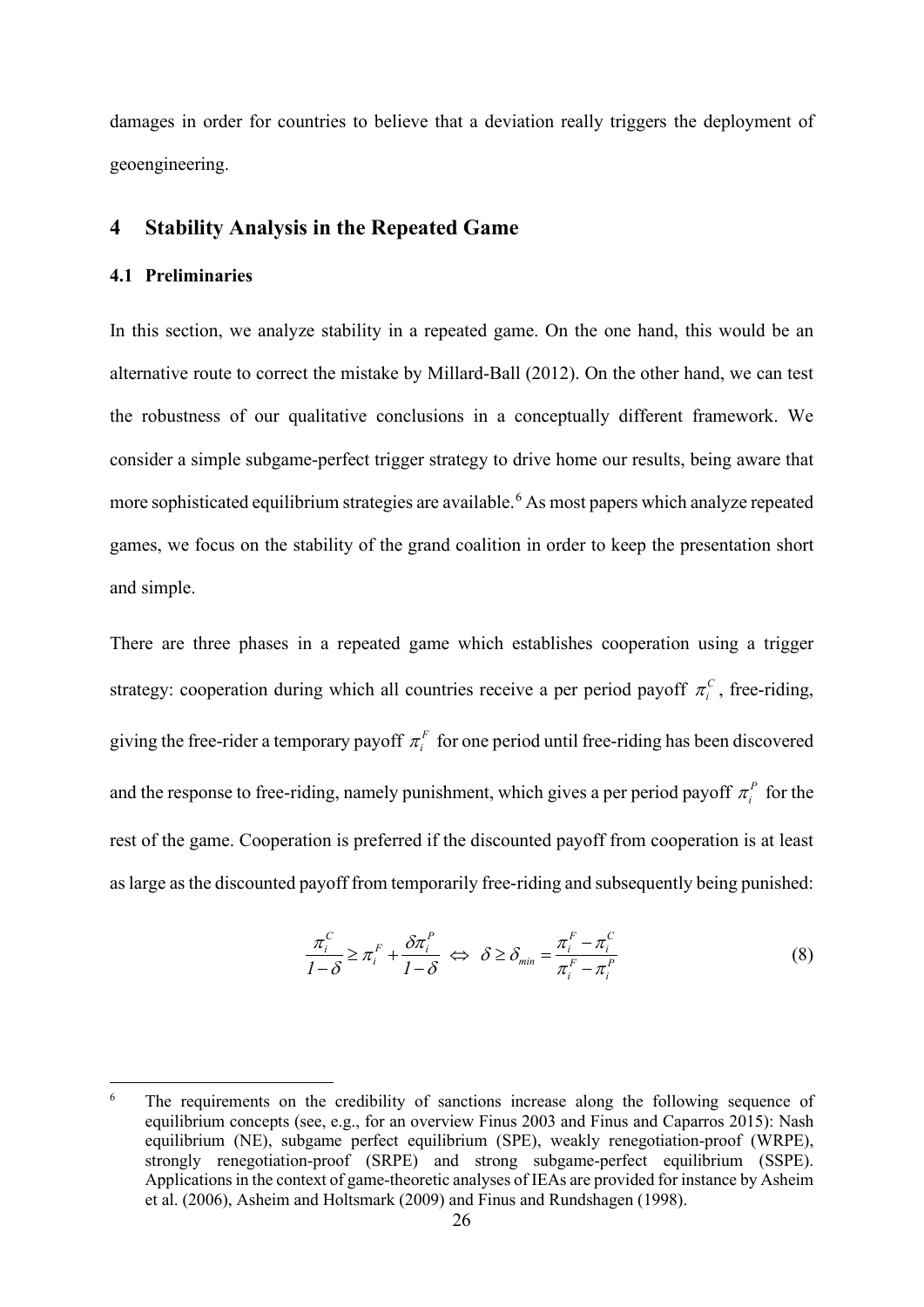with  $\delta$  the discount factor by which time is discounted,  $0 \le \delta \le 1$ . We call  $\delta_{min}$  the minimum discount factor requirement. The larger  $\delta$ , the less countries discount time and the less attractive is the temporary free-rider gain followed by punishment compared to compliance with the terms of the agreement.

#### **4.2 Stability of Policy Scenarios**

We introduced six policy scenarios in section 2 in the context of the cartel formation game. In the context of the repeated game, the three pure policy scenarios can be directly applied. Thus, Table 1 and Figure 3 apply regarding the parameter range *g* and *d* .

In the pure M-scenario (Case 1),  $\pi_i^C = \pi_S^{M*}(n)$  and  $\pi_i^P = \pi_{NS}^{M*}(1)$  (with  $\pi_{NS}^{M*}(1) = \pi_S^{M*}(1)$ ). Free-riding implies that signatories continue to mitigate  $q_s^{\scriptscriptstyle M*}(n)$  $q_s^{M*}(n) = \frac{nb}{c}$  whereas the free-rider

choses its best-response, which is  $q_{NS}^{M*}$  $q_{NS}^{M^*} = \frac{b}{c}$ . This deviation leads to total mitigation

 $\tilde{Q}^{M*}(n-1) = \frac{b(n^2-n+1)}{2}$ *c*  $\tilde{Q}^{M*}(n-1) = \frac{b(n^2 - n + 1)}{m}$ . Introducing shorth-hand notation, it can be shown (Appendix A.6)

 $\frac{\tilde{b}}{2}(n-1) := \frac{b(n^2-n+1)}{2} > b(1) > g$  $c$  *c c*  $-\tilde{\phi}(n-1) := \frac{b(n^2-n+1)}{b} > -1$  > g, given the parameter range which defines Case 1 (Range

1, see Table 1 and Figure 3). [7](#page-27-0) That is, a deviation does not lead to the implementation of geoengineering but to a kind of M-equilibrium with the free-rider payoff  $\pi_i^F = \tilde{\pi}_i^{M*} (q_s^{M*}(n), q_{NS}^{M*})$ . This equilibrium is different from the M-equilibrium in the cartel formation game as signatories play  $q_S^{M*}(n)$  and not  $q_S^{M*}(n-1)$ .

<span id="page-27-0"></span><sup>&</sup>lt;sup>7</sup>  $\frac{b}{-}(n)$ *c*  $\frac{1}{2}$   $\left( n \right)$  in the context of the repeated game has a similar interpretation as  $\frac{b}{a}$   $\left( k \right)$ *c* in the context of the cartel formation game. If the parameter  $g$  is weakly below this threshold, the M-equilibrium exist and if it is above, it does not exist.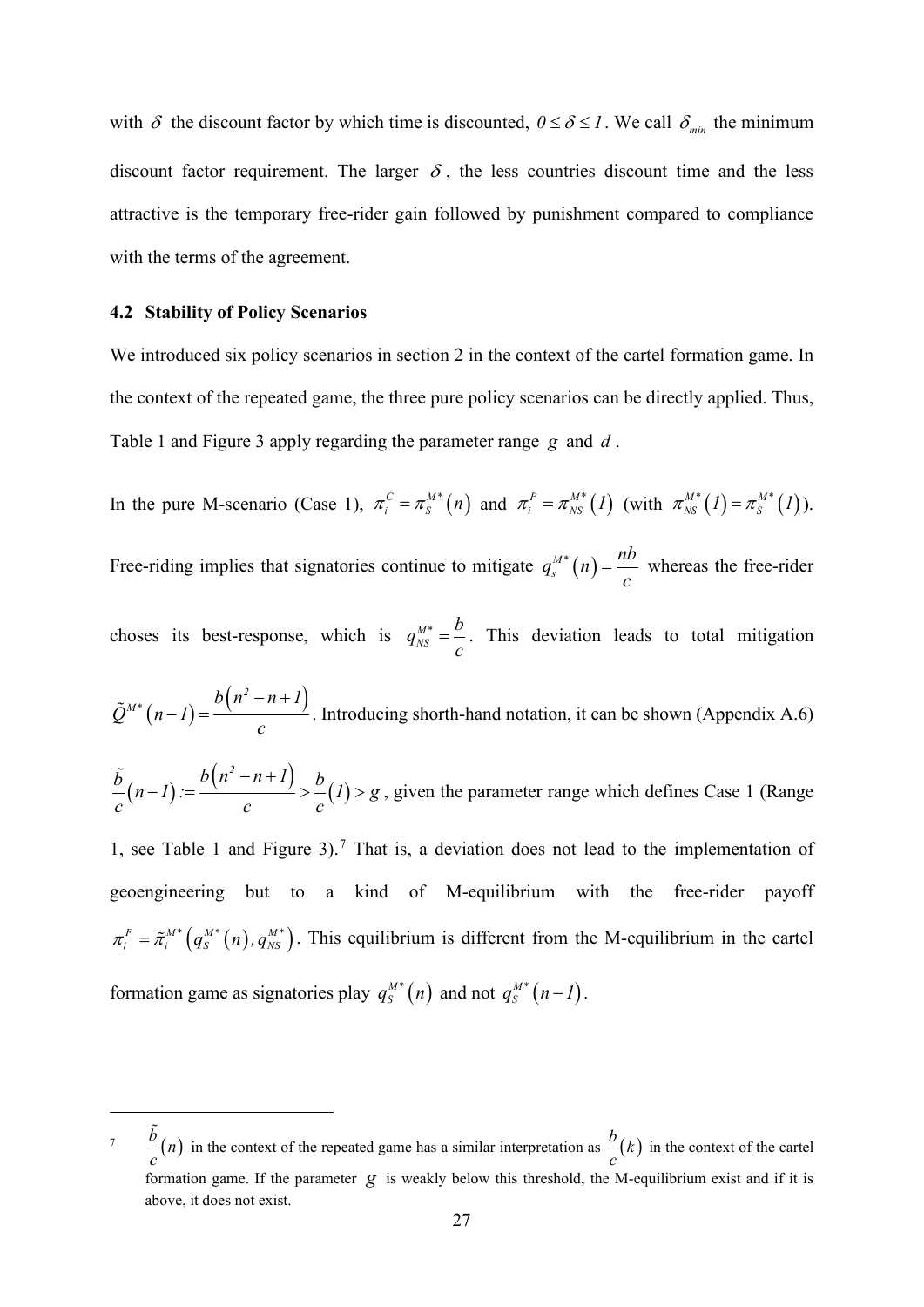In the pure G-scenario (Case 2),  $\pi_i^C = \pi_S^{G^*}(n)$ ,  $\pi_i^P = \pi_{NS}^{G^*}(1)$  (with  $\pi_{NS}^{G^*}(1) = \pi_S^{G^*}(1)$ ) and  $\pi_i^F = \tilde{\pi}_i^{G^*}(q_s^{G^*}(n), q_{NS}^{G^*})$ . No complication arises. In the pure A-scenario (case 3), cooperation implies that every country contributes to achieve the level  $Q^{A^*} = g$  to avoid the deployment of geoengineering, i.e.,  $q_s^{A^*}(n) = \frac{g}{n}$ . A deviation will therefore inevitably lead to  $\tilde{Q}^{A^*} < g$ , i.e., geoengineering is implemented. The free-rider anticipating this will consequently choose the optimal mitigation level  $q_{NS}^{G^*}$  compatible with the implementation of geoengineering. The only punishment available in case 3 is to play the A-equilibrium, as, by assumption, collateral damages are so high that even if there is no cooperation,  $k = 1$ , the A-equilibrium is preferred to the G-equilibrium (Range C in Figure 3). However, playing the A-equilibrium during punishment is not an effective punishment.

#### **Proposition 5: Stability of the Grand Coalition in the Pure M-, G- and A-Scenario**

*In a repeated game, in the pure M- and G-scenario, the grand coalition is stable for discount factors*  $\delta$  *for which*  $\delta \geq \delta_{\min}^M = \delta_{\min}^G$ *1 2*  $\delta \geq \delta_{\min}^M = \delta_{\min}^G = \frac{1}{2}$  holds. In the pure A-scenario, the grand coalition is *never stable.*

#### **Proof:** See Appendix A.6.

In order to evaluate these results, it is useful to derive those for the mixed policy scenarios first. Compared to the cartel formation game, the parameter ranges for which these policy scenarios arise need to be slightly adjusted. This is shown in Figure 5 and summarized in Table A in Appendix A.7.

#### **Figure 5 about here**

Those mixed scenarios are constructed in the following way. First, the parameter ranges of parameter *g* and *d* need to be specified which guarantees that a particular equilibrium is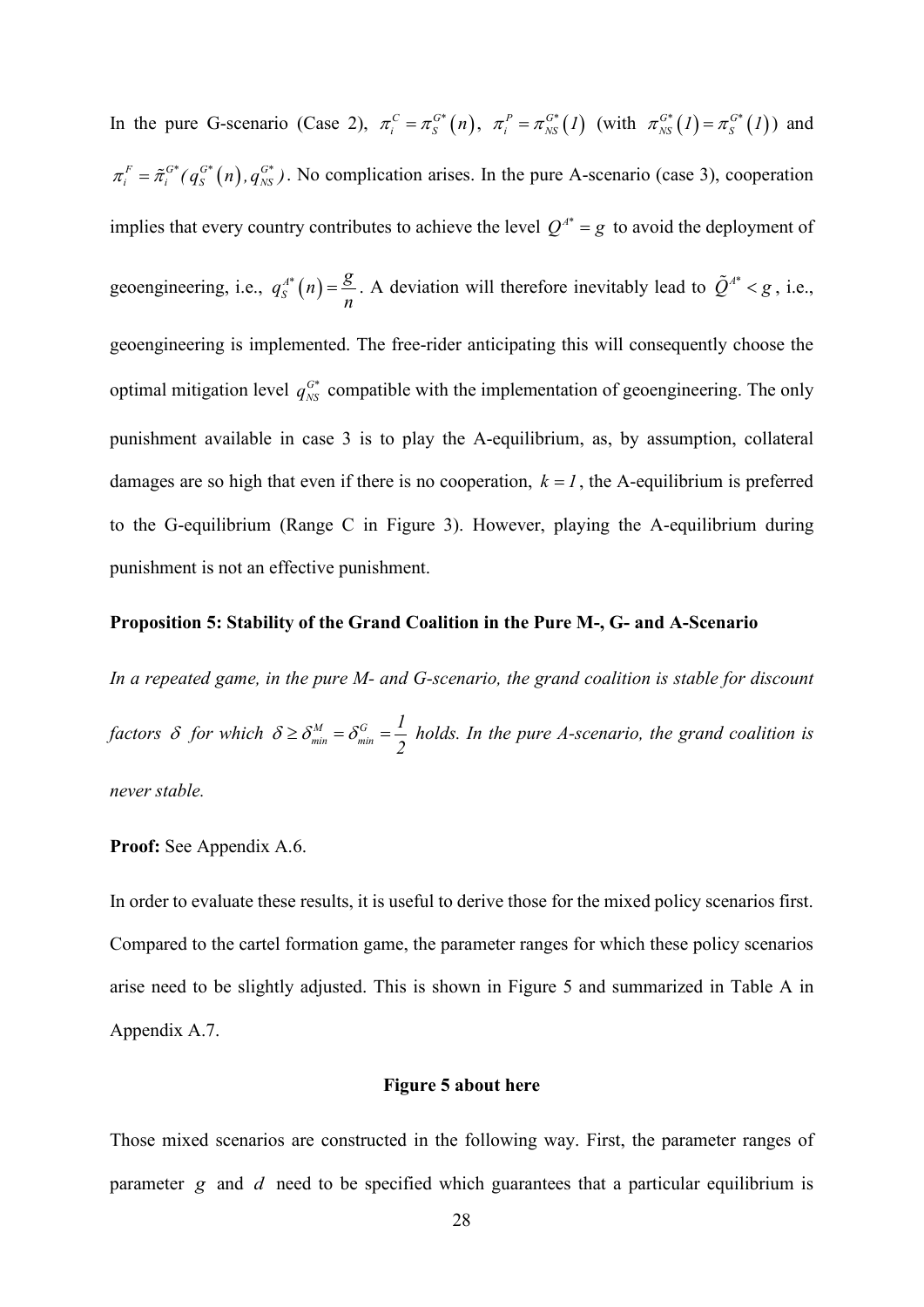played in the grand coalition and during punishment. In the A-G-scenario (Case 4), this implies that in the cooperative phase the A-equilibrium and in the punishment phase the G-equilibrium is played. In the M-G-scenario (Case 5), the M-equilibrium is played during cooperation and the G-equilibrium during punishment. Finally, in the M-A-scenario, the M-equilibrium is played during cooperation and the A-equilibrium during punishment.

The logic which we apply to construct these mixed policy scenarios is the following. First, the equilibrium of a coalition of size *k* which is tested for stability in the cartel formation game is chosen to be the equilibrium implemented in the grand coalition in the repeated game. Second, we note that in the cartel formation game deviation and punishment coincide. We choose the equilibrium scenario which emerges in the cartel formation game if a player leaves a coalition of size *k* such that  $k - 1$  forms as the punishment equilibrium in the repeated game for  $k = 1$ . Then we consider all possible scenarios which could emerge if a player takes a free-ride.

In the mixed A-G-scenario (Case 4) this is straightforward. We have  $\pi_i^C = \pi_i^{A^*}(n)$ ,  $\pi_i^P = \pi_{NS}^{G^*}(I)$  and  $\pi_i^F = \tilde{\pi}_i^{G^*}(q_S^{A^*}(n), q_{NS}^{G^*})$ . The A-equilibrium is implemented in the grand coalition because the benefits of geoengineering are high. That is, the M-equilibrium does not exist for any coalition size. With respect to parameter *g* , this is Range 3, as noted in the context of the cartel formation game. Moreover, collateral damages are sufficiently high such that in the grand coalition the A- is preferred to the G-equilibrium. Thus,  $\overline{d}^A(n) \leq d$ . This excludes Range A, as in the cartel formation game. In order to be able to punish with the G-equilibrium if  $k = 1$ , we need to require  $d < \overline{d}^A(I)$ . Collateral damages are not too high. This excludes Range C as in the cartel formation game. Taken together, this gives the entire Range B with  $\overline{d}^A(n) \leq d < \overline{d}^A(1)$ . Compared to the cartel formation game, only the permissible *d*-range is larger in the repeated game. Finally, free-riding will inevitably lead to the deployment of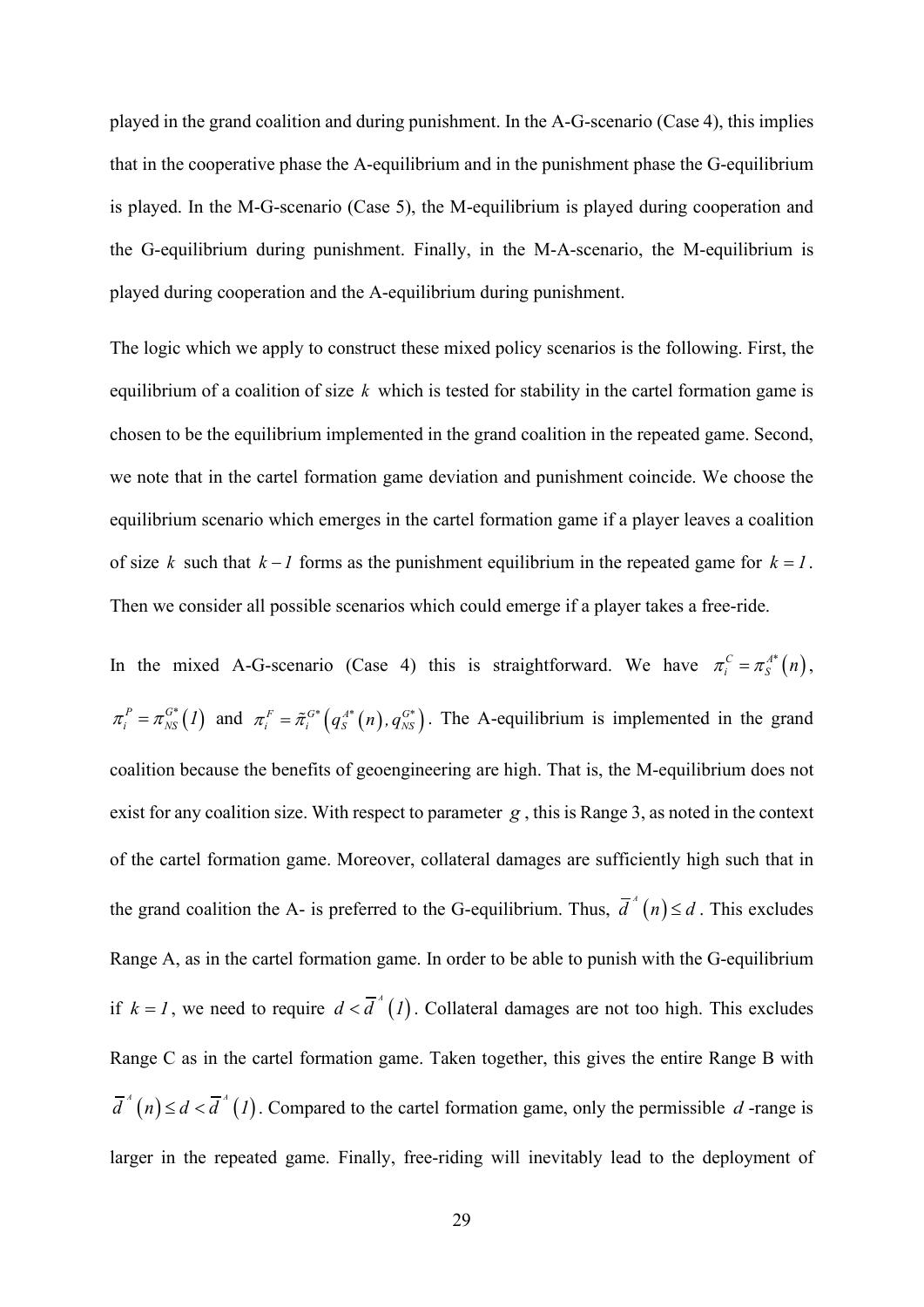geoengineering. Even though all compliant signatories choose  $q_s^{A^*}(n) = \frac{g}{n}$ , the free-rider will choose  $q_{NS}^{G^*}$  if he/she deviates at all. Hence, total mitigation will drop below  $g$  which would be required to avoid geoengineering.

The mixed M-G-scenario (Case 5) is slightly more involved, as this was also the case in the cartel formation game. In the cartel formation game (see Table 1), we had to distinguish whether after the deviation from the M-equilibrium, a) total mitigation is still above the benchmark level *g* , such that there is no incentive to deploy geoengineering or whether b) total mitigation falls short of this level *g* and geoengineering is implemented. As discussed in the context of the pure M-scenario above, a) implies  $g \le \frac{\tilde{b}}{n-1}$  and b)  $g > \frac{\tilde{b}}{n-1}$  with

$$
\frac{bn^2 - n}{c} < \frac{b}{c}(1) < \frac{b}{c}(n-1) < \frac{b}{c}(n)
$$
 along the g-range in the repeated game.

In all sub-cases of Case 5, in the grand coalition the M-equilibrium is played and this requires  $g \leq \frac{b}{n}$ *c*  $\leq \frac{\nu}{n}$  and  $\overline{d}^M(n) \leq d$ . In all sub-cases of Case 5, the G-equilibrium is played during punishment and this requires either  $d < \overline{d}^M(I)$  if the M-equilibrium exists for  $k = I$  but is inferior to the G-equilibrium (Case 5a,i) or  $d < \overline{d}^A(I)$  if the M-equilibrium does not exists, but the A-equilibrium is dominated by the G-equilibrium (Case 5a,ii & Case 5b). Taken together, in Case 5,  $\pi_i^C = \pi_S^{M*}(n)$  and  $\pi_i^P = \pi_{NS}^{G*}(I)$ . In sub-case 5a,  $\pi_i^F = \tilde{\pi}_i^{M*}(q_S^{M*}(n), q_{NS}^{M*})$  and in subcase 5b  $\pi_i^F = \tilde{\pi}_i^{G*} (q_s^{M*}(n), q_{NS}^{G*}).$ 

The mixed M-A-scenario (Case 6) follows a very similar logic than in Case 5. Sub-case 6a assumes that after a deviation from the M-equilibrium, total mitigation remains at a level that avoids the implementation of geoengineering and sub-case 6b assumes the opposite.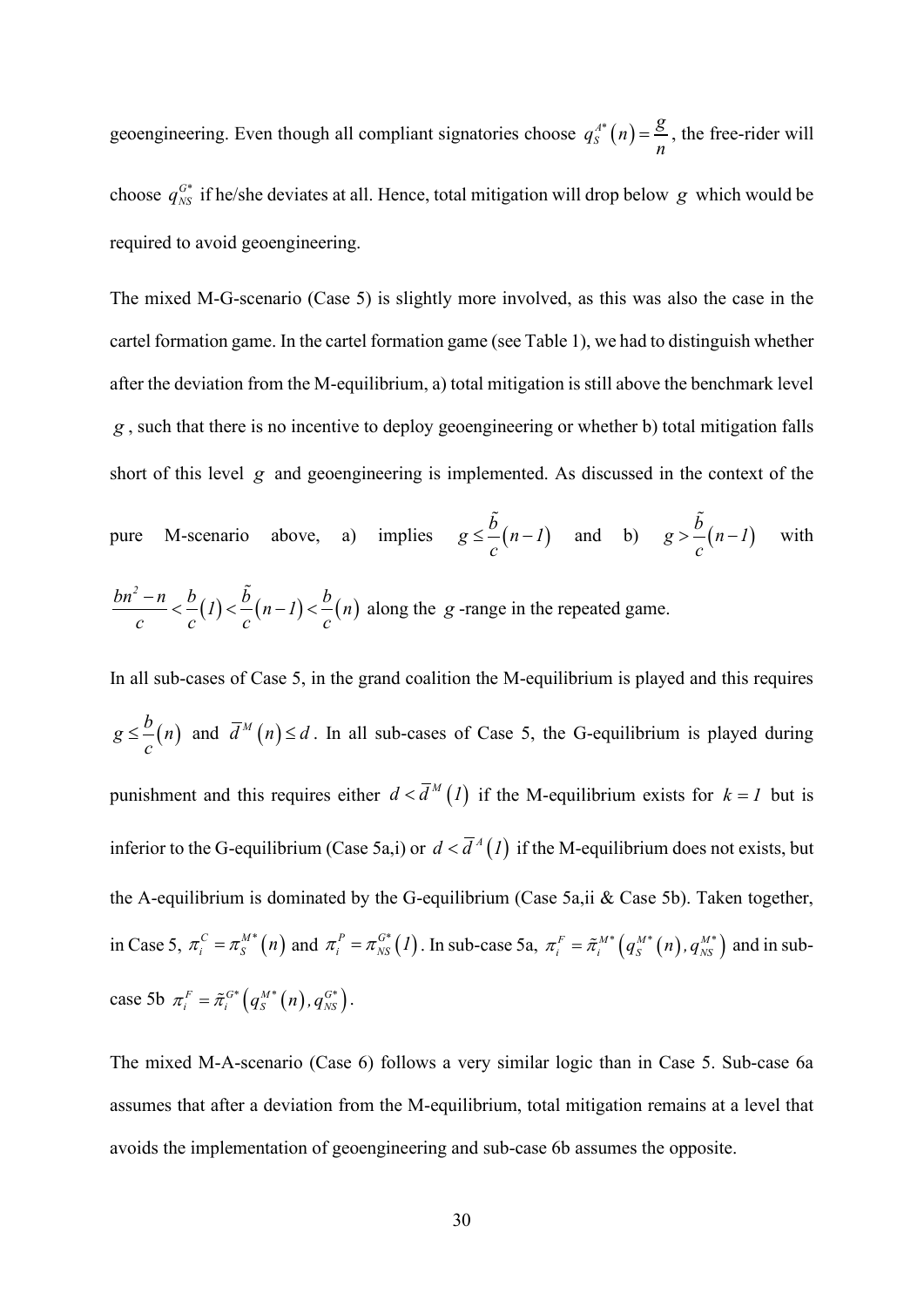## **Proposition 6: Stability of the Grand Coalition in the Mixed A-G, M-G and M-A-Scenarios**

*In a repeated game, the grand coalition is stable in the mixed A-G-scenario (Case 4) and the mixed M-G-scenario (Case 5a and 5b) for discount factors*  $\delta$  *for which*  $\delta \geq \delta_{min}^{A-G}$ *,*  $\delta \geq \delta_{min}^{M-G}(a)$  and  $\delta \geq \delta_{min}^{M-G}(b)$  hold, respectively. The minimum discount factor  $\delta_{min}$ 

*decreases in parameter d*,  $\frac{C_{\text{min}}}{2} < 0$ *d*  $\frac{\partial \mathcal{S}_{min}}{\partial \mathcal{S}_{min}}$  < ∂ *in both cases.*

*In the A-G-scenario, the grand coalition is stable if*

*i*)  $I \ge \delta \ge \delta_{\min}^{A-G} > \frac{I}{2}$ *2*  $\geq \delta \geq \delta_{min}^{A-G} > \frac{I}{2}$  *provided:*  $\overline{d}^A(n) \leq d < \tilde{d}^{A-G}$ *ii*)  $\frac{1}{2} \ge \delta \ge \delta_{\min}^{A-G} > 0$ *2*  $\geq \delta \geq \delta_{min}^{A-G} > 0$  *provided:*  $\tilde{d}^{A-G} \leq d < \tilde{\tilde{d}}^{A-G}$ *iii) is always stable provided:*  $\tilde{d}^{A-G} \le d < \overline{d}^A(1)$ ,

*with*  $\overline{d}^A(n) < \tilde{d}^{A-G} < \tilde{\overline{d}}^{A-G} < \overline{d}^A(1)$ .

*In the M-G-scenario, Case 5a, the grand coalition is stable if*

*i)* 
$$
1 \ge \delta \ge \delta_{\min}^{M-G}(a) > \frac{1}{2}
$$
 provided:  $\overline{d}^M(n) \le d < \tilde{d}^{M-G}(a) = \overline{d}^M(1)$   
\n*ii)*  $\frac{1}{2} \ge \delta \ge \delta_{\min}^{M-G}(a) > 0$  provided:  $\overline{d}^M(1) = \tilde{d}^{M-G}(a) \le d < \overline{d}^A(1)$   
\n*with*  $\overline{d}^A(n) < \tilde{d}^{M-G}(a) = \overline{d}^M(1) < \overline{d}^A(1)$ .

*In the M-G-scenario, Case 5b, the grand coalition is stable if*

*i*)  $1 \ge \delta \ge \delta_{\min}^{M-G}(b) > \frac{1}{2}$  *provided:*  $\overline{d}^M(n) \le d < \tilde{d}^{M-G}(b)$ *ii*)  $\frac{1}{2} \ge \delta \ge \delta_{\min}^{M-G}(b) > 0$  *provided:*  $\tilde{d}^{M-G}(b) \le d < \tilde{\tilde{d}}^{M-G}$ *iii) is always stable provided:*  $\tilde{d}^{M-G} \leq d < \overline{d}^{A}(1)$ ,

*with*  $\overline{d}^A(n) < \tilde{d}^{M-G}(b) < \tilde{\tilde{d}}^{M-G} < \overline{d}^A(1)$ .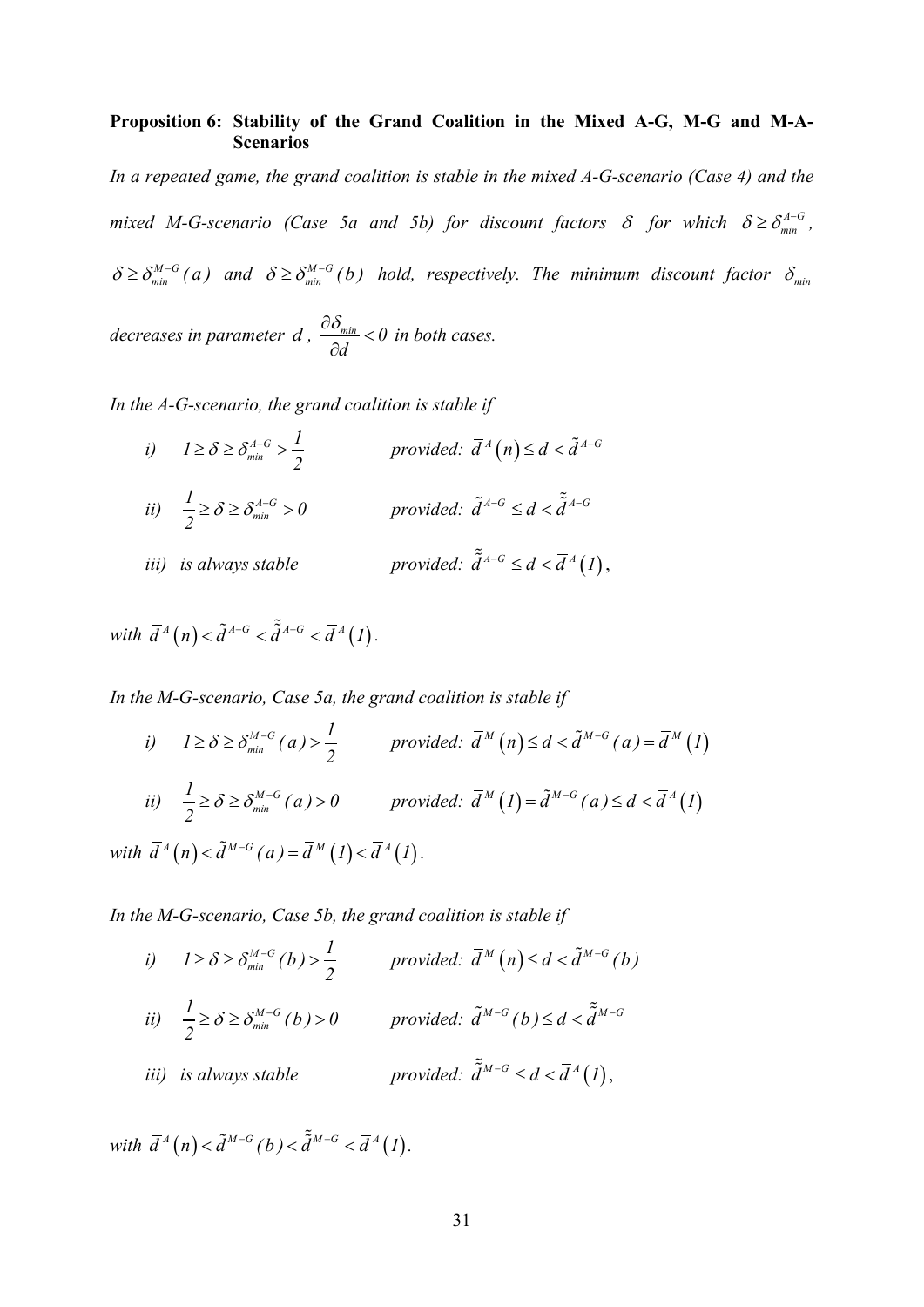#### **Proof:** See Appendix A.7.

We would like to interpret our results for the six policy scenarios in the repeated game, as summarized in Proposition 5 and 6, by drawing directly on the comparison to those obtained in the cartel formation game, as summarized in Proposition 2, 3 and 4.

First, we recall that we argued that the pure policy scenarios (Case 1, 2 and 3) are less interesting from a policy point of view because either collateral damages are so high that geoengineering never poses a threat or they are so low that the implementation of geoengineering is always rational even if all countries cooperate. We also pointed out that the mixed M-A-policy scenario (Case 6) is also not really interesting because it would only materialize if collateral damages are very high. This incentive structure is exactly preserved in the repeated game.

Second, we found no stable coalition in case 3 and 6 in the cartel formation game and the same is true in the repeated game. Third, in case 1 and 2, we found the stable coalition in the cartel formation game to be always of size  $k^* = 3$  and find in the repeated game a constant minimum discount factor of  $\delta_{\min} = \frac{1}{2}$ *2*  $\delta_{\min} = \frac{1}{2}$ . Fourth, in case 4 and 5, we found that the internal stability function increases in parameter *d* in the cartel formation game and find now that the minimum discount factor decreases in *d* in the repeated game. Fifth, in the cartel formation game, we found that stability of coalition requires that the collateral damage parameter *d* needs to be in some range. The damage must exceed a lower bound in order to make the A-equilibrium (Case 4) and the M-equilibrium (Case 5) attractive in a cooperative agreement and to avoid that geoengineering is deployed. The upper bound was needed to the make the threat to deploy geoengineering credible in case of a deviation. Exactly, the same is true in the repeated game. Sixth, in the cartel formation game, the mixed policy scenarios Case 4 and 5 could generate larger stable coalitions than the pure policy scenarios Case 1 and 2. Comparing Proposition 5 with 6, the same is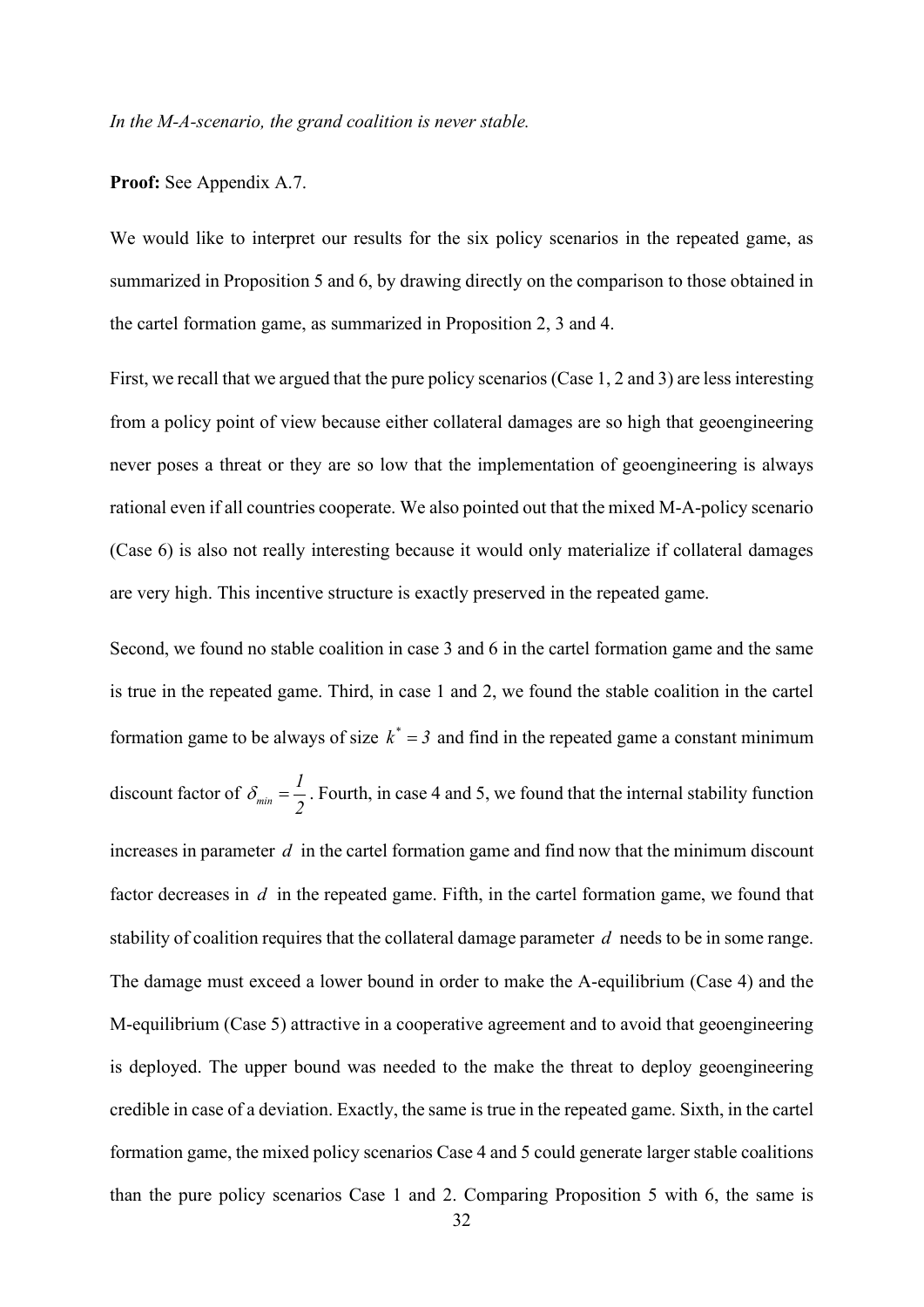qualitatively true in the repeated game. Given our assumption to focus entirely on the grand coalition for simplicity in the repeated game, the relevant reference is  $\delta_{min}$ . In the pure scenarios,  $\delta_{\min} = \frac{1}{2}$  $\delta_{\min} = \frac{1}{2}$  and in mixed policy scenarios  $\delta_{\min}$  can be below  $\frac{1}{2}$ if *d* is sufficiently large, even though *d* must be below the upper threshold  $\overline{d}^A(l)$ .

## **5 Conclusion**

The possibility to use solar radiation management, as one form of geoengineering, can profoundly change the incentives to participate in a climate agreement, aiming at reducing greenhouse gas emissions (mitigation). This was analyzed in a simple model proposed by Millard-Ball (2012), which captures the interplay between mitigation and geoengineering. Depending on the level of the benefits and collateral damages from geoengineering, we identified different policy scenarios. In a cartel formation game, the threat of implementing geoengineering with its associated collateral damages can stabilize large climate agreements (including full participation) without the deployment of geoengineering. The most interesting scenario implied that signatories, in their own interest, go the extra mile and increase mitigation above a level such that the deployment of geoengineering was not attractive to all countries, in particular not to non-signatories. We called this the avoidance equilibrium. The second most interesting scenario implied that if a sufficient number of countries join a climate agreement, global mitigation is sufficiently high to render the deployment of geoengineering unattractive to all countries. We called this the mitigation equilibrium. In both cases, this was because the marginal benefits from geoengineering decrease in the level of global mitigation. Hence, if global mitigation is sufficiently high, geoengineering simply does not pay. In both cases, implementing a climate agreement and avoiding the deployment of geoengineering was only incentive compatible provided collateral damages from geoengineering are perceived to be sufficiently high. This delivered a lower bound on collateral damages. However, we also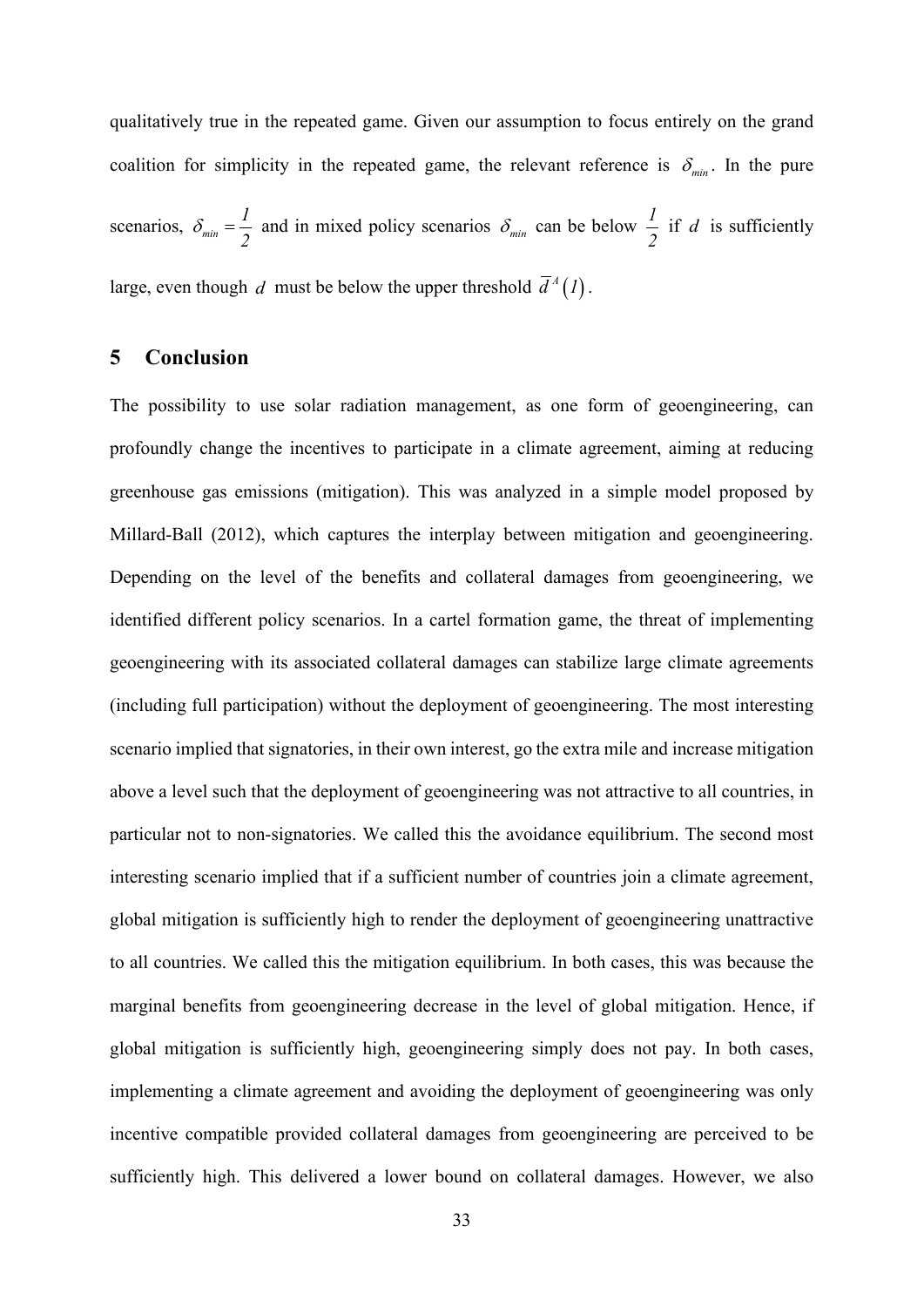showed that such climate agreements are only stable if the threat is credible that should a signatory leave the climate agreement, the deployment of geoengineering is in the interest of all countries. This was only the case if collateral damages are below a threshold, which gave us an upper bound on collateral damages. We argued that this upper bound was ignored by Millard-Ball (2012).

We then tested our qualitative conclusions in a different conceptual framework, namely a repeated game. On the one hand, we argued that the incorrectly calculated free-rider payoff in the cartel formation game by Millard-Ball (2012) had more of the spirit of what is typically assumed in a repeated game. One the other hand, we could test the robustness of our conclusions obtained in the cartel formation game. We found all qualitative conclusions confirmed.

The possibility of using geoengineering, proposed as a quick fix for the climate change problem, but with possibly high collateral damages, can be a game changer for the formation of climate agreements. The good news is that if countries are aware of possibly high collateral damages, this can enforce larege climate agreements aiming at reducing global greenhouse gases. The bad news is that if countries perceive those damages too high, then the game does not change: only climate agreements with low participation are stable because free-riding prevails.

Clearly, further research is needed in order to fully understand the incentives of climate agreement formation in the presence of geoengineering in the form of solar radiation management. Millard-Ball's model provides a good starting point, but it abstracts from several aspects which are important in climate change. The most obvious aspect relates to the fact that countries have a different perception of the benefits and collateral damages of geoengineering, face different mitigation costs and are differently affected by climate change damages, whereas we assumed symmetric countries. Another aspect is that we assumed the deployment of geoengineering to be a discrete choice where in a richer model this could be modelled as a continuous choice.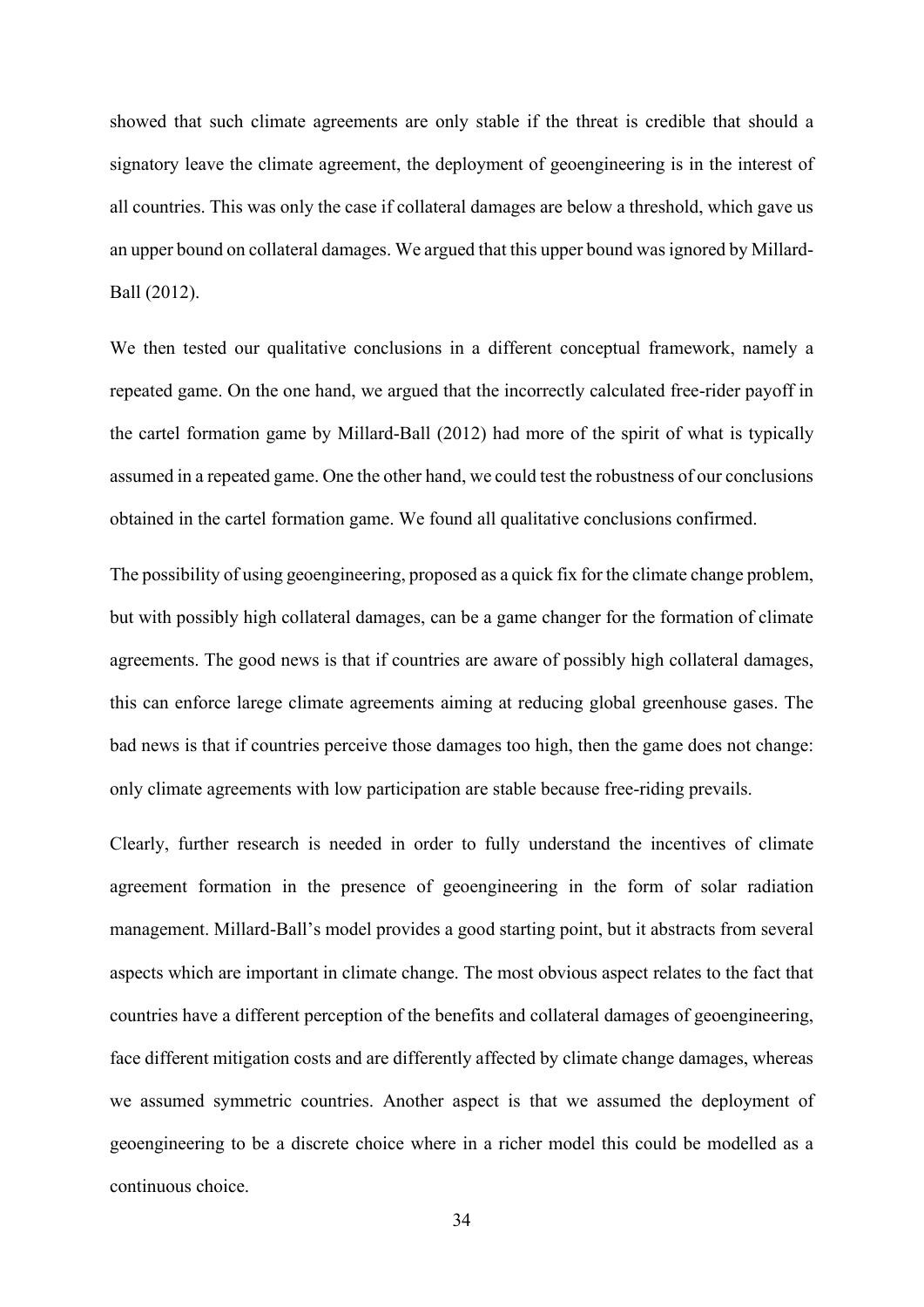## **References**

Asheim, G.B. and B. Holtsmark (2009), Renegotiation-Proof Climate Agreements with Full Participation: Conditions for Pareto-Efficiency. "Environmental and Resource Economics", vol. 43, pp. 519–533.

Asheim, G.B., C. Bretteville Froyn, J. Hovi and F.C. Menz, (2006), Regional versus global cooperation for climate control. "Journal of Environmental Economics and Management", Vol. 51(1), pp. 93-109.

Barrett, S. (1994), Self-Enforcing International Environmental Agreements. "Oxford Economic Papers", col. 46, pp. 878–894.

Barrett, S. (2005), The Theory of International Environmental Agreements. Chapter 28 in "Handbook of Environmental Economics", vol. 3, pp. 1457–1516.

Barrett, S. (2007), Why cooperate? The incentive to supply global public goods. New York: Oxford University Press.

Barrett, S. (2008), The Incredible Economics of Geoengineering. "Environmental and Resource Economics", vol. 39(1), pp. 45–54.

Barrett, S. (2014), Solar Geoengineering's Brave New World: Thoughts on the Governance of an Unprecedented Technology. "Review of Environmental Economics and Policy", vol. 8, pp. 249–269.

Bayramoglu, B., M. Finus and J.-F. Jacques (2018), Climate Agreements in Mitigation-Adaptation Game. "Journal of Public Economics", vol. 165, pp. 101-113.

Blackstock, J. and J. Long (2010). Climate Change. The Politics of Geoengineering. "Science", vol. 327(5965), pp. 527-527.

Bodansky, D. (2013). The Who, What, and Wherefore of Geoengineering Governance. "Climatic Change", vol. 121(3), pp. 539–551.

Borrero, M. and S.J. Rubio (2022), An Adaptation-Mitigation Game: Does Adaptation Promote Participation in International Environmental Agreements? "International Environmental Agreements: Politics, Law and Economics", https://doi.org/10.1007/s10784-021-09560-5.

Caldeira, K., G. Bala, and L. Cao (2013), The Science of Geoengineering. "Annual Review of Earth and Planetary Sciences", vol. 41(1), pp. 231–256.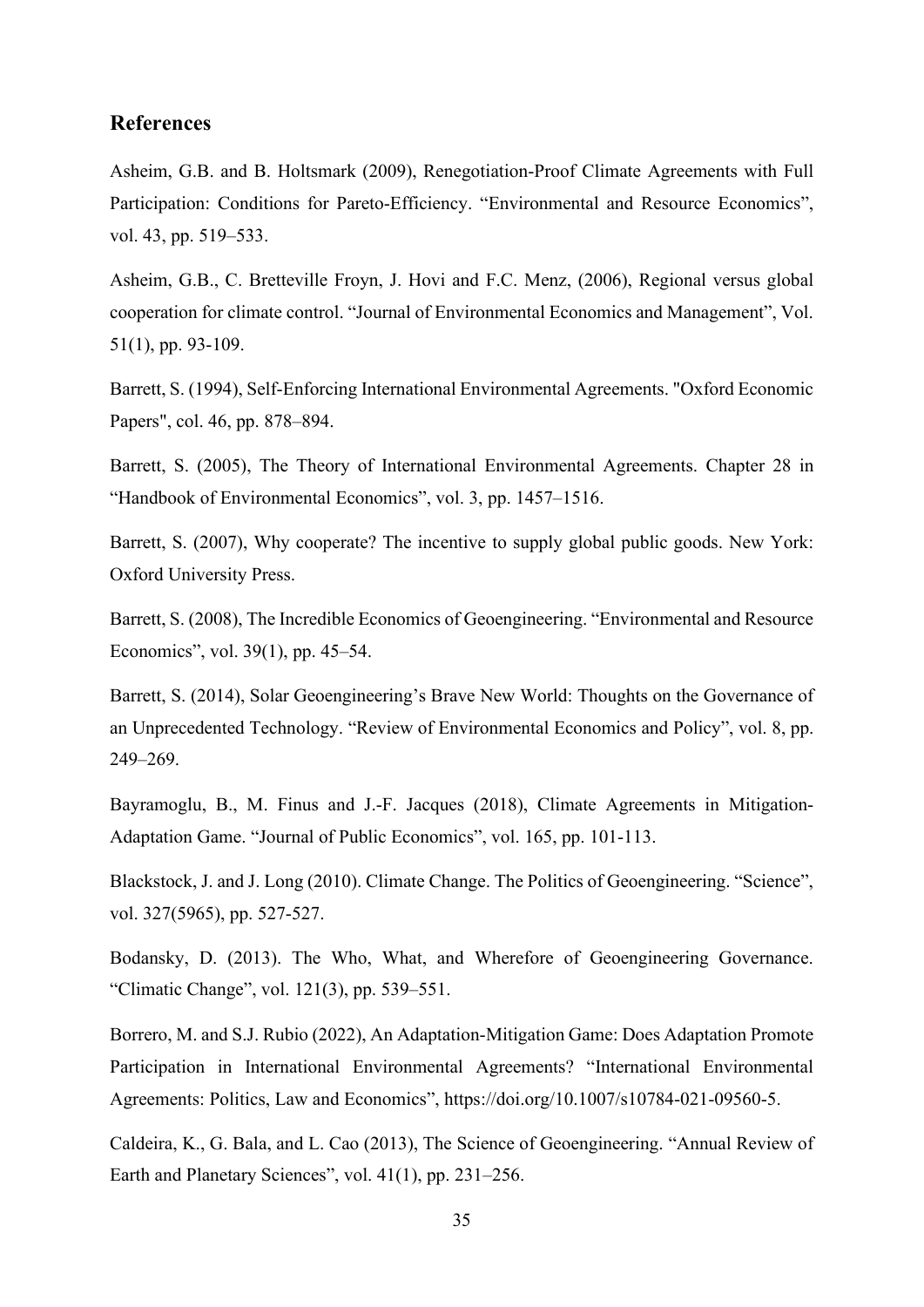Carraro, C. and D. Siniscalco (1993), Strategies for the International Protection of the Environment. "Journal of Public Economics", vol. 52(3), pp. 309–328.

Finus, M. (2003). Stability and design of international environmental agreements: the case of transboundary pollution, Edward Elgar Publishing Ltd, UK United Kingdom, pp. 82–158.

Finus, M. and Caparros, A. (2015). Handbook on Game Theory and International Environmental Cooperation: Essential Readings, The International Library of Critical Writings in Economics Series, Edward Elgar Publishing Ltd, UK United Kingdom.

Finus, M., F. Furini and A.V. Rohrer (2021), The efficacy of international environmental agreements when adaptation matters: Nash-Cournot vs Stackelberg leadership. "Journal of Environmental Economics and Management", vol. 109, 102461.

Finus, M. and B. Rundshagen (1998), Toward a Positive Theory of Coalition Formation and Endogenous Instrumental Choice in Global Pollution Control. "Public Choice", vol. 96, pp. 145-186.

Fuss, S., J.G. Canadell, P. Ciais, R.B. Jackson, C.D. Jones, A. Lyngfelt, G.P. Peters, D.P. Van Vuuren (2020), Moving Toward Net-Zero Emissions Requires New Alliances for Carbon Dioxide Removal. "One Earth", vol. 3(2), pp. 145-149.

Heyen, D., J. Horton and J. Moreno-Cruz (2019), Strategic Implications of Counter-Geoengineering: Clash or Cooperation? "Journal of Environmental Economics and Management", vol. 95, pp. 153-177.

IPCC (2014). "Climate Change 2014: Synthesis Report. Contribution of Working Groups I, II and III to the Fifth Assessment Report of the Intergovernmental Panel on Climate Change"

IPCC (2018). "Global Warming of 1.5°C. An IPCC Special Report on the impacts of global warming of 1.5°C above pre-industrial levels and related global greenhouse gas emission pathways, in the context of strengthening the global response to the threat of climate change, sustainable development, and efforts to eradicate poverty"

IPCC (2021), Climate Change 2021: The Physical Science Basis. "Contribution of Working Group I to the Sixth Assessment Report of the Intergovernmental Panel on Climate Change".

Klepper, G. and W. Rickels (2014), Climate Engineering: Economic Considerations and Research Challenges. "Review of Environmental Economics and Policy", vol. 8, pp. 270– 289.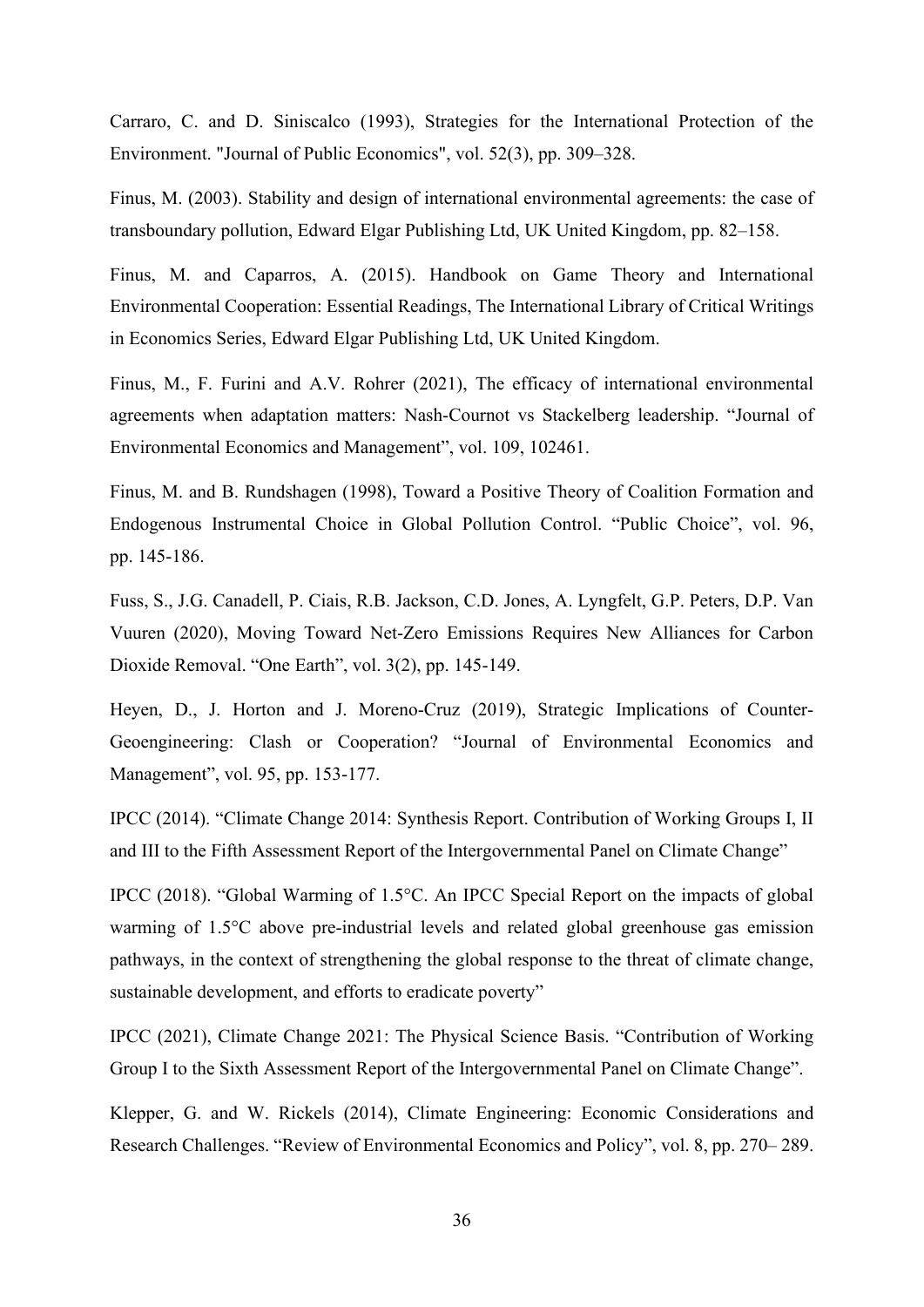Lazkano, I., W. Marrouch and B. Nkuiya (2016), Adaptation to Climate Change: How Does Heterogeneity in Adaptation Costs Affect Climate Coalitions? "Environment and Development Economics", vol. 21(06), pp. 812–838.

Marrouch, W. and A.R. Chaudhuri (2015), International Environmental Agreements: Doomed to Fail or Destined to Succeed? A Review of the Literature. "International Review of Environmental and Resource Economics", vol. 9, pp. 245–319.

Meadowcroft, J. (2013), Exploring Negative Territory Carbon Dioxide Removal and Climate Policy Initiatives. "Climatic Change", vol. 118, pp. 137–149.

Millard-Ball (2012). The Tuvalu Syndrome. Can geoengineering solve climate's collective action problem?, "Climatic Change", vol. 110, pp. 1047-1066.

Moreno-Cruz, J.B. (2015), Mitigation and the Geoengineering Threat. "Resource and Energy Economics", 41, pp. 248–263.

National Academies of Sciences, Engineering, and Medicine (2021), Reflecting Sunlight: Recommendations for Solar Geoengineering Research and Research Governance. Washington, DC: The National Academies Press.

Nordhaus, W.D. (2015), Climate clubs: Overcoming free-riding in international climate policy. "American Economic Review", 105(4), pp. 1339-1370.

Parker, A. and P.J. Irvine (2018). The Risk of Termination Shock From Solar Geoengineering. "Earth's Future", vol. 6(3), pp. 456-467.

Reynolds, J.L. (2019), The Governance of Solar Geoengineering: Managing Climate Change in the Anthropocene. Cambridge: Cambridge University Press.

Ricke, K.L., J.B. Moreno-Cruz, and K. Caldeira (2013), Strategic Incentives for Climate Geoengineering Coalitions to Exclude Broad Participation. "Environmental Research Letters", vol. 8, pp. 1-11.

Sandler, T. (2004), Global collective action. New York: Cambridge University Press.

Sandler, T. (2018), Collective Action and Geoengineering. "The Review of International Organizations, vol. 13, pp. 105–125.

Stephens, J.C., P. Kashwan, D. McLaren, and K. Surprise (2021), The Risks of Solar Geoengineering Research. "Science", vol. 372(6547), pp. 1161-1161.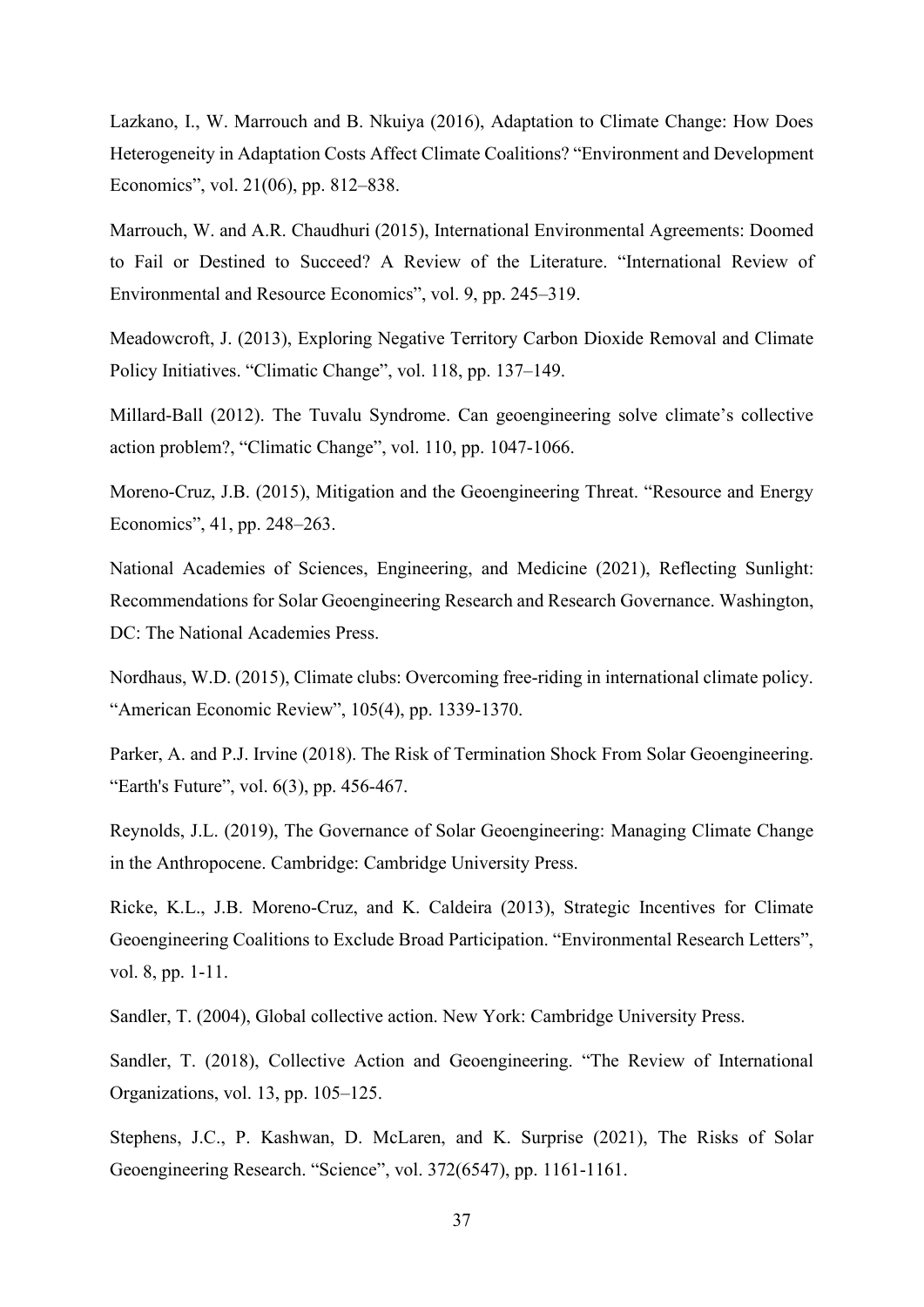The Royal Society and J. Shepherd (2009), Geoengineering the Climate: Science, Governance and Uncertainty. London: The Royal Society.

Urpelainen, J. (2012), Geoengineering and Global Warming: a Strategic Perspective. "International Environmental Agreements: Politics, Law and Economics", 12 (4), pp. 375–389.

Weitzman, M.L. (2015), A Voting Architecture for the Governance of Free-Driver Externalities, with Application to Geoengineering. "The Scandinavian Journal of Economics", 117 (4), pp. 1049–1068.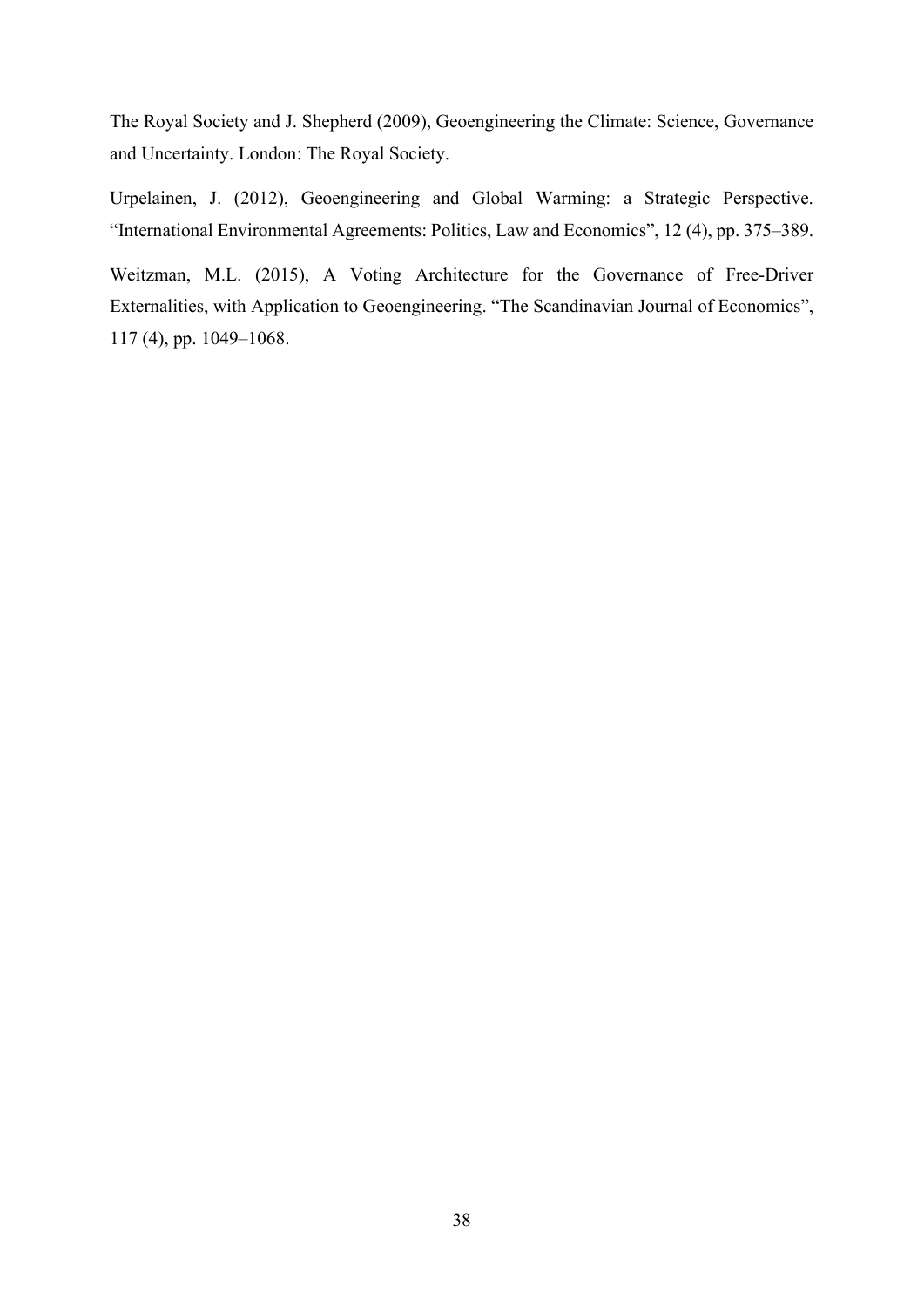## **Appendix**

In the following, we only present the general idea of our proofs. Due to space constraint, we refer to our Online Appendix for further details.

#### **A.1 Proof of Lemma 2**

Suppose the M-equilibrium exists.  $\pi_S(q_S, q_{NS}^{M*}) > \pi_S(q_S, q_{NS}^{G*})$  because  $q_{NS}^{M*} > q_{NS}^{A*} = q_{NS}^{G*}$ . Hence, signatories have no incentive to depart from their best response in the M-equilibrium if the M-equilibrium exists. That is,  $\pi_S(q_S^M, q_{NS}^M) \ge \pi_S(q_S, q_{NS}^M)$  if  $q_S \ne q_S^M$ . Furthermore, we can show that for any given coalition size signatories would prefer the M- to the A-equilibrium, i.e.,  $\pi_S^{M*} \left( q_S^{M*}, q_{NS}^{M*} \right) > \pi_S^{A*} \left( q_S^{A*}, q_{NS}^{A*} \right)$  for every  $k, 1 \le k \le n$ . If signatories choose  $q_S^{M*}$ , the bestresponse by non-signatories is  $q_{NS}^{M*}$ , which follows from the equilibrium conditions in the Mequilibrium. Thus, if the M-equilibrium exists, the A-equilibrium will not be played.

Suppose the M-equilibrium exists. Signatories prefer the M- over the G-equilibrium if  $\pi_S^{M*}(k) - \pi_S^{G*}(k) \ge 0$ . If this condition holds, not only signatories but also non-signatories will be better off by moving from the G- to the M-equilibrium. This is true because  $\pi_{NS}^{M*}(k) - \pi_{NS}^{G*}(k) > \pi_{S}^{M*}(k) - \pi_{S}^{G*}(k)$  holds. Moving from the G- to the M-equilibrium, both signatories and non-signatories will experience the same welfare effects with respect to the net benefits of geoengineering and collateral damages, both will have the same increase in mitigation benefits, but signatories will face a larger increase in mitigation costs compared to non-signatories as  $q_S^{M^*} - q_S^{G^*} > q_{NS}^{M^*} - q_{NS}^{G^*}$  and mitigation cost functions are strictly convex. This inequality holds because it can be rewritten as  $k \cdot q_{NS}^{M*} - k \cdot q_{NS}^{G*} > q_{NS}^{M*} - q_{NS}^{G*}$ , using the fact that  $q_S^{M^*} = k \cdot q_{NS}^{M^*}$  and  $q_S^{G^*} = k \cdot q_{NS}^{G^*}$  from section 2. Hence, the choice between the M- and Gequilibrium will depend on whether  $\pi_S^{M*}(k) - \pi_S^{G*}(k) \geq (\leq)0$ . Differentiating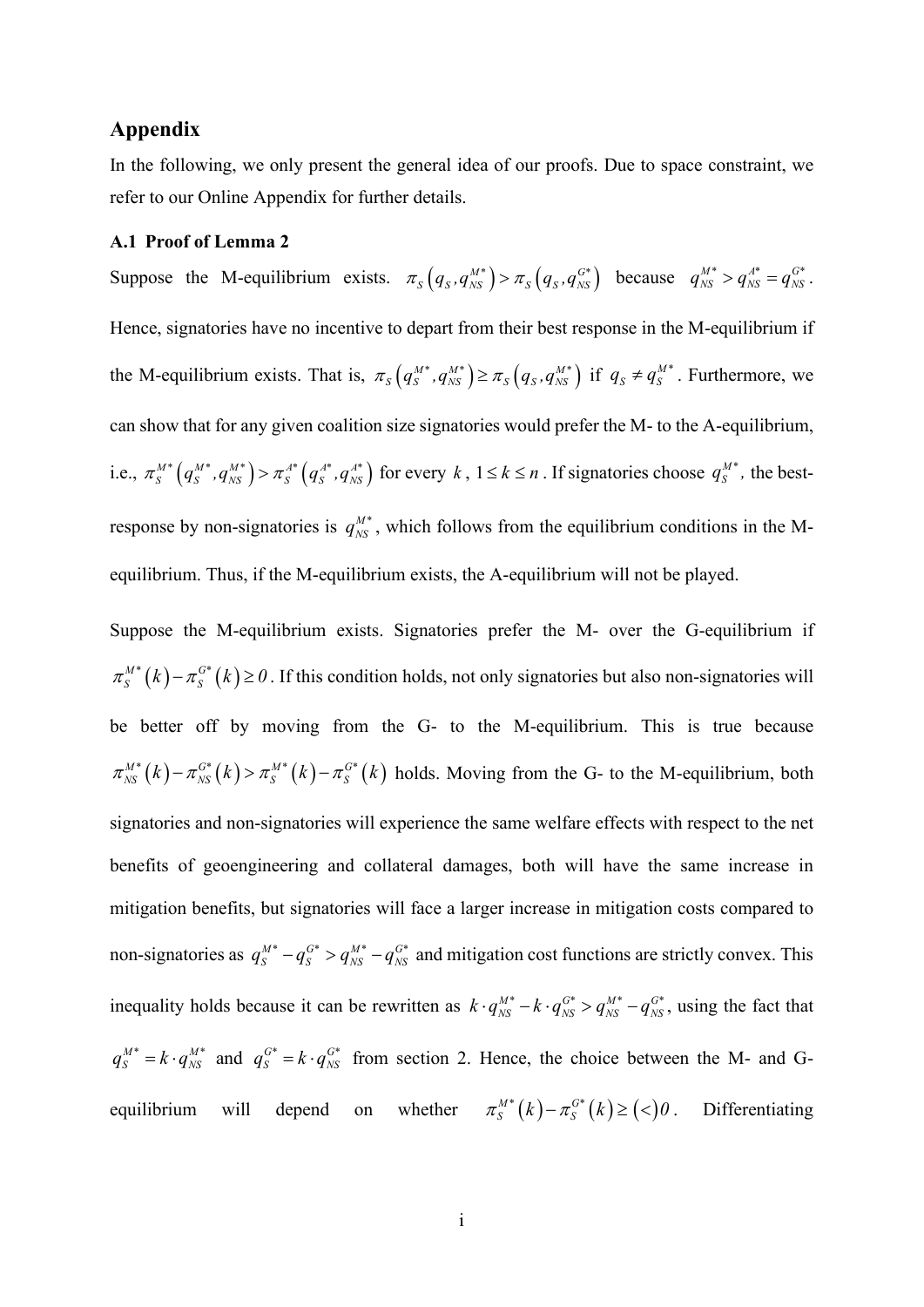$\pi_S^{M*}(k) - \pi_S^{G*}(k)$  with respect to *d*, it can be shown that the difference increases in *d*. Hence, we solve for *d* and obtain the critical damage level

$$
\overline{d}^M(k) = -\frac{2bk^2n - 4bkn + 4bn^2 - 2gnc - k^2 + 2k - 2n}{2cn(n-1)}.
$$

The M-equilibrium is played for  $d \ge d^{M}(k)$  and the G-equilibrium if  $d < d^{M}(k)$ . Differentiating  $\overline{d}^{M}(k)$ , we find:  $\frac{\partial d^{m}(k)}{\partial k} = -\frac{(k-1)(2bn-1)}{(k-1)(2bn)}$  $(n-1)$  $\overline{d}^M(k)$   $(k-l)(2bn-l)$ *0*  $k$  cn  $\left(n-1\right)$  $\frac{\partial d^{m}(k)}{\partial l} = -\frac{(k-l)(2bn-l)}{(l)!} <$  $\frac{d^{(n)}}{dt^{(n)}} = -\frac{d^{(n)}(1)}{dt^{(n)}(n-1)} < 0$  using condition  $C_1$ .

Suppose the M-equilibrium does not exist. Non-signatories choose the same mitigation level in the G- and A-equilibrium. Signatories increase their mitigation level from  $q_S^{G^*}(k)$  to  $q_S^{A^*}(k)$ and avoid geoengineering if  $\pi_S^{A^*}(k) - \pi_S^{G^*}(k) \ge 0$  holds. Consequently, if this condition holds, also non-signatories must be better off, as they have not changed their mitigation levels, i.e.,  $\pi_{NS}^{A^*}(k) - \pi_{NS}^{G^*}(k) > \pi_{S}^{A^*}(k) - \pi_{S}^{G^*}(k)$ . Moving from the G- to the A-equilibrium, both, signatories and non-signatories will experience the same welfare effects with respect to the net benefits of geoengineering and collateral damages, both will have the same increase in mitigation benefits, but signatories will face an increase in mitigation costs, which does not occur to non-signatories. Differentiating  $\pi_S^{A^*}(k) - \pi_S^{G^*}(k)$  with respect to *d*, it can be shown that the difference increases in *d* . Hence, solving for *d* , we obtain the critical damage level

$$
\overline{d}^A(k) = \frac{\left(bk^2n - bkn + bn^2 - gnc - k^2 + k - n\right)^2}{2cnk^2(n-1)}.
$$

The A-equilibrium is played for  $d \geq \overline{d}^A(k)$  and the G-equilibrium is played for  $d < \overline{d}^A(k)$ .

We find: 
$$
\frac{\partial \overline{d}^A(k)}{\partial k} = \frac{\left(nbk^2 - bkn + bn^2 - gnc - k^2 + k - n\right)\left(nbk^2 - bn^2 + gnc - k^2 + n\right)}{cnk^3(n-1)} < 0.
$$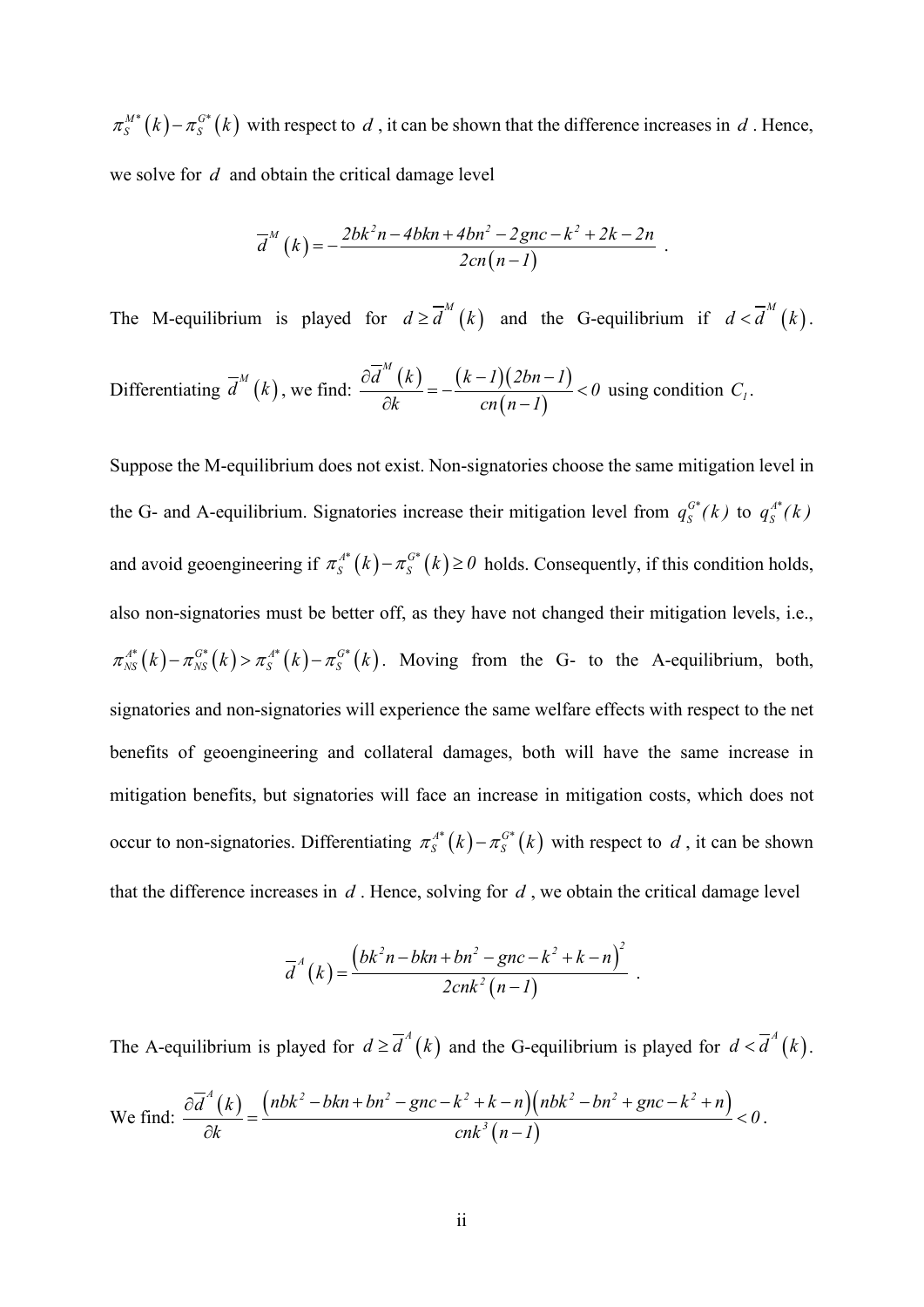The denominator is clearly positive, while the first bracket is negative and the second bracket positive in the nominator. This can be shown by using conditions  $C_1$  and  $C_2$  in the text. Furthermore,  $\overline{d}^{M}(k) < \overline{d}^{A}(k)$  for every  $k, l \le k \le n$  follows from the fact that  $\pi_S^{M^*}(q_S^{M^*}, q_{NS}^{M^*}) > \pi_S^{A^*}(q_S^{A^*}, q_{NS}^{A^*})$  for every k,  $1 \le k \le n$  and from the derivation of  $\overline{d}^M$  and  $\overline{d}^{\scriptscriptstyle A}(k)$  .

Further details are reported in Online Appendix O.1.

#### **A.2 Proof of Propositions 1**

We define the following properties.

Consider an expansion of a coalition of size  $k - l$  to  $k$ :

- i) Positive Externality Property (PEP):  $\pi_{NS}^*(k) > \pi_{NS}^*(k-1)$  for  $1 < k \leq n$ .
- ii) Positive Internalization Property (PIP):  $\pi_S^*(k) > \pi_S^*(k-1)$  for  $1 < k \leq n$
- iii) Superadditivity (SAD):  $k \cdot \pi_S^*(k) > [k-l] \cdot \pi_S^*(k-l) + \pi_{NS}^*(k-l)$  for  $l < k \leq n$ .
- iv) Welfare Cohesiveness (W-COH):

$$
k \cdot \pi_{S}^{*}(k) + [n-k] \cdot \pi_{NS}^{*}(k) > [k-l] \cdot \pi_{S}^{*}(k-l) + [n-k+l] \cdot \pi_{NS}^{*}(k-l) \text{ for } l < k \leq n.
$$

v) Mitigation Cohesiveness (M-COH)

$$
k \cdot q_{S}^{*}(k) + [n-k] \cdot q_{NS}^{*}(k) > [k-l] \cdot q_{S}^{*}(k-l) + [n-k+l] \cdot q_{NS}^{*}(k-l) \text{ for } l < k \leq n.
$$

If inequalities do not hold strictly, we say that the property holds only weakly.

#### **Pure M-scenario (Case 1)**

For analyzing PIP, PEP and M-COH, we can treat *k* as a continuous variable. We find

$$
\frac{\partial \pi_s^M}{\partial k} = \frac{b^2 (k-1)}{c} > 0, \quad \frac{\partial \pi_{\text{NS}}^M}{\partial k} = \frac{b^2 (2k-1)}{c} > 0 \quad \text{and} \quad \frac{\partial Q^M}{\partial k} = \frac{b (2k-1)}{c} > 0 \quad \text{where for the first}
$$

derivative we need to assume  $k > 1$ , as otherwise no signatory exists. Otherwise,  $k \ge 1$ .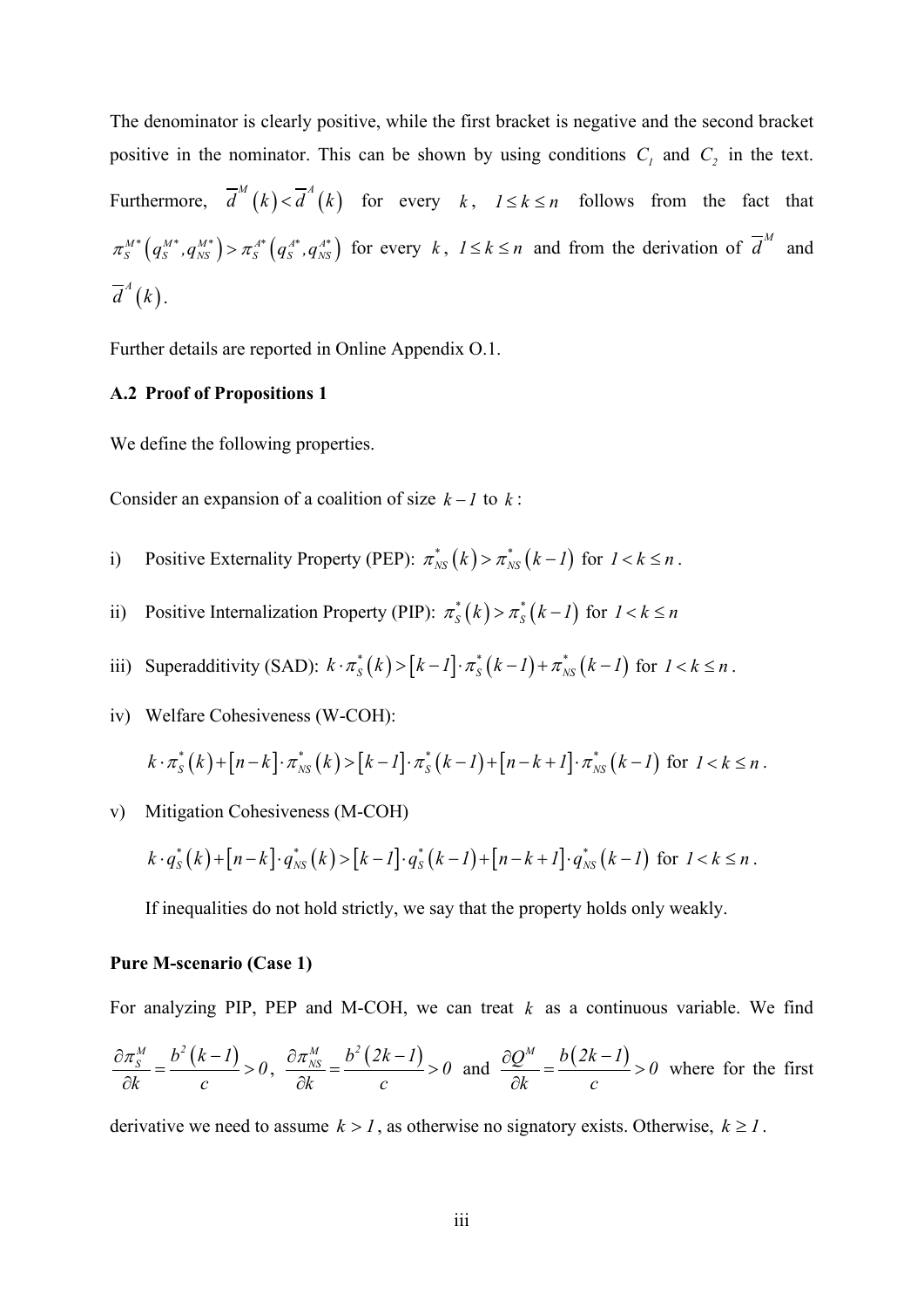Rearranging the SAD-condition above, SAD holds if  $k \cdot \pi_S^M(k) - [k-l] \cdot \pi_S^M(k-l)$ 

 $-\pi_{NS}^{M}(k-l) > 0$  is true. Substituting the appropriate payoffs, we find  $\frac{b^{2}k(k-l)}{2a} > 0$ *2c*  $\frac{-1}{\sqrt{2}} > 0$  for  $k > 1$ .

Finally, we note that SAD and PEP are sufficient that W-COH holds.

## **Pure G-scenario (Case 2)**

We find 
$$
\frac{\partial \pi_S^G}{\partial k} = \frac{(bn-1)^2 (k-1)}{cn^2} > 0
$$
 for  $k > 1$ ,  $\frac{\partial \pi_{NS}^G}{\partial k} = \frac{(bn-1)^2 (2k-1)}{cn^2} > 0$  and

$$
\frac{\partial Q^G}{\partial k} = \frac{(bn-1)(2k-1)}{cn} > 0 \quad \text{for} \quad k \ge 1. \text{ SAD holds, provided } k \cdot \pi_S^G(k) - [k-1] \cdot \pi_S^G(k-1)
$$

$$
-\pi_{NS}^{G}(k-l) > 0
$$
 is true. We find 
$$
\frac{k(bn-l)^{2}(k-l)}{2cn^{2}} > 0
$$
. W-COH follows from SAD and PEP.

#### **Pure A-scenario (Case 3)**

In the A-scenario, individual mitigation level of non-signatories and total mitigation do not change as the coalition size increases. Thus, M-COH holds only weakly. Individual mitigation of signatories decreases in *k* as there are more countries sharing the effort to achieve the avoidance equilibrium with  $Q^{A^*} = g$ . Hence,  $\pi_S^A$  increases in *k* and PIP strictly holds. Nonsignatories' payoff,  $\pi_{NS}^A$ , remains constant with size *k* of coalition *K*. Hence, PEP holds only weakly.

For SAD, we require  $k \cdot \pi_S^A(k) - [k-l] \cdot \pi_S^A(k-l) - \pi_{NS}^A(k-l) > 0$  and find:

$$
\frac{(bn - cg - 1)^2}{2(k - 1)ck} > 0.
$$
 Finally, W-COH follows from SAD and PEP.

#### **Mixed A-G-scenario (Case 4)**

For coalition size  $1, ..., k - 1$  we have the G-scenario and for coalition size  $k, ..., n$  we have the A-scenario. Hence, properties need only to be established for the move from  $k - 1$  to  $k$ . M-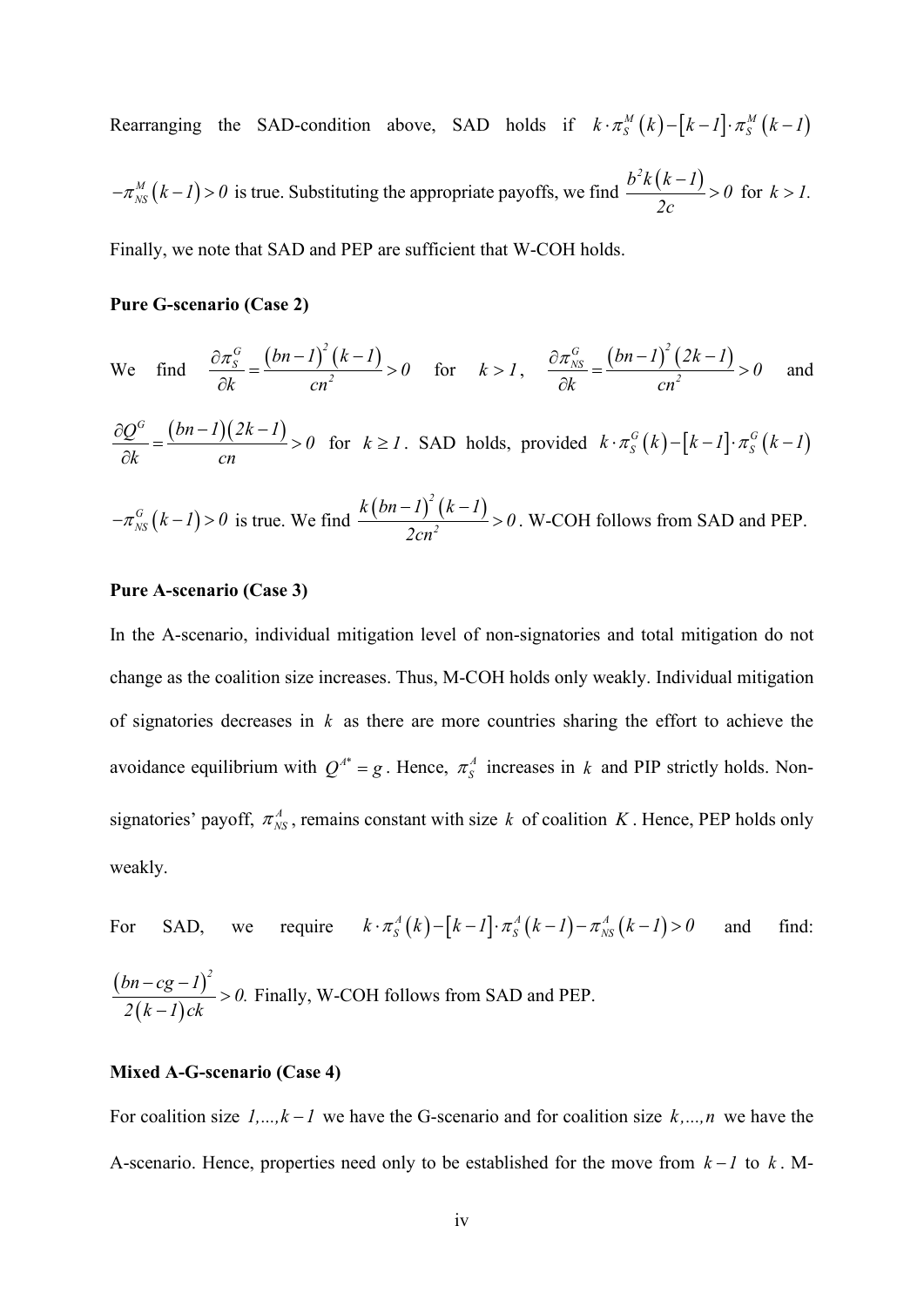COH is obvious because  $Q^{A^*}(k) = g > Q^{G^*}(k) > Q^{G^*}(k-1)$ . We have:  $\pi_S^{A^*}(k) > \pi_S^{G^*}(k) >$  $\pi_S^{G^*}(k-1)$  where the first inequality follows from the fact that the A- and not the G-equilibrium is played at *k* in this scenario and the second follows from PIP in the pure G-scenario. Hence, PIP holds in the A-G-scenario. By the same token  $\pi_{NS}^{A*}(k) > \pi_{NS}^{G*}(k) > \pi_{NS}^{G*}(k-1)$  where the first inequality follows from the fact that the A- and not the G-equilibrium is played at *k* and the second from PEP in the pure G-scenario. Hence, PEP holdsin the A-G-scenario. SAD would be  $k \cdot \pi_S^{A*}(k) > [k-1] \cdot \pi_S^{*G}(k-1) + \pi_{NS}^{G*}(k-1)$  and this holds because we have:  $k \cdot \pi_S^{A^*}(k) > k \cdot \pi_S^{G^*}(k) > [k-l] \cdot \pi_S^{G^*}(k-l) + \pi_{NS}^{G^*}(k-l)$  where the first inequality follows that the A- and not the G-equilibrium is played at  $k$  and the second inequality follows from SAD in the pure G-scenario. PEP and SAD give W-COH.

#### **Mixed M-G-scenario (Case 5)**

Again, we only need to establish properties for the move from  $k - l$  to  $k$ . M-COH is obvious because  $Q^{M*}(k) \ge g > Q^{G*}(k) > Q^{G*}(k-1)$  where the first inequality follows from the fact that the M-equilibrium exists at *k* in this scenario and the second inequality has been established above in the pure G-scenario. We have:  $\pi_S^{M*}(k) > \pi_S^{G*}(k) > \pi_S^{G*}(k-1)$  where the first inequality follows from the fact that the M- and not the G-equilibrium is played at *k* in this scenario and the second from PIP in the pure G-scenario. Hence, PIP holds in the M-G-scenario. By the same token  $\pi^{M*}_{NS}(k) > \pi^{G*}_{NS}(k) > \pi^{G*}_{NS}(k-1)$  where the first inequality follows from the fact that the M- and not the G-equilibrium is played at *k* and the second from PEP in the pure G-scenario. Hence, PEP holds in the M-G-scenario. SAD would be  $(k \cdot \pi_S^{M*}(k) > [k-l] \cdot \pi_S^{G*}(k-l) + \pi_{NS}^{G*}(k-l)$  and this holds because we have:  $k \cdot \pi_S^{M^*}(k) > k \cdot \pi_S^{G^*}(k) > [k-l] \cdot \pi_S^{G^*}(k-l) + \pi_{NS}^{G^*}(k-l)$  where the first inequality follows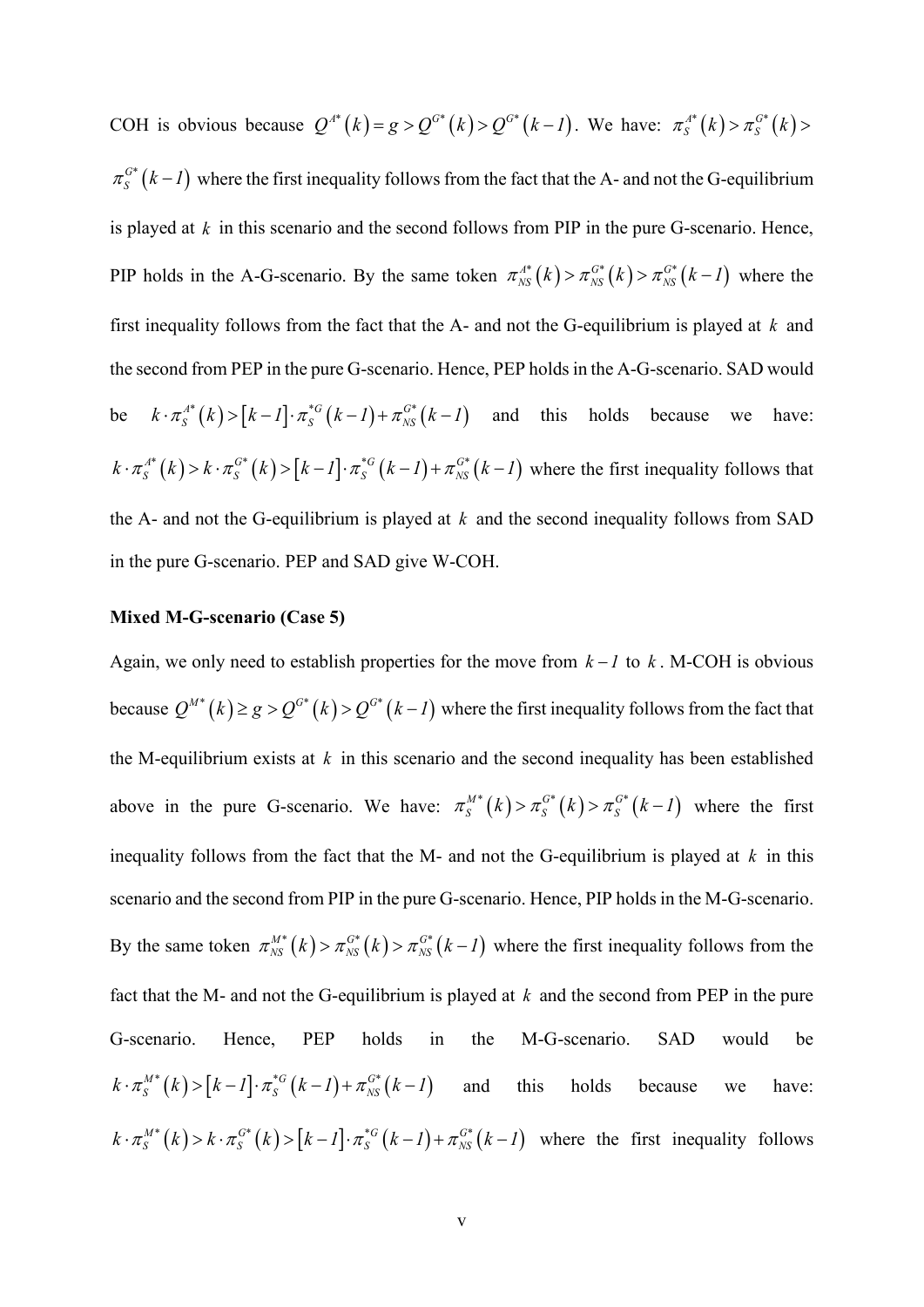from the fact that the M- and not the G-equilibrium is played at *k* and the second inequality follows from SAD in the pure G-scenario. PEP and SAD give W-COH.

## **Mixed M-A-scenario (Case 6)**

We only need to establish properties for the move from  $k - 1$  to k. M-COH must be true because  $Q^{A^*}(k - 1) = Q^{A^*}(k) = g \leq Q^{M^*}(k)$  by assumption if the M-equilibrium exists. PIP follows from  $\pi_S^{M*}(k) > \pi_S^{A*}(k) > \pi_S^{A*}(k-1)$  where the first inequality is always true if the Mequilibrium exists and the second inequality follows from PIP in the pure A-scenario. PEP and SAD are readily proved. Hence, W-COH follows.

Further details are reported in Online Appendix O.2.

## **A.3 Proof of Proposition 2**

In the M-scenario, internal stability holds if  $\Omega^M(k) = \pi_S^{M*}(k) - \pi_{NS}^{M*}(k-1) \ge 0$  holds. We find:

$$
\varOmega^M(k) = -\frac{b^2(k-1)(k-3)}{2c}
$$

which is strictly negative for  $k > 3$  and zero for  $k = 3$  and  $k = 1$ , and strictly positive for  $k = 2$ . Hence,  $k = \{2,3\}$  (and larger coalitions) are externally stable, but not  $k = 1$ . Thus,  $k^* = \{2,3\}$ . It can be easily checked that  $k^* = 3$  Pareto-dominates  $k^* = 2$ .

In the G-scenario, we obtain for  $\Omega^G(k) = \pi_S^{G*}(k) - \pi_{NS}^{G*}(k-1)$ :

$$
\Omega^G(k) = -\frac{(k-1)(k-3)(bn-1)^2}{2cn^2}
$$

with exactly the same conclusion as above. Thus,  $k^* = \{2, 3\}$  where the larger coalition Paretodominates the smaller coalition.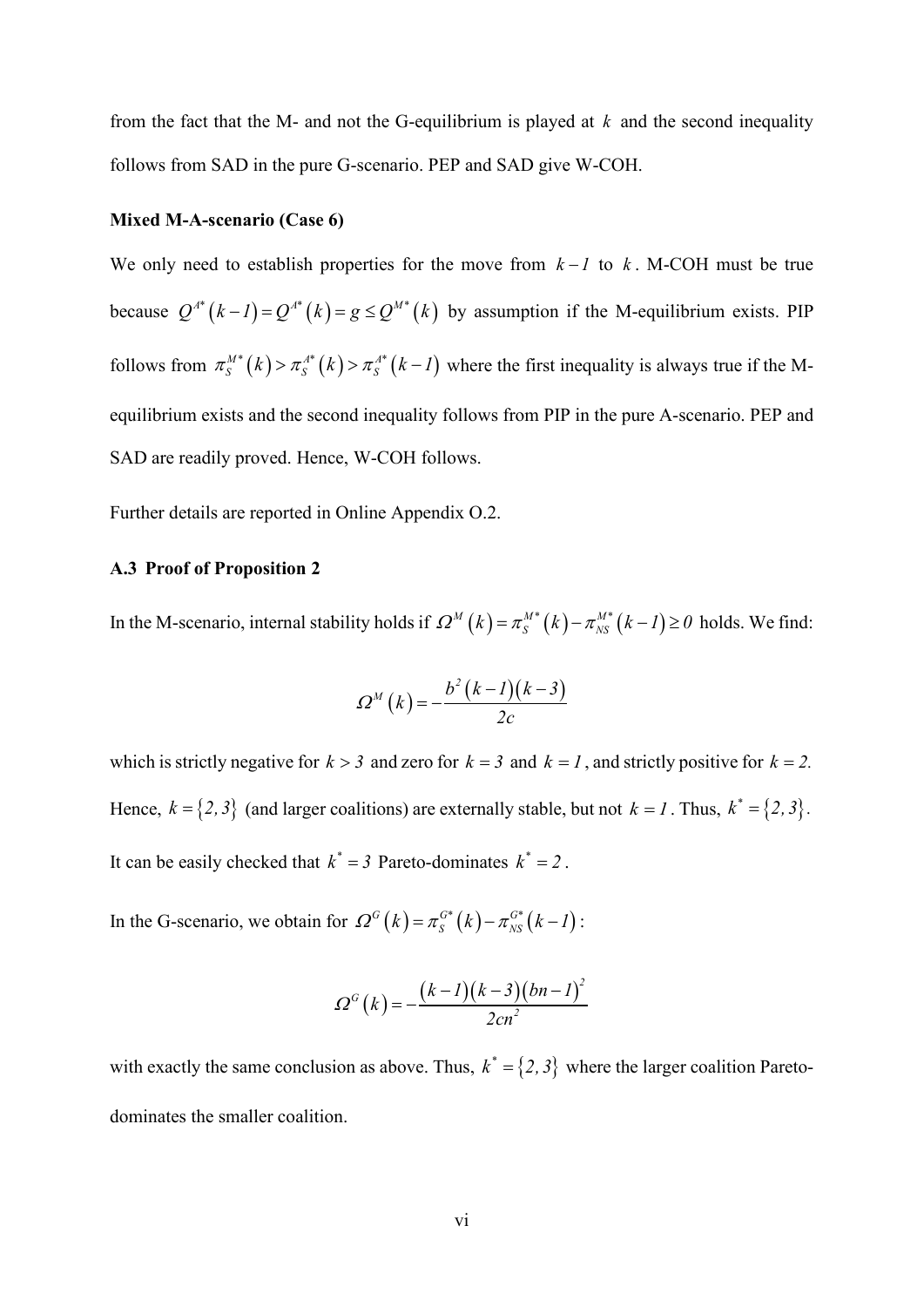In the A-scenario,  $\Omega^A(k) = \pi_S^{A*}(k) - \pi_{NS}^{A*}(k-1) \ge 0$  must hold for internal stability. We know  $A(f_L) = A(f_L - I)$  = **h**eal.

that 
$$
\pi_{NS}^A(k) > \pi_S^A(k)
$$
 and  $\pi_{NS}^A(k) = \pi_{NS}^A(k-1)$  hold. Consequently,  
\n
$$
\Omega^A(k) = \pi_S^A(k) - \pi_{NS}^A(k-1) < 0 \text{ for all } k \ge 2.
$$

Details of all calculations can be found in Online Appendix O.3.

## **A.4 Proof of Proposition 3**

In Case 4, we have  $g > \frac{bn^2}{a}$ *c*  $\geq \frac{bn^2}{2}$  (Range 3) and  $\overline{d}^A(k) \leq d < \overline{d}^A(k-1)$  (parts of Range B) from the feasibility conditions. We compute  $\Omega^{A-G}(k) = \pi_S^{A^*}(k) - \pi_{NS}^{G^*}(k-1)$  where  $\Omega^{A-G}(k)$  increases in the parameter *d*, with the threshold value of *d* for which  $\Omega^{A-G}(k) = \pi_S^{A^*}(k) - \pi_{_{NS}}^{G^*}(k-l) = 0$  holds, given by

$$
\hat{d}^{A-G}(k) = \frac{1}{2cnk^{2}(n-1)} \left(2b^{2}k^{4}n^{2} - 6b^{2}k^{3}n^{2} + 2n^{3}b^{2}k^{2} - 2bcgk^{2}n^{2} + 4b^{2}k^{2}n^{2} - 2n^{3}b^{2}k + b^{2}n^{4} + 2bcgkn^{2} - 2bcgn^{3} - 4nbk^{4} + c^{2}g^{2}n^{2} + 12nbk^{3} - 4bk^{2}n^{2} + 2ncgk^{2} - 8nbk^{2} + 4bkn^{2} - 2bn^{3} - 2ncgk + 2cgn^{2} + 2k^{4} - 6k^{3} + 2nk^{2} + 4k^{2} - 2nk + n^{2}\right)
$$

Hence, if  $d \ge \hat{d}^{A-G}(k)$ , internal stability holds and if the reverse is true,  $d < \hat{d}^{A-G}(k)$ , it does not hold.

Let *k* ≤ 3. One can show that  $\hat{d}^{A-G}(k)$  ≤  $\overline{d}^A(k)$  for *k* ≤ 3. Recall that  $d \geq \overline{d}^A(k)$  holds in Case 4. If at *k* = 3 stability strictly holds, *k* −1 is not externally stable. If it weakly holds, this implies  $\pi_{NS}^{A^*}(3) = \pi_S^{G^*}(2)$ . Moreover,  $\pi_S^{A^*}(3) \ge \pi_S^{G^*}(3) > \pi_S^{G^*}(2)$  where the first weak inequality follows from  $d \ge d^4(k)$  and the second from the property PIP (see Appendix 2). At  $k = 2$ stability always strictly holds and  $k-1$  is not externally stable. Hence, for  $k = \{2,3\}$ ,  $k^* = k$  is the unique equilibrium.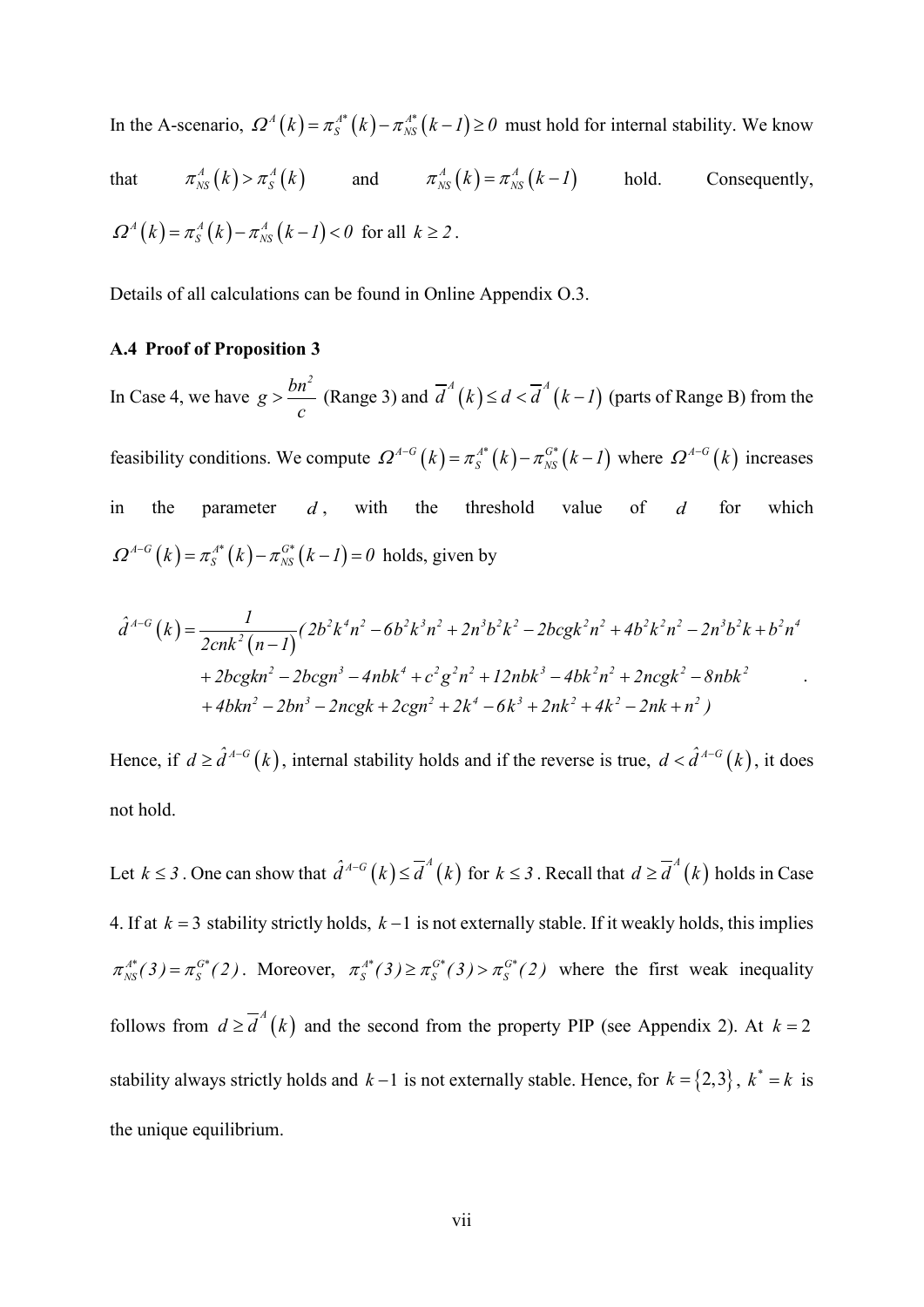Let  $k > 3$ . If  $k \neq n$ , all coalitions strictly larger than k are not internally stable from the proof of Proposition 2 in Appendix A.3. Consequently, *k* is externally stable. (If  $k = n$ , the grand coalition is externally stable by definition.) One can show that  $\hat{d}^{A-G}(k) \geq \overline{d}^{A}(k)$  holds. Additionally,  $\hat{d}^{A-G}(k) < \overline{d}^A(k-1)$ . Hence, stability holds if  $\overline{d}^A(k) \leq \hat{d}^{A-G}(k) < \overline{d}^A(k-1)$ .

Apart from this stable coalition, there is a second smaller stable coalition with the G-equilibrium implemented at  $k^* = 3$ , which follows from Proposition 2. Hence, we have to show that the first equilibrium, implementing the A-equilibrium at  $k^* = \hat{k}$  Pareto-dominates the second equilibrium, implementing the G-equilibrium at  $k^* = \overline{k} = 3$ . For signatories, we have  $\pi_s^{A^*}(\hat{k}) \ge \pi_s^{G^*}(\hat{k})$  because  $d \ge \overline{d}^A(\hat{k})$ . Furthermore, from Appendix 2, we have  $\pi_S^{G*}(\hat{k}) > \pi_S^{G*}(\check{k})$  due to the property PIP. Hence,  $\pi_S^{A*}(\hat{k}) > \pi_S^{G*}(\check{k})$ . From internal stability at  $k = \hat{k}$ , we have:  $\pi_s^A(\hat{k}) \ge \pi_{NS}^G(\hat{k} - 1)$ . Furthermore,  $\pi_{NS}^A(\hat{k}) > \pi_{NS}^G(\hat{k} - 1) > \pi_{NS}^G(\check{k})$  from the property PEP in Appendix 2. In case internal stability does not hold for coalition  $k^* = \hat{k}$ , then  $k^* = \breve{k} = 3$ .

Further details are reported in Online Appendix O.3.

## **A.5 Proof of Proposition 4**

In Case 5, we compute  $\Omega^{M-G}(k) = \pi_S^{M*}(k) - \pi_{NS}^{G*}(k-1)$ . It can be shown that  $\Omega^{M-G}(k)$ increases in *d* with the threshold value  $\hat{d}^{M-G}(k)$  for which  $\Omega^{M-G}(k) = 0$ . We find:

$$
\hat{d}^{M-G}(k) = \frac{bk^2 - 4b^2k - 4bk^2 + 3b^2 + 12bk - 4bn + 2cg + 2k^2 - 6b - 6k + 2n + 3}{2c(n-1)}.
$$

Let  $k \leq 3$ . Then,  $\hat{d}^{M-G}(k) < \overline{d}^M(k)$  holds. Hence, in both Cases 5i) and 5ii),  $k = \{2,3\}$  are strictly internally stable and  $k^* = k$ , is the unique stable coalition size.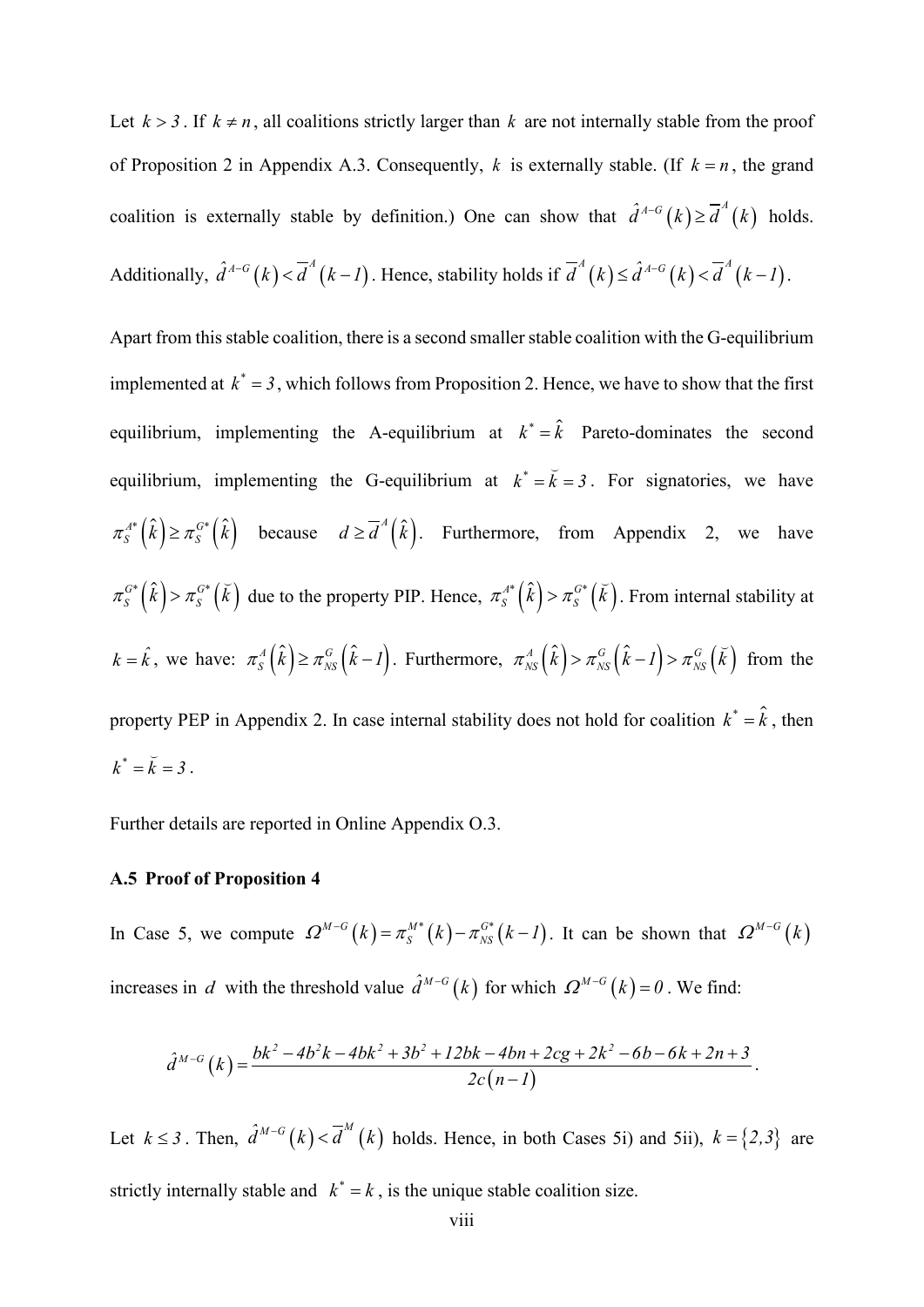Let  $k > 3$ . Then it can be shown that  $\hat{d}^{M-G}(\hat{k}) \ge \overline{d}^M(\hat{k})$  holds. Additionally,  $\hat{d}^{A-G}(k) < \overline{d}^{M}(k-1) < \overline{d}^{A}(k-1)$ . Hence,  $\overline{d}^{M}(k) \leq \hat{d}^{M-G}(k) < \overline{d}^{M}(k-1) < \overline{d}^{A}(k-1)$ . Stability of coalition *k* is achieved if  $\hat{d}^{M-G}(k) \leq d < \overline{d}^{M}(k-1)$  in Case 5i) and if  $\hat{d}^{M-G}(k) \leq d < \overline{d}^{A}(k-1)$  in Case 5ii).

If  $k > 3$ , implementing the A-equilibrium, is stable, then there is a second smaller stable coalition which implements the G-equilibrium at  $k^* = 3$ , as emerges from Proposition 2. In the spirit of Appendix A.4 for Case 4 it can be shown that this smaller coalition is Pareto-dominated by the larger coalition. Only if internal stability does not hold for  $k > 3$ , this G-equilibrium will emerge.

In Case 6, internal stability requires that  $\Omega^{M-A}(k) = \pi_S^{M*}(k) - \pi_{NS}^{A*}(k-1) \ge 0$  holds. It can be shown that  $Q^{M-A}(k)$  decreases in the geoengineering benefit parameter *g*. Hence, internal stability holds if

$$
g \leq \hat{g}^{M-A}(k) = \frac{b^2k^2 - 2b^2k + 2b^2n + b^2 - 2b + 1}{2bc}
$$

holds. Substituting the lowest possible value for *g* which is permissible in Case 6, i.e.,  $g = \frac{b}{c}(k-l)$ , we find that  $g > g^{M-A}(k)$  always holds. Hence, k is not internally stable.

Let  $k \geq 3$ . No larger and no smaller coalition than k which implements the A-equilibrium is internally stable, as we know from Proposition 2. Let  $k < 3$ .  $k = 2$  can also not be internally stable, as we have shown above. However, with  $k < 3$ , the M-equilibrium is played for all coalitions larger than *k* and from Proposition 2 we know that  $k^* = 3$  with the M-equilibrium emerging.

Further details are provided in Online Appendix O.3.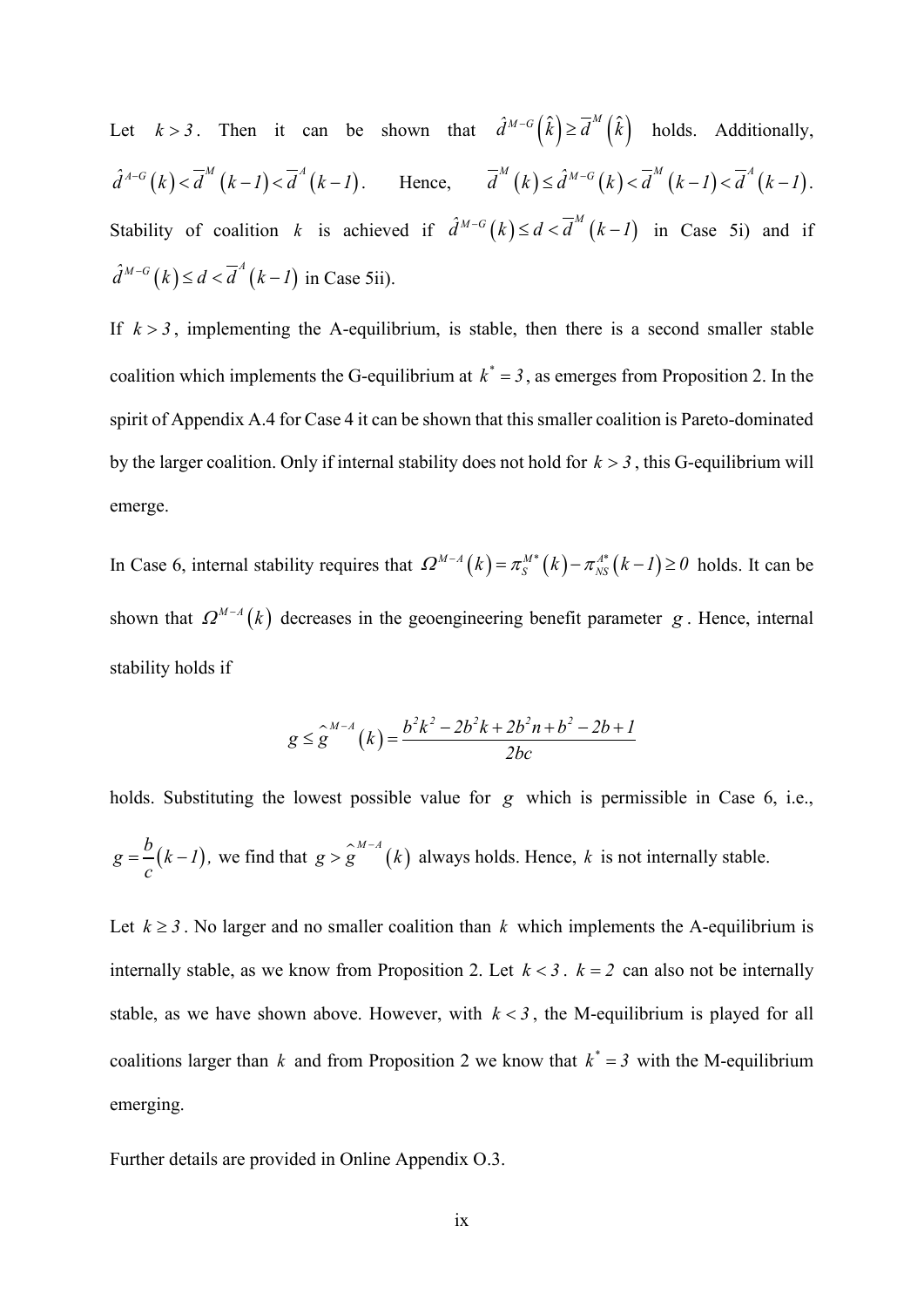#### **A.6 Proof of Proposition 5**

Consider the pure M-scenario (Case 1). In the free-riding phase, signatories keep the cooperative mitigation level  $q_s^{M*}(n)$  $q_s^{\mu^*}(n) = \frac{nb}{c}$  whereas the free-rider can choose either its bestresponse for the M-equilibrium,  $q_{NS}^{M*}$  $q_{NS}^{M^*} = \frac{b}{c}$ , or its best-response for the G-equilibrium,  $q_{NS}^{G^*}$ . Suppose the free-rider chooses  $q_{NS}^{M*}$  $q_{NS}^{M^*} = \frac{b}{c}$ . This deviation leads to total mitigation  $(n-1) := Q^{M^{*}}(n-1) = |n-1| \cdot q_S^{M^{*}}(n)$  $M^*$   $\mu$   $I = \begin{bmatrix} n & I \end{bmatrix} a^{M^*} \begin{bmatrix} n \\ I \end{bmatrix} + a^{M^*} = b(n^2)$  $\frac{\tilde{b}}{c}(n-1) := \tilde{Q}^{M^*}(n-1) = [n-1] \cdot q_s^{M^*}(n) + q_s^{M^*} = \frac{b(n^2 - n + 1)}{c}$ . It is straightforward to show that  $\frac{b}{2}(n-1) > \frac{b}{2}(n-1) := Q^{M*}(n-1) = [n-1] \cdot q_S^{M*}(n-1) + q_S^{M*}$  $c \qquad c \qquad c$  $-\tilde{\phi}_-(n-l) > -\frac{b}{2}(n-l) = Q^{M^*}(n-l) = [n-l] \cdot q_S^{M^*}(n-l) + q_S^{M^*}$  as individual mitigation of signatories  $q_s^{M*}(k) = \frac{kb}{c}$  increases in the coalition size *k*. Hence, we can establish  $\frac{b}{a}(1) < \frac{b}{a}(n-1) < \frac{b}{a}(n-1) < \frac{b}{a}(n)$  $c^{(n)}$  *c*<sup>(*c*)</sup> *c*<sup>(*c*)</sup> *c*  $\lt < \frac{b}{2}(n-1) < \frac{\tilde{b}}{2}(n-1) < \frac{b}{2}(n)$ . If  $\frac{\tilde{b}}{2}(n-1) \ge g$ *c*  $\sum_{n=0}^{\infty} (n-1) \geq g$ , then  $q_{NS}^{M*}$  represents the optimal deviation of the free-rider and geoengineering is not deployed. If  $\frac{b}{-}(n-1) < g$ *c*  $\tilde{\phi}_-(n-l) < g$ , then the free-rider deviates by choosing  $q_{NS}^{G^*}$  and geoengineering is deployed.

In Case 1, we consider Range 1 with respect to parameter  $g$ , i.e.,  $g \leq \frac{b}{l}$  *f* 1 *c*  $\leq$  –(1). Hence, we can

establish  $g \leq \frac{b}{b} (1) < \frac{b}{b} (n-1) < \frac{b}{b} (n-1) < \frac{b}{b} (n)$  $c^{(n)}$  c<sup>k</sup> c<sup>k</sup> c<sup>k</sup> c  $\leq \frac{b}{-1}$   $\leq$   $\leq$   $\leq$   $(n-1)$   $\leq$   $\frac{b}{-1}$   $(n-1)$   $\leq$   $\frac{b}{-1}$   $(n)$ . Thus, the pure M-scenario delivers sufficient mitigation to avoid the deployment of geoengineering in all the three phases of the repeated game. Inserting payoff levels  $\pi_i^C = \pi_i^{M*}(n)$ ,  $\pi_i^P = \pi_{NS}^{M*}(1)$  and  $\pi_i^F = \tilde{\pi}_i^{M*}(q_S^{M*}(n), q_{NS}^{M*})$  in equation (8) gives  $\delta_{min}^M$ *1 2*  $\delta_{min}^M = \frac{1}{2}$ .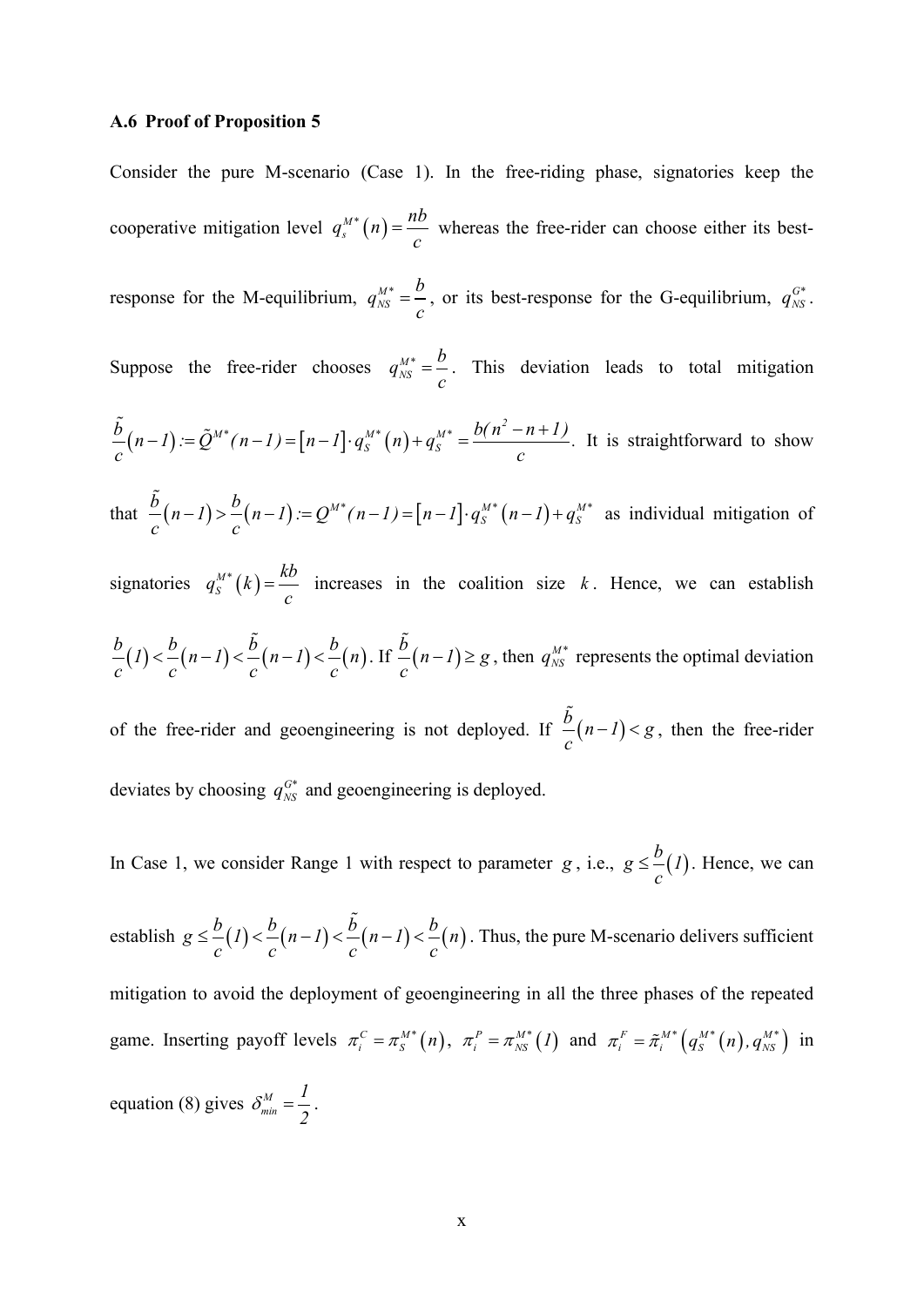In the pure G-scenario (Case 2), inserting payoff levels  $\pi_i^C = \pi_S^{G*}(n)$ ,  $\pi_i^P = \pi_{NS}^{G*}(1)$  and  $\pi_i^F = \tilde{\pi}_i^{G*} \left( q_S^{G*} \left( n \right), q_{NS}^{G*} \right)$  in equation (8) gives  $\delta_{min}^G$ *1 2*  $\delta_{min}^G = \frac{1}{2}.$ 

In the pure A-scenario (case 3), given that the free-rider has already reduced its mitigation level in the previous phase, in the punishment phase it will be one of the other former signatories to provide the mitigation level which is needed to achieve  $Q^{A^*} = g$ . In the punishment phase the free-rider contributes  $q_{NS}^{G^*} < q_S^{A^*}(n) = \frac{g}{n}$ *n*  $\langle q_s^{A^*}(n) = \frac{6}{\pi}$  while total mitigation remains the same as in the cooperative phase. Hence, it follows that  $\pi_i^P = \pi_{NS}^{A^*}(I) > \pi_i^C$ . The punishment is not effective to deter free-riding and the grand coalition cannot be stable.

Further details are provided in Online Appendix O.5.

#### **A.7 Proof of Proposition 6**

Table A displays the parameter ranges for which the three mixed policy scenarios arise in the repeated game.

#### **Table A about here**

#### **Mixed A-G-scenario**

In the A-G-scenario, the range to be considered is Range 3,  $g > \frac{bn^2}{b}$ *c*  $> \frac{6h}{m}$ , and Range B,  $\overline{d}^A(n) \leq d < \overline{d}^A(1)$ . These conditions guarantee that the A-equilibrium is played in the grand coalition while the G-equilibrium is played in non-cooperation equilibrium (punishment phase). In the free-riding phase, total mitigation drops below *g* and geoengineering is deployed. We have  $\pi_i^C = \pi_s^{A^*}(n)$ ,  $\pi_i^P = \pi_{NS}^{G^*}(I)$  and  $\pi_i^F = \tilde{\pi}_i^{G^*}(q_s^{A^*}(n), q_{NS}^{G^*})$ . Inserting these payoffs in  $\lambda$   $\mu^2$   $2h$   $\alpha$   $\mu$   $\mu^2$   $\alpha^2$   $2d$   $\alpha$   $\mu^2$ 

equation (8) gives 
$$
\delta_{\min}^{A-G} = -\frac{b^2n^2 - 2bcgn + c^2g^2 - 2dcn^2 + 2dcn - 2bn + 2gc + 1}{2(n-1)(bn - 1)(bn - gc - 1)}.
$$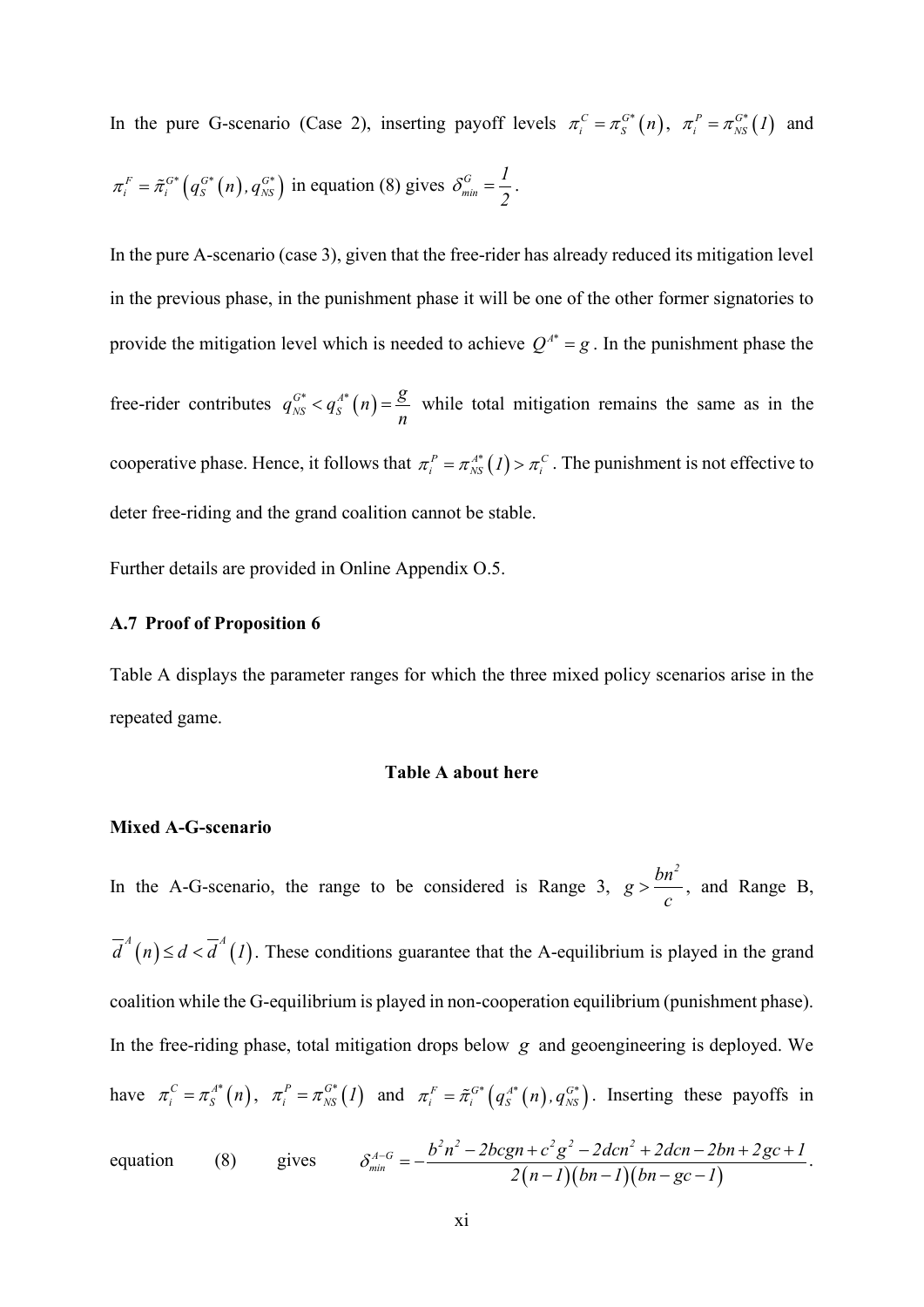Differentiating  $\delta_{min}^{A-G}$  with respect to the geoengineering collateral damages parameter *d*, we

find 
$$
\frac{\partial \delta_{\min}^{A-G}}{\partial d} = \frac{cn}{(bn - cg - 1)(bn - 1)} < 0
$$
, as the first bracket in the denominator is negative due

to condition  $C_2$  and the second bracket in the denominator is positive due condition  $C_1$ . Hence,  $\delta_{\min}^{A-G}$  decreases in *d*.

We solve for  $\delta_{\min}^{A-G}$ *1 2*  $\delta_{\min}^{A-G} = \frac{I}{2}$  for *d* in order to find the threshold value  $\tilde{d}^{A-G}$ :

$$
\tilde{d}^{A-G}=\frac{1}{2}\frac{\left(bn^2-cg-n\right)\left(bn-cg-1\right)}{(n-1)nc}.
$$

We solve for  $\delta_{min}^{A-G} = 0$  for *d* in order to find the threshold value  $\tilde{\tilde{d}}^{A-G}$ :

$$
\widetilde{\widetilde{d}}^{A-G}=\frac{\big(bn-gc-l\big)^2}{2cn(n-l)}.
$$

We compare the two threshold values with the upper and lower bound of the collateral damage parameter *d* in the A-G-scenario,  $\overline{d}^A(n) \leq d < \overline{d}^A(1)$ . We find:

$$
\tilde{d}^{A-G} - \overline{d}^{A}(n) = -\frac{1}{2} \frac{(bn-1)(bn^{2} - cg - n)}{nc} > 0 \text{ and}
$$

$$
\overline{d}^{A}(1) - \tilde{d}^{A-G} = \frac{(n+1)(bn - gc - 1)^{2}}{2nc} > 0.
$$

For the first difference, the first bracket in the nominator is positive by condition  $C_1$ , while the second bracket is negative by condition  $C_2$ . Hence, we established  $\overline{d}^A(n) < \tilde{d}^{A-G} < \tilde{\tilde{d}}^{A-G} < \overline{d}^A(1).$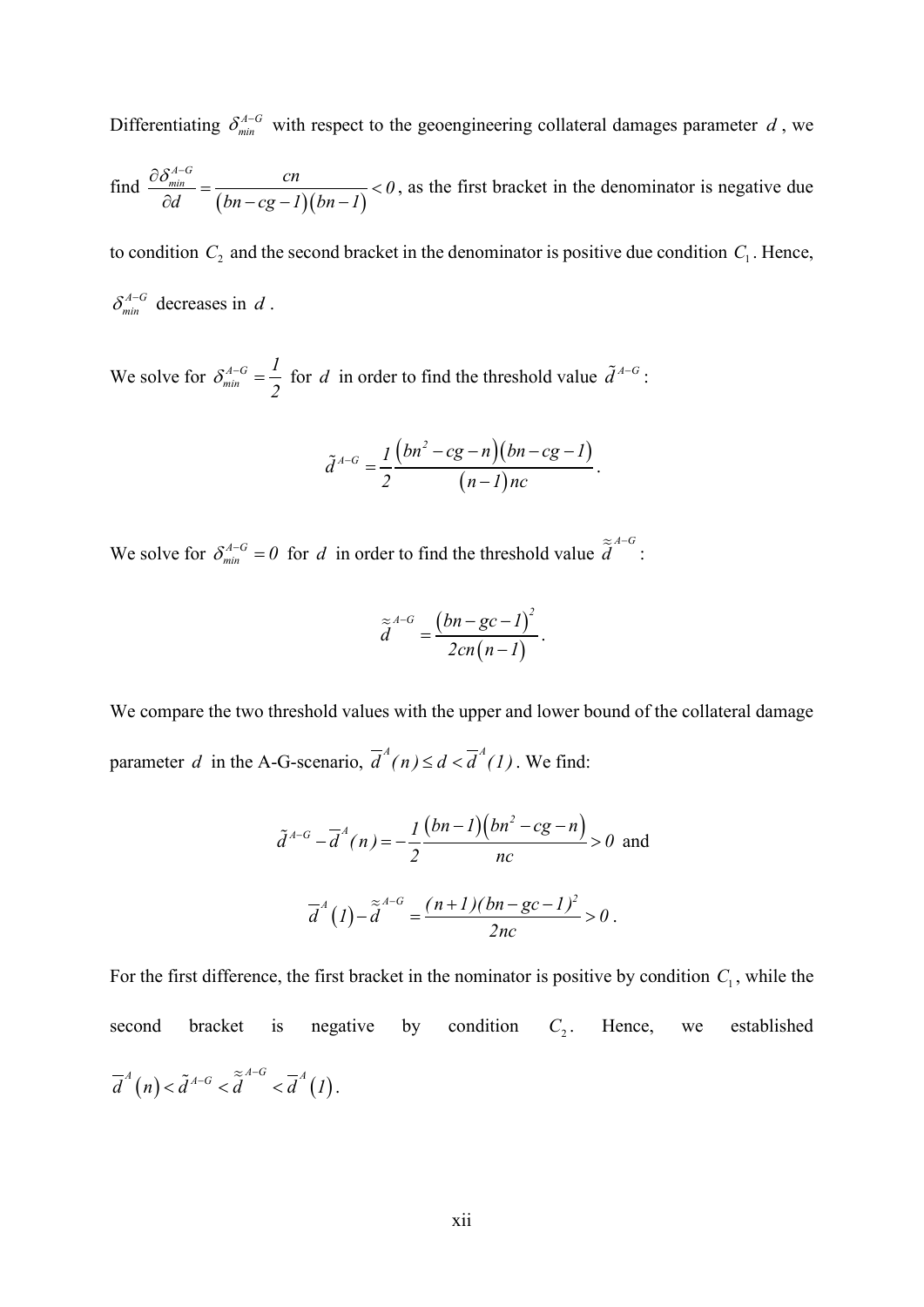## **Mixed M-G-scenario**

**Case 5a**

For Case 5a, we have 
$$
\frac{n(bn-1)}{c} < g \leq \frac{\tilde{b}}{c}(n-1)
$$
. In subcase i)  $\overline{d}^M(n) \leq d < \overline{d}^M(1)$  and  $g \leq \frac{b}{c}(1)$ . In subcase ii)  $\overline{d}^M(n) \leq d < \overline{d}^A(1)$  and  $g > \frac{b}{c}(1)$ . The M-equilibrium is played in the grand coalition, the G-equilibrium is played in non-cooperation (punishment) and in the free-  
riding phase geocengineering is not deployed. We have  $\pi_i^c = \pi_i^{M*}(n)$ ,  $\pi_i^p = \pi_{NS}^{G*}(1)$  and  $\pi_i^r = \tilde{\pi}_i^{M*}(q_s^{M*}(n), q_{NS}^{M*})$ . Inserting these payoffs in equation (8) gives  $\delta_{min}^{M-G}(a) = \frac{b^2n^2(n-1)^2}{2b^2n^4 - 4b^2n^3 + 2b^2n^2 + 2cdn^2 + 4bn^2 - 2cdn - 2cgn - 2bn - 2n + 1}$ . Differentiating  $\delta_{min}^{M-G}(a)$  with respect to the geocengineering collateral damages parameter  $d$ , we find  $\delta_{min}^{M-G}(a)$ 

$$
\frac{\partial \delta_{\min}^{M-G}(a)}{\partial d} = -\frac{2b^2 cn^3 (n-1)^3}{\left(2b^2 n^4 - 4b^2 n^3 + 2b^2 n^2 + 2cdn^2 + 4bn^2 - 2cdn - 2cgn - 2bn - 2n + 1\right)^2} < 0.
$$

Hence,  $\delta_{min}^{A-G}(a)$  decreases in *d*.

It is straightforward to show that 
$$
\delta_{\min}^{A-G}(a) > 0
$$
 as  
\n
$$
\pi_i^F = \tilde{\pi}_i^{M*} (q_s^{M*}(n), q_{NS}^{M*}) > \pi_i^C = \pi_S^{M*}(n) > \pi_i^P = \pi_{NS}^{G*}(I)
$$
in this scenario.

We solve for  $\delta_{\min}^{M-G}(a) = \frac{1}{2}$  for *d* in order to find the threshold value  $\tilde{d}^{M-G}(a)$ :

$$
\tilde{d}^{M-G}(a) = -\frac{1}{2} \frac{4bn^2 - 2cgn - 2bn - 2n + 1}{(n-1)nc}.
$$

Now, we compare this threshold value with the upper and lower bound of the collateral damage parameter *d* in the M-G-scenario. In Case 5a, (i)  $\overline{d}^{M}(n) \leq d < \overline{d}^{M}(1)$  and (ii)  $\overline{d}^M(n) \leq d < \overline{d}^A(1)$ . We find: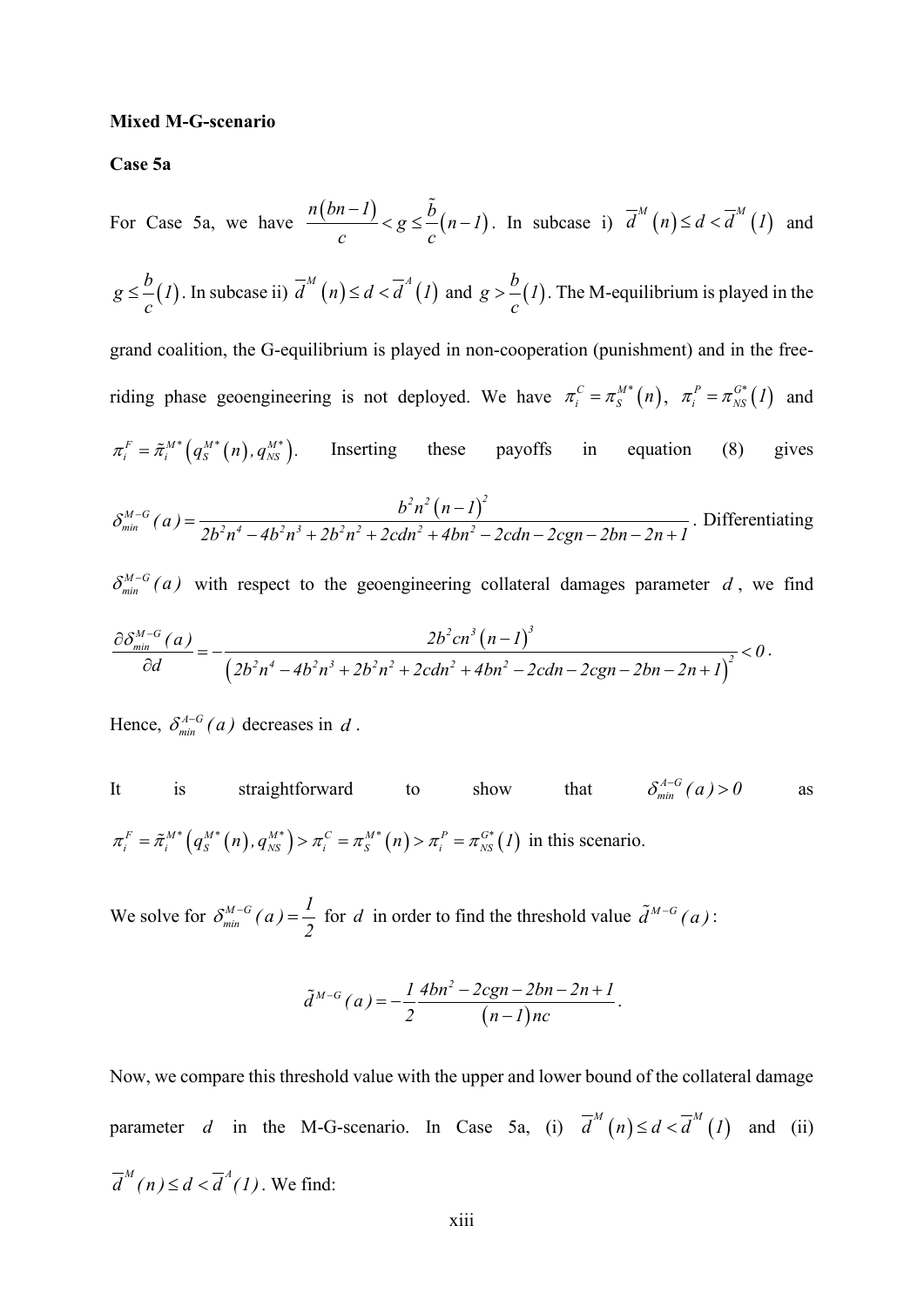$$
\tilde{d}^{M-G}(a) - \overline{d}^M(n) = \frac{1}{2} \frac{(n-1)(2bn-1)}{nc} > 0 \text{ and}
$$

$$
\overline{d}^M(1) - \tilde{d}^{M-G}(a) = 0.
$$

The first difference is positive as the second bracket in the nominator is positive by condition *C*<sub>1</sub>. Hence, we established  $\overline{d}^M(n) < \overline{d}^{M-G}(a) = \overline{d}^M(1) < \overline{d}^A(1)$ , where the last inequality has been proved in Appendix A.1.

#### **Case 5b**

For Case 5b, we have  $\frac{b}{a} (n-1) < g \le \frac{b}{a} (n)$ *c c*  $\tilde{b}(n-1) < g \leq \frac{b}{n}$  and  $\overline{d}^M(n) \leq d < \overline{d}^A(1)$ . The M-equilibrium is played in the grand coalition, the G-equilibrium is played in non-cooperation (punishment) and in the free-riding phase geoengineering is deployed. We have  $\pi_i^C = \pi_S^{M*}(n)$ ,  $\pi_i^P = \pi_{NS}^{G*}(1)$  and  $\pi_i^F = \frac{Z^{G^*}}{\pi_i} \left( q_S^{M^*}(n), q_{NS}^{G^*} \right)$ . Inserting these payoffs in equation (8). gives  $(n-1)(bn-1)(bn^2 - bn - 1)$  $b^2n^4 - 2b^2n^3 + b^2n^2 - 2bn^3 - 2cah^2 + 2bn^2$  $\delta_{min}^{M-G}(b) = \frac{b^2n^4 - 2b^2n^3 + b^2n^2 - 2bn^3 - 2cdn^2 + 2bn^2 + 2cdn + 2cgn - 2bn + 1}{2(n-1)(bn-1)(bn^2 - bn - 1)}$ . Differentiating  $\delta_{min}^{M-G}(b)$  with respect to the geoengineering collateral damages parameter *d*, we find *M G*

 $(bn^2 - bn + 1)(bn - 1)$ *min*  $\frac{(b)}{2} = -\frac{cn}{(bx^2 - bx + 1)(bx - 1)} < 0$ *d*  $(bn^2 - bn + 1)(bn - 1)$  $\frac{\partial \delta_{\min}^{M-G}(b)}{\partial \delta_{\min}^{M-G}(c)} = -\frac{cn}{(c_1 + c_2 + c_3 + c_4)}$  $\frac{\partial u}{\partial d} = -\frac{c_0}{(bn^2 - bn + 1)(bn - 1)} < 0$ , as the first and second bracket in the denominator is

positive by condition  $C_1$ . Hence,  $\delta_{min}^{M-G}(b)$  decreases in *d*.

We solve for  $\delta_{\min}^{M-Gb}$ *1 2*  $\delta_{\min}^{M-Gb} = \frac{1}{2}$  for *d* in order to find the threshold value  $\tilde{d}^{M-G}(b)$ :

$$
\tilde{d}^{M-G}(b) = -\frac{1}{2} \frac{bn^2 + bn - 2cg - l}{(n-l)nc}.
$$

We solve for  $\delta_{min}^{M-G}(b) = 0$  for *d* in order to find the threshold value  $\tilde{d}^{M-G}(b)$ :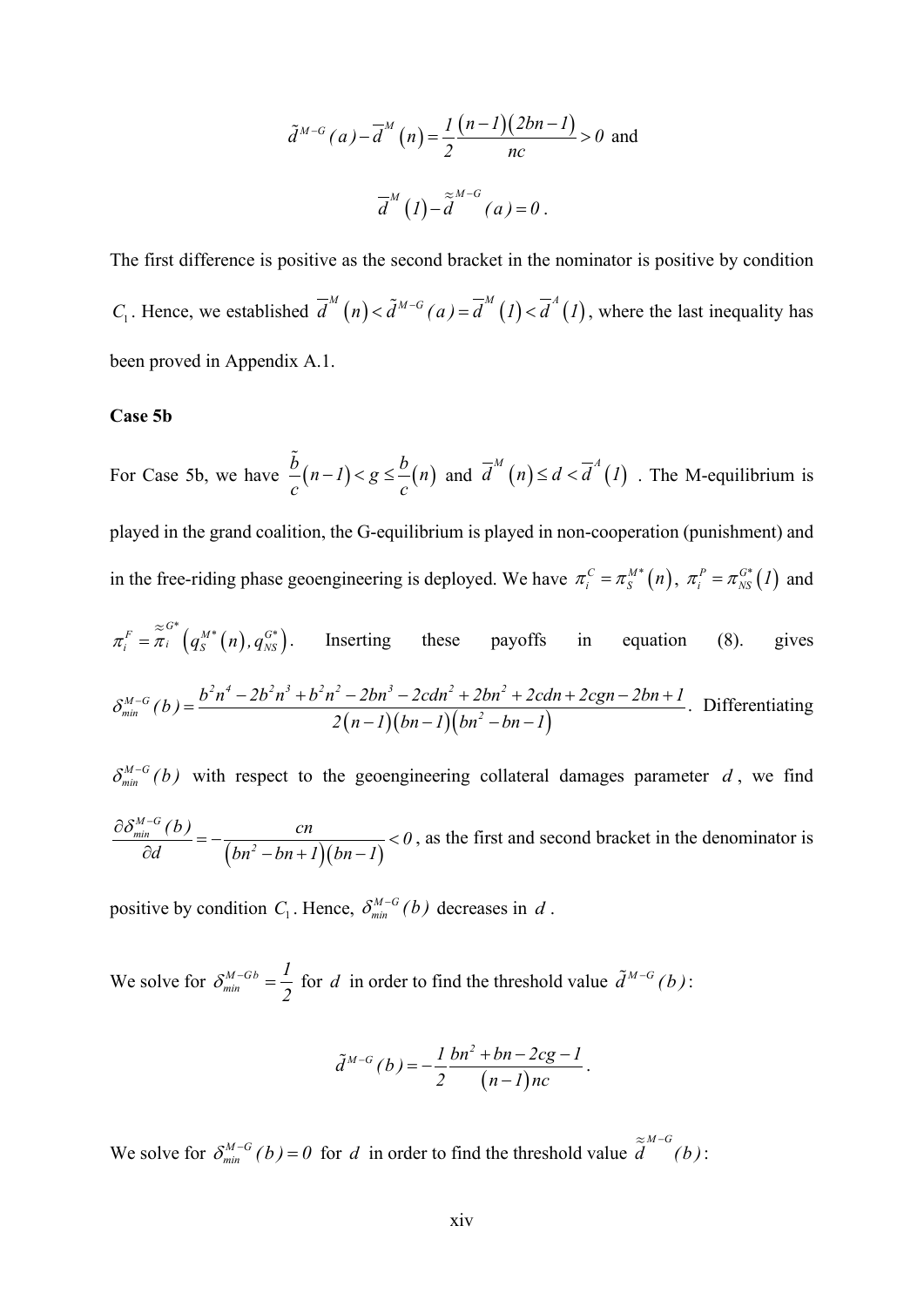$$
\tilde{a}^{M-G}(b) = \frac{1}{2} \frac{b^2 n^4 - 2b^2 n^3 + b^2 n^2 - 2b n^3 + 2b n^2 + 2cgn - 2bn + 1}{cn(n-1)}.
$$

Now, we compare the two threshold values with the upper and lower bound of the collateral damage parameter *d* in the M-G-scenario Case 5b,  $\overline{d}^M(n) \leq d < \overline{d}^A(1)$ . We find:

$$
\tilde{d}^{M-G}(b) - \overline{d}^{M}(n) = \frac{1}{2} \frac{(bn-1)}{c} > 0 \text{ and}
$$

$$
\overline{d}^{M}(1) - \tilde{d}^{M-G}(b) = -\frac{b^{2}n^{3} - b^{2}n^{2} - 2bn^{2} + 4bn - 2}{2nc} > 0.
$$

The first difference is positive by condition  $C_1$ . In the second difference, the sign depends on the sign of nominator. One can show that the nominator is a convex function of the mitigation benefit *b* and that it is negative for both the lower and the upper bound of parameter *b*, given by conditions  $C_1$  and  $C_3$ . Hence, the nominator is negative and the difference is positive. Hence, we established  $\overline{d}^{M}(n) < \tilde{d}^{M-G}(b) < \tilde{d}^{M-G}(b) < \overline{d}^{M}(1) < \overline{d}^{A}(1)$ , where the last inequality has been proved in Appendix A.1. Details are reported in the Online Appendix O.5.

#### **Mixed M-A-scenario**

In the M-A-scenario, in both sub-cases 6a and 6b, the M-equilibrium is played in the cooperation phase giving  $\pi_i^C = \pi_j^{M*}(n)$  and the A-equilibrium is played in the punishment phase giving  $\pi_i^P = \pi_{NS}^{A^*}(I)$ . We show that the punishment cannot be effective as  $\pi_i^P > \pi_i^M(n)$ . For this, we need to prove  $\pi_S^{M*}(n) - \pi_{NS}^{A*}(1) < 0$ . Recall that in the A-scenario the payoff of non-signatories does not change with the coalition size. Hence,  $\pi_{NS}^{A^*}(n-1) = \pi_{NS}^{A^*}(1)$ . Thus, it suffices to show:  $\pi_S^{M*}(n) - \pi_{NS}^{A*}(n-1) < 0$ . In the cartel formation game, we established  $\Omega^{M-A}(k) = \pi_S^{M*}(k) - \pi_{NS}^{A*}(k-1) < 0$ , by noticing that  $\Omega^{M-A}(k)$  decreases in the parameter *g* (see Appendix A.5) with  $\Omega^{M-A}(k) < 0$  for  $g > g^{M-A}(k)$ . For Case 6 of the repeated game, the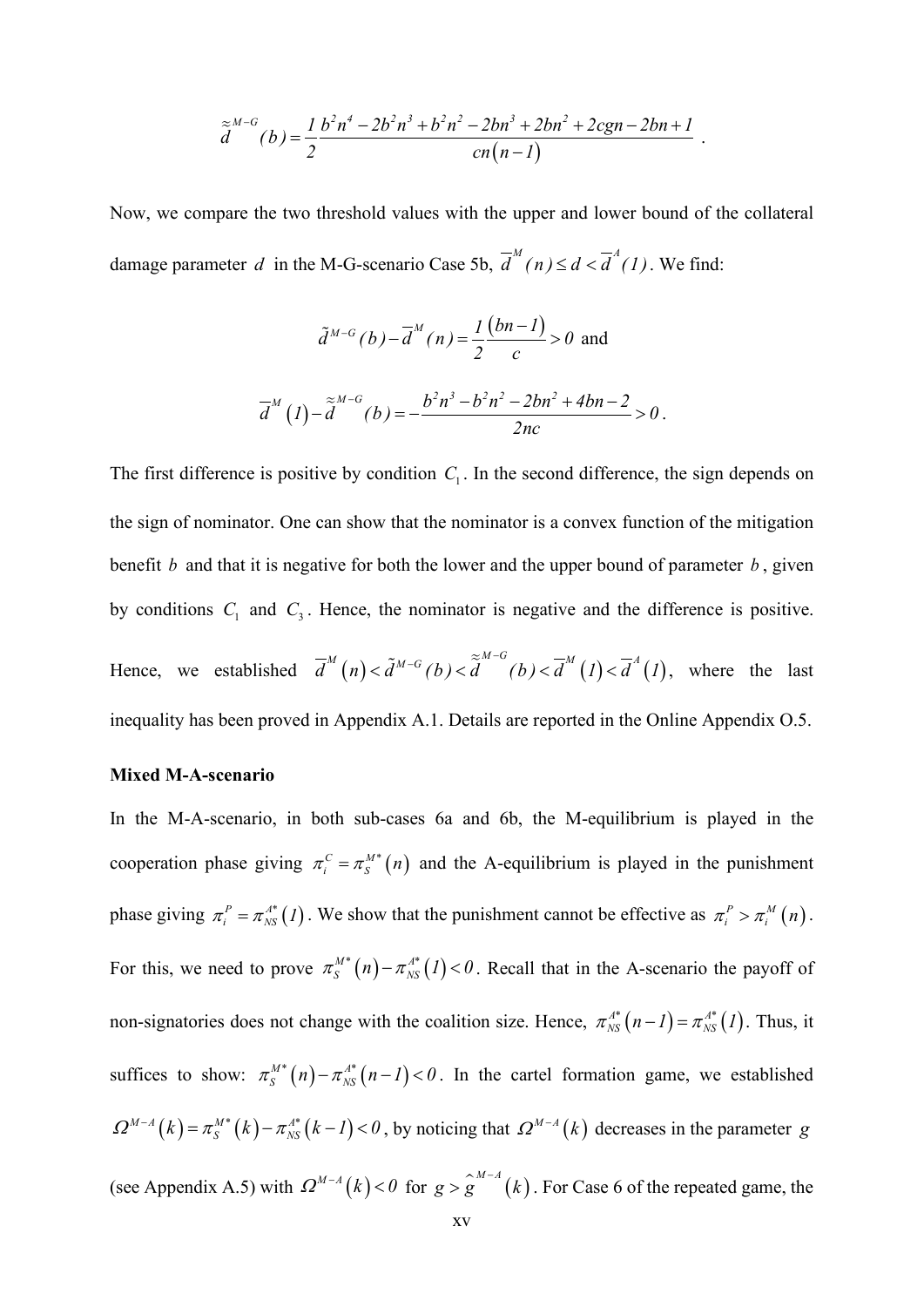lowest possible value for *g* is  $g = \frac{b}{c}(I)$  which is larger than  $\hat{g}^{M-A}(k)$ . Hence,  $\Omega^{M-A}(n) < 0$ ,

 $\pi_i^P > \pi_i^M$  and the punishment is not effective.

Further details are reported in the Online Appendix O.5.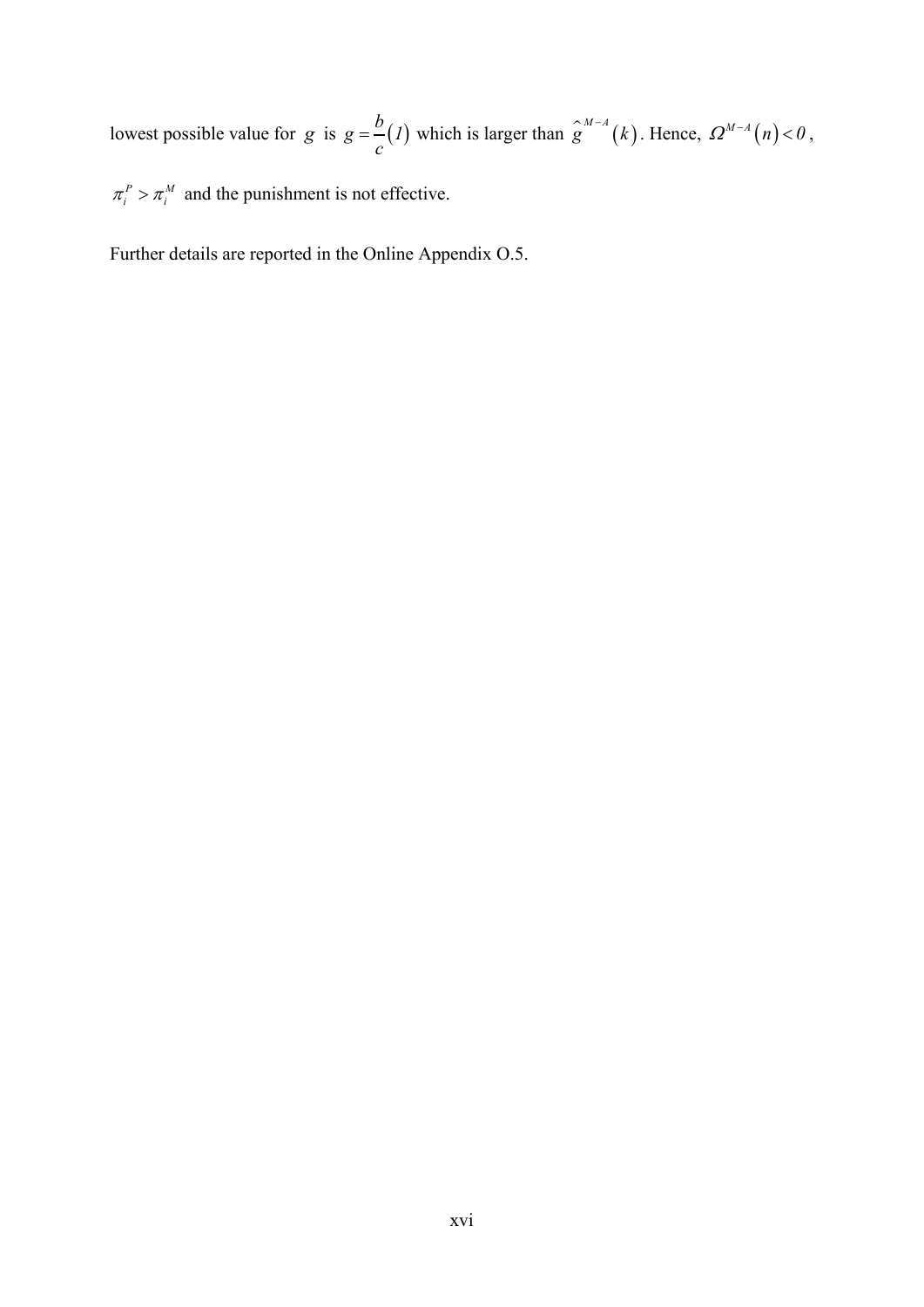**Figure 1: Geoengineering Net Benefit and Collateral Damage Parameter Space**



**Figure 2: Policy Scenarios**

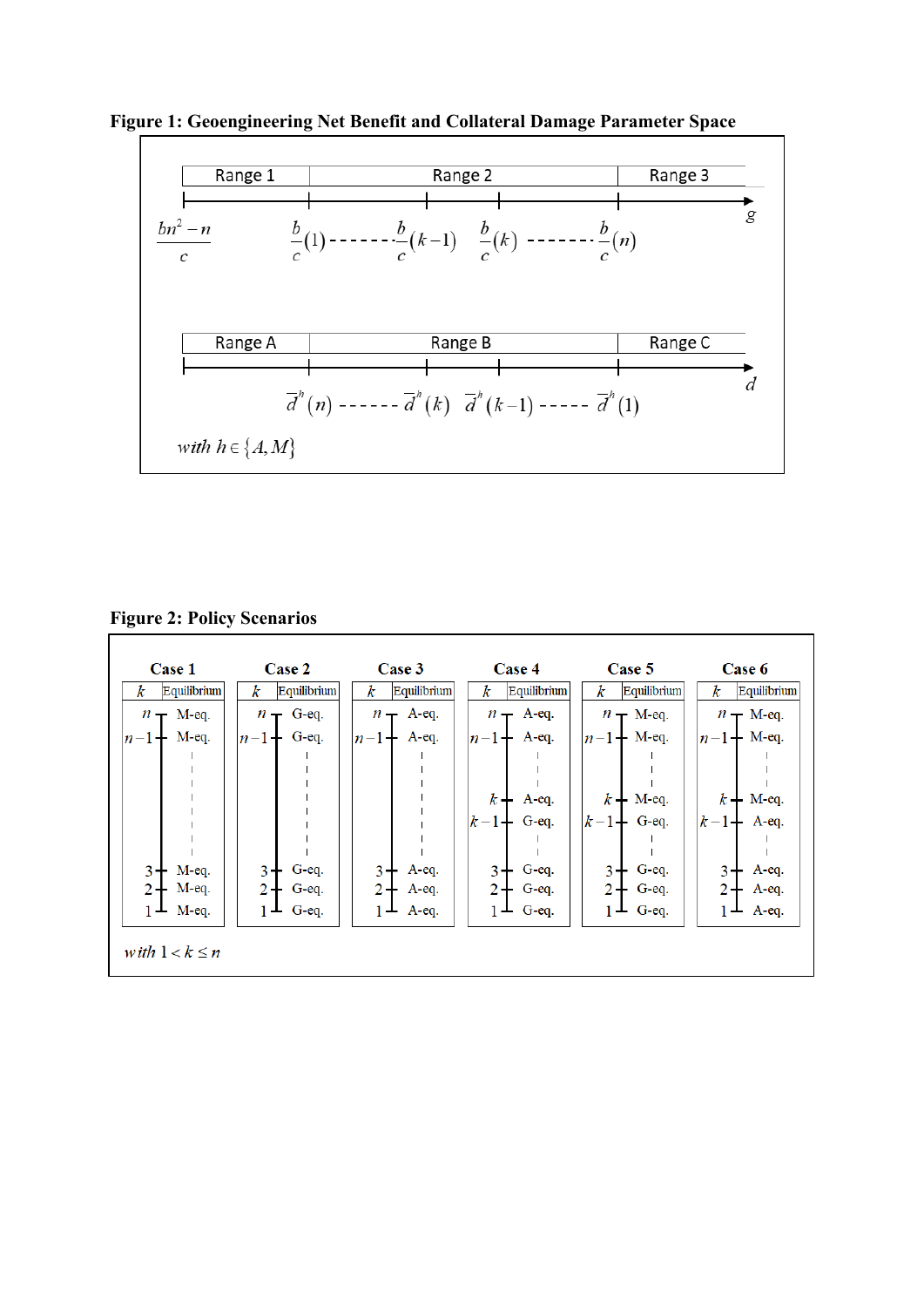

**Figure 3: Pure Policy Scenarios (Case 1, 2 and 3)**



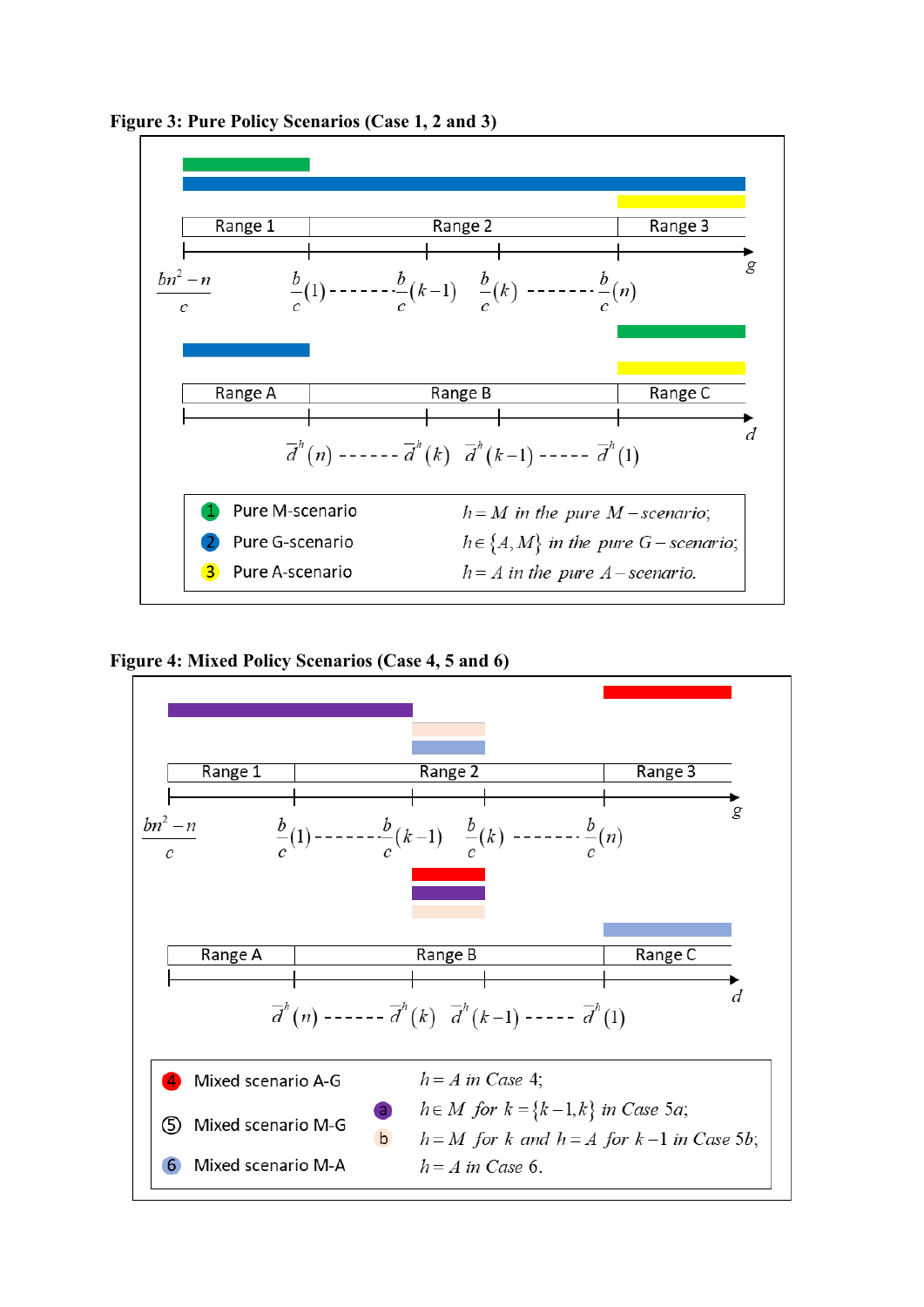

**Figure 5: Mixed Policy Scenarios in the Repeated Game (Case 4, 5 and 6)**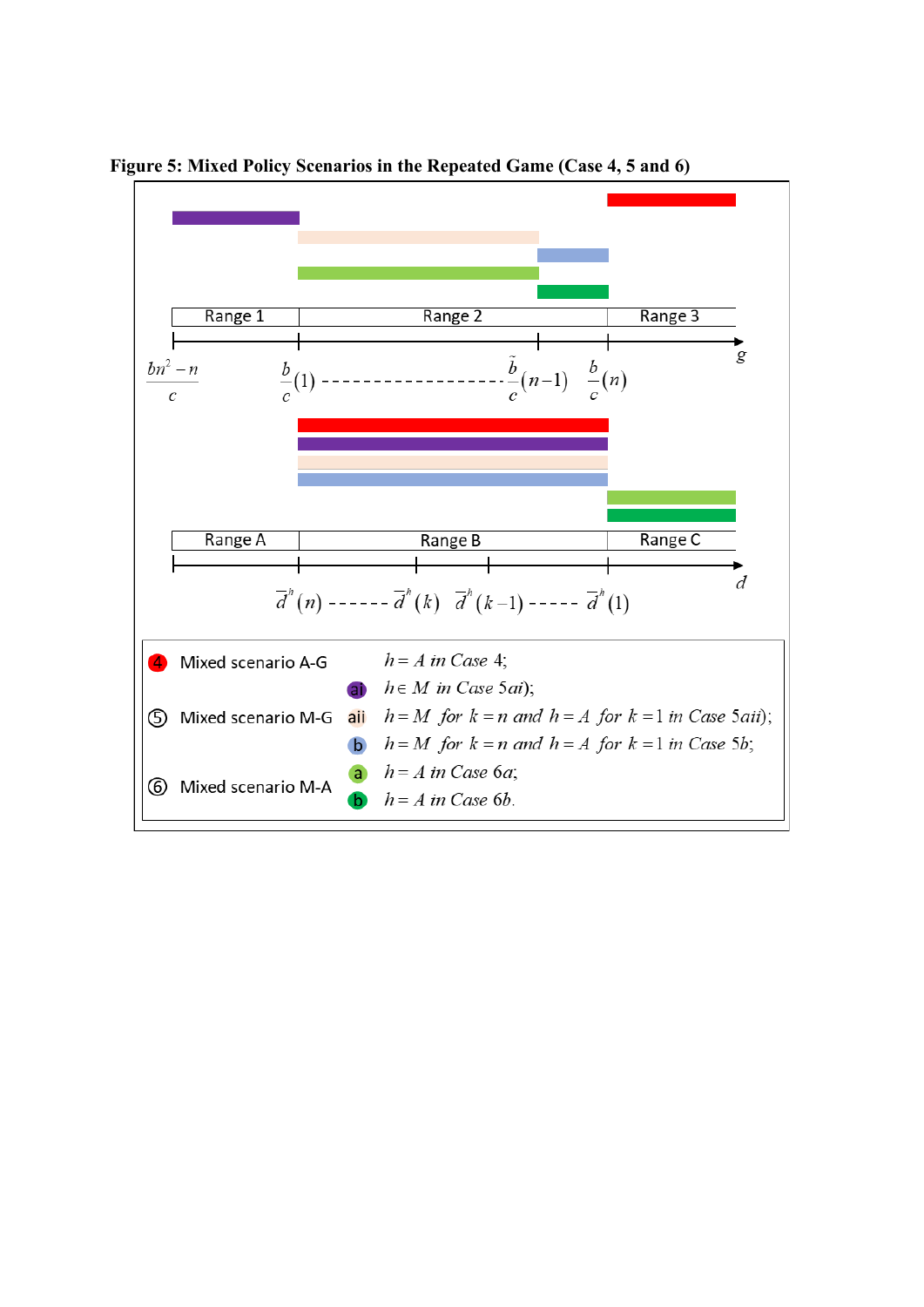## **Table 1: Policy Scenarios**

| Case   | <b>Policy Scenario</b> | <b>Parameter Range</b>                                                                                                                                                                                                                                                                          | <b>Description</b>                                                                                                                                                                                                                                                                                  |
|--------|------------------------|-------------------------------------------------------------------------------------------------------------------------------------------------------------------------------------------------------------------------------------------------------------------------------------------------|-----------------------------------------------------------------------------------------------------------------------------------------------------------------------------------------------------------------------------------------------------------------------------------------------------|
| Case 1 | Pure M-<br>scenario    | Range 1 & Range C with $h = M$                                                                                                                                                                                                                                                                  | Deployment of geoengineering is not a problem; the M-eq. produces<br>sufficiently high global mitigation, even for $k = 1$ , such that<br>geoengineering does not pay; the benefits of geoengineering are<br>very low. Collateral damages are very high, making geoengineering<br>never attractive. |
| Case 2 | Pure G-scenario        | Range 1, 2 and 3 & Range A with $h \in \{M, A\}$                                                                                                                                                                                                                                                | Deployment of geoengineering is not a problem; abstaining from<br>geoengineering is never rational, as collateral damages are very low.                                                                                                                                                             |
| Case 3 | Pure A-scenario        | Range 3 & Range C with $h = A$                                                                                                                                                                                                                                                                  | Deployment of geoengineering is not a problem; even though the<br>"second-best" A-eq. is the only option to avoid the deployment of<br>geoengineering which generate high net benefits, collateral damages<br>are so high as to make geoengineering never attractive.                               |
| Case 4 | Mixed<br>A-G-scenario  | Range 3 & parts of Range B with<br>$\overline{d}^A(k) \leq d < \overline{d}^A(k-1)$                                                                                                                                                                                                             | Geoengineering generates high net benefits (large values $g$ );<br>collateral damages are not too high as to make geoengineering never<br>attractive for smaller coalitions (intermediate values $d$ ).                                                                                             |
| Case 5 | Mixed<br>M-G-scenario  | a) Range 1 or parts of Range 2 with<br>$g \leq \frac{b}{c}(k-l)$ & parts of Range B with<br>$\overline{d}^M(k) \leq d < \overline{d}^M(k-1)$<br>b) Parts of Range 2 with $\frac{b}{c}(k-l) < g \leq \frac{b}{c}(k)$ &<br>parts of Range B with $\overline{d}^M(k) \leq d < \overline{d}^A(k-1)$ | Geoengineering generates low or moderate net benefits (low or<br>intermediate values $g$ ); collateral damages are not too high as to<br>make geoengineering never attractive for smaller coalitions<br>(intermediate values $d$ ).                                                                 |
| Case 6 | Mixed<br>M-A-scenario  | Parts of Range 2 with $\frac{b}{c}(k-l) < g \leq \frac{b}{c}(k)$ &<br>Range C with $h = A$                                                                                                                                                                                                      | Geoengineering generates moderate net benefits (intermediate<br>values $g$ ); collateral damages are very high, making geoengineering<br>never attractive (large values $d$ ).                                                                                                                      |